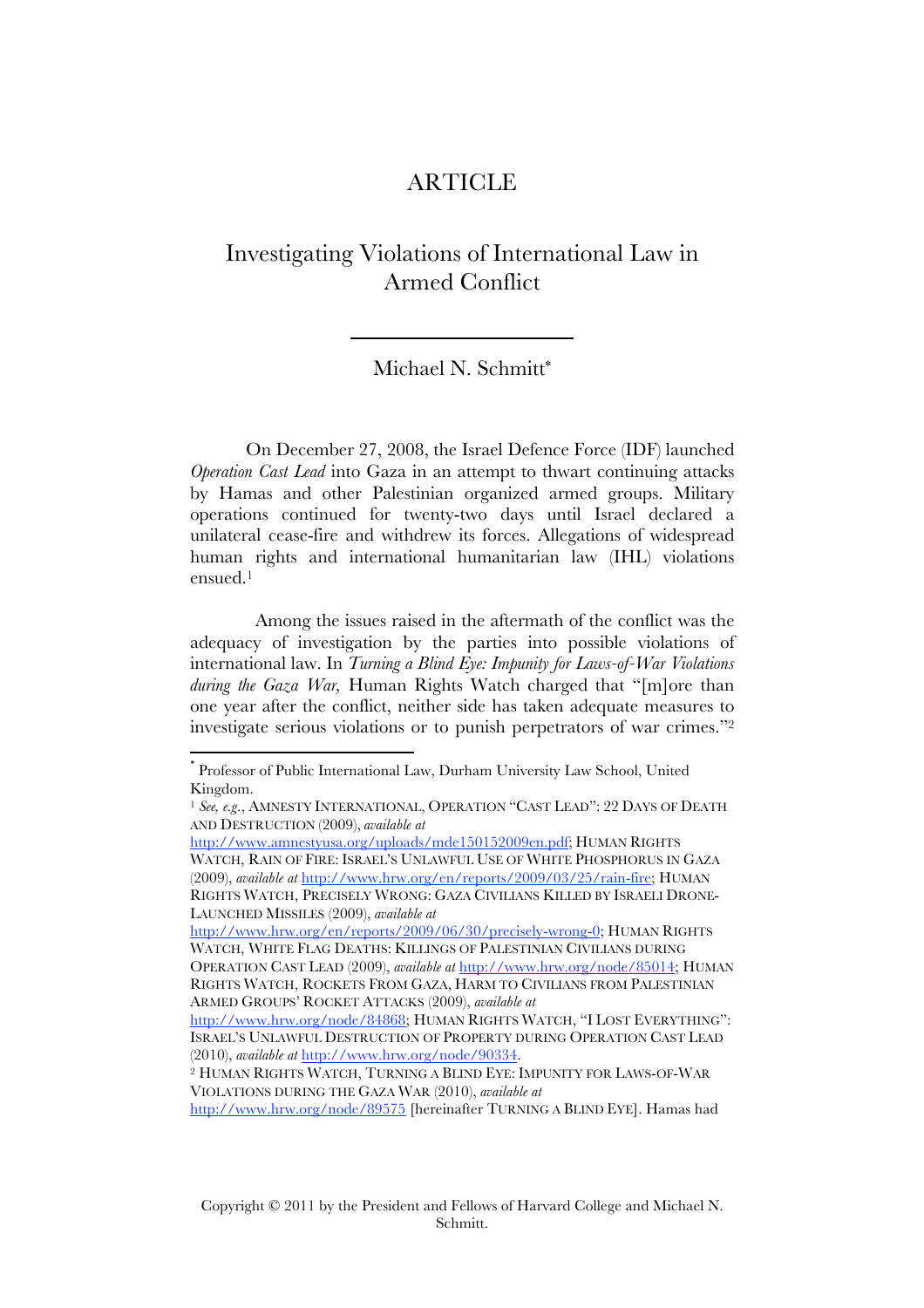B'Tselem, an Israeli non-governmental organization, similarly argued that because the military, including the IDF's legal officers, conducted most Israeli investigations, the process was tainted, for "no system can investigate itself."3 Perhaps most significantly, the September 2009 "Goldstone Report," commissioned by the United Nations Human Rights Council President, found that "the failure of Israel to open prompt, independent and impartial criminal investigations even after six months have elapsed constitute a violation of its obligations to genuinely investigate allegations of war crimes and other crimes, and other serious violations of international law."4 The United Nations General Assembly

<u> 1989 - Andrea Santa Alemania, amerikana amerikana amerikana amerikana amerikana amerikana amerikana amerikana</u>

conducted no meaningful investigations by the time of the report; Israel had conducted 150 investigations and issued two reports, but Human Rights Watch found them to "have fallen short of international standards for investigations." *Id.* at 1. For the Israeli reports, see STATE OF ISRAEL, THE OPERATION IN GAZA, 27 DECEMBER 2008-18 JANUARY 2009: FACTUAL AND LEGAL ASPECTS (2009), *available at* http://www.mfa.gov.il/NR/rdonlyres/E89E699D-A435-491B-B2D0- 017675DAFEF7/0/GazaOperation.pdf; STATE OF ISRAEL, GAZA OPERATIONS INVESTIGATIONS: AN UPDATE, (2010), *available at* http://www.mfa.gov.il/NR/rdonlyres/8E841A98-1755-413D-A1D2- 8B30F64022BE/0/GazaOperationInvestigationsUpdate.pdf. In July 2010, Israel published its third report on *Cast Lead*, specifically addressing the status of the ongoing investigations. STATE OF ISRAEL, GAZA OPERATION INVESTIGATIONS: SECOND UPDATE (2010), *available at* http://www.mfa.gov.il/NR/rdonlyres/1483B296-7439- 4217-933C-653CD19CE859/0/GazaUpdateJuly2010.pdf.

In June 2010, the Israeli Government established an independent public commission consisting of a former Israeli Supreme Court Justice, a distinguished Israeli international law professor, a retired Israeli general, a Northern Irish Nobel Peace Prize Laureate, and the former Canadian Judge Advocate General (the commission was later expanded to include an Israeli scholar and a former diplomat). Although formed in response to the *Mavi Marmara* incident during the Israeli blockade of Gaza, the "Turkel Commission" was further empowered to investigate "the mechanism for examining and investigating complaints and claims raised in relation to violations of the laws of armed conflict … conform with the obligations of the State of Israel under the rules of international law." *Government Establishes Independent Public Commission*, ISRAELI MINISTRY OF FOREIGN AFFAIRS (June 14, 2010),

<sup>3</sup> *Israel's Report to the UN Misstates the Truth*, B'TSELEM (Feb. 4, 2010),

http://www.btselem.org/English/Gaza\_Strip/20100204\_Israels\_Report\_to\_UN.asp. The organization also argued that "[t]he investigation must examine not only the conduct of the soldiers in the field but also the orders given them and the policy that was set by the senior military echelon and the political echelon." *Id.*

<sup>4</sup> *Human Rights in Palestine and other Occupied Arab Territories: Report of the United Nations Fact Finding Mission on the Gaza Conflict*, ¶ 1620, U.N. Doc. A/HRC/12/48 (Sept. 15, 2009) [hereinafter Goldstone Report]. It specifically determined that "the system put in place by Israel…to deal with allegations of serious wrongdoing by armed forces personnel does not comply with [all of the universal principles of independence, effectiveness, promptness and impartiality]"…and that it "is not effective in addressing the violations

http://www.mfa.gov.il/MFA/Government/Communiques/2010/Independent\_Publi c\_Commission\_Maritime\_Incident\_31-May-2010.htm. For discussion and criticism of such commissions, see Philip Alston, *Report of the Special Rapporteur on Extrajudicial, Summary or Arbitrary Executions*, U.N. Doc. A/HRC/8/3 (May 2, 2008).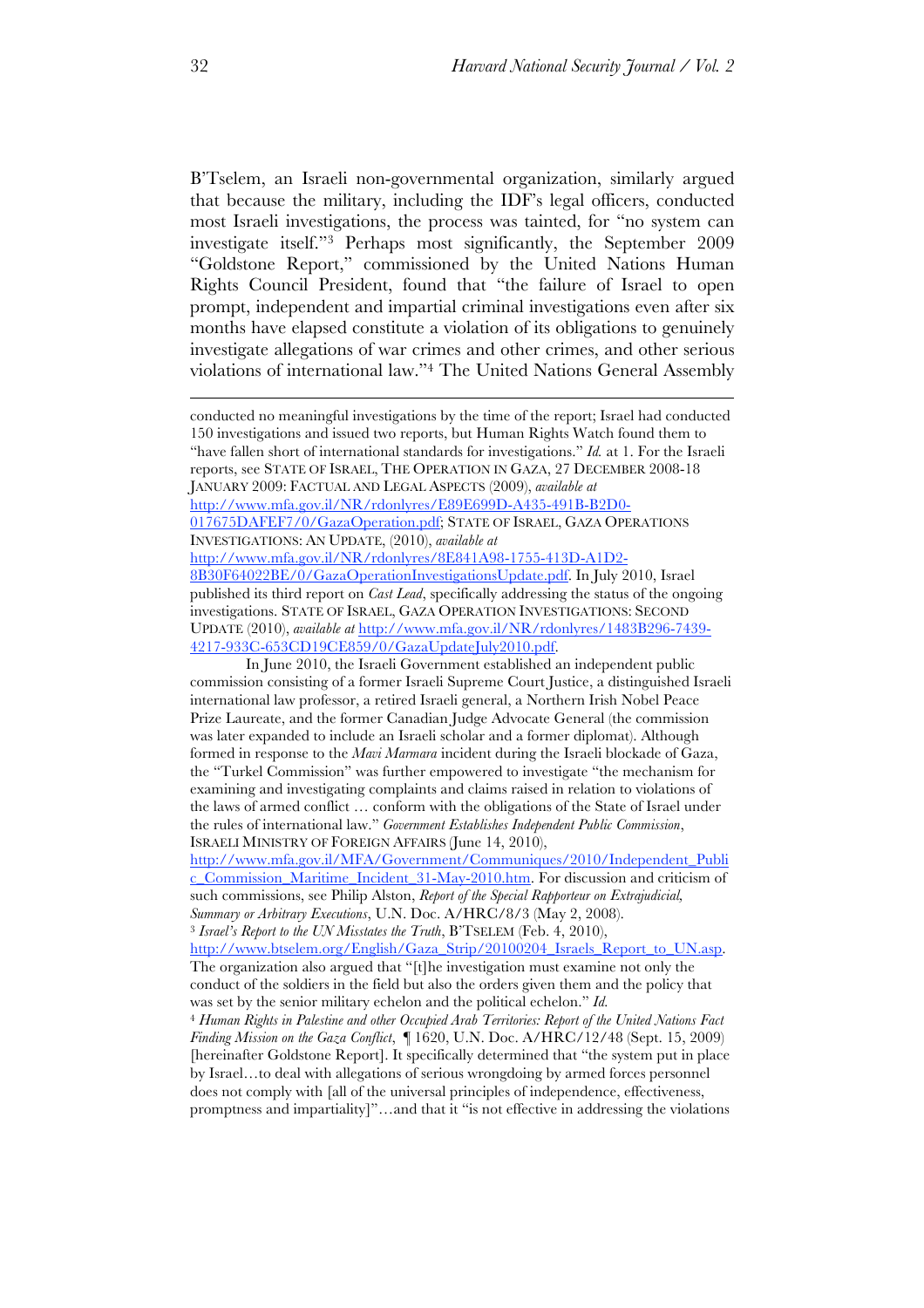subsequently endorsed the Goldstone Report, although the action, like the report, proved highly contentious. <sup>5</sup>

In light of the controversy, the Human Rights Council established a "committee of independent experts in international humanitarian and human rights laws to monitor and assess any domestic, legal or other proceedings undertaken by both the Government of Israel and the Palestinian side, in the light of General Assembly Resolution 64/254, including the independence, effectiveness, genuineness of these investigations and their conformity with international standards."6 Essentially an "investigation into investigations," the committee issued its report in September 2010.7 In

<u> 1989 - Andrea Santa Alemania, amerikana amerikana amerikana amerikana amerikana amerikana amerikana amerikana</u>

We continue to believe that the Report of the UN Fact-Finding Mission on the Gaza Conflict, widely known as the Goldstone Report, is deeply flawed. We have previously noted shortcomings that include its unbalanced focus on Israel, the negative inferences it draws about Israel's intentions and actions, its failure to deal adequately with the asymmetrical nature of the Gaza conflict, and its failure to assign appropriate responsibility to Hamas for deliberately targeting civilians and basing itself and its operations in heavily civilian-populated urban areas. The Goldstone Report is also problematic in its many overreaching recommendations and its sweeping legal and political conclusions.

U.N. GAOR, 64th Sess., 39th plen. mtg. at 12, U.N. Doc. A/64/PV.39 (Nov. 5, 2009). The General Assembly called upon both Israel and the Palestinians to conduct investigations that "are independent, credible and in conformity with international standards into the serious violations of international humanitarian and international human rights law reported by the Fact-Finding Mission." G.A. Res. 64/10, *supra*, at 2. In February 2010, the Assembly reiterated its call for investigations. G.A. Res. 64/254, U.N. Doc. A/RES/64/254 (Mar. 25, 2010).<br><sup>6</sup> Follow-up to the report of the United Nations Independent International Fact-

resolution, Russia and China voted in favor and France and the United Kingdom abstained. 7 Report of the Committee of Independent Experts in International Humanitarian and

Human Rights Laws to Monitor and Assess Any Domestic, Legal or Other Proceedings

and uncovering the truth." *Id.* ¶¶ 1611–13. The report was highly controversial. For instance, the U.S. House of Representatives passed a resolution condemning the report. H. Res. 867, 111th Cong. (2009). See also Laurie Blank, *The Application of IHL in the Goldstone Report: A Critical Commentary,* 12 Y.B. INT'L HUMANITARIAN L. (forthcoming 2010).

<sup>5</sup> G.A. Res. 64/10, U.N. Doc. A/RES/64/10 (Dec. 1, 2009). Of the Permanent 5 members of the Security Council, the United States voted against approval of the report, whereas China voted in favor and Russia, France and the United Kingdom abstained. The Deputy U.S. Representative to the United Nations criticized the resolution and called the Goldstone Report biased:

Finding Mission on the Gaza Conflict, H.R.C. Res. 13/9, U.N. Doc. A/HRC/RES/13/9 (Apr. 14, 2010). Of the P-5, the United States voted against the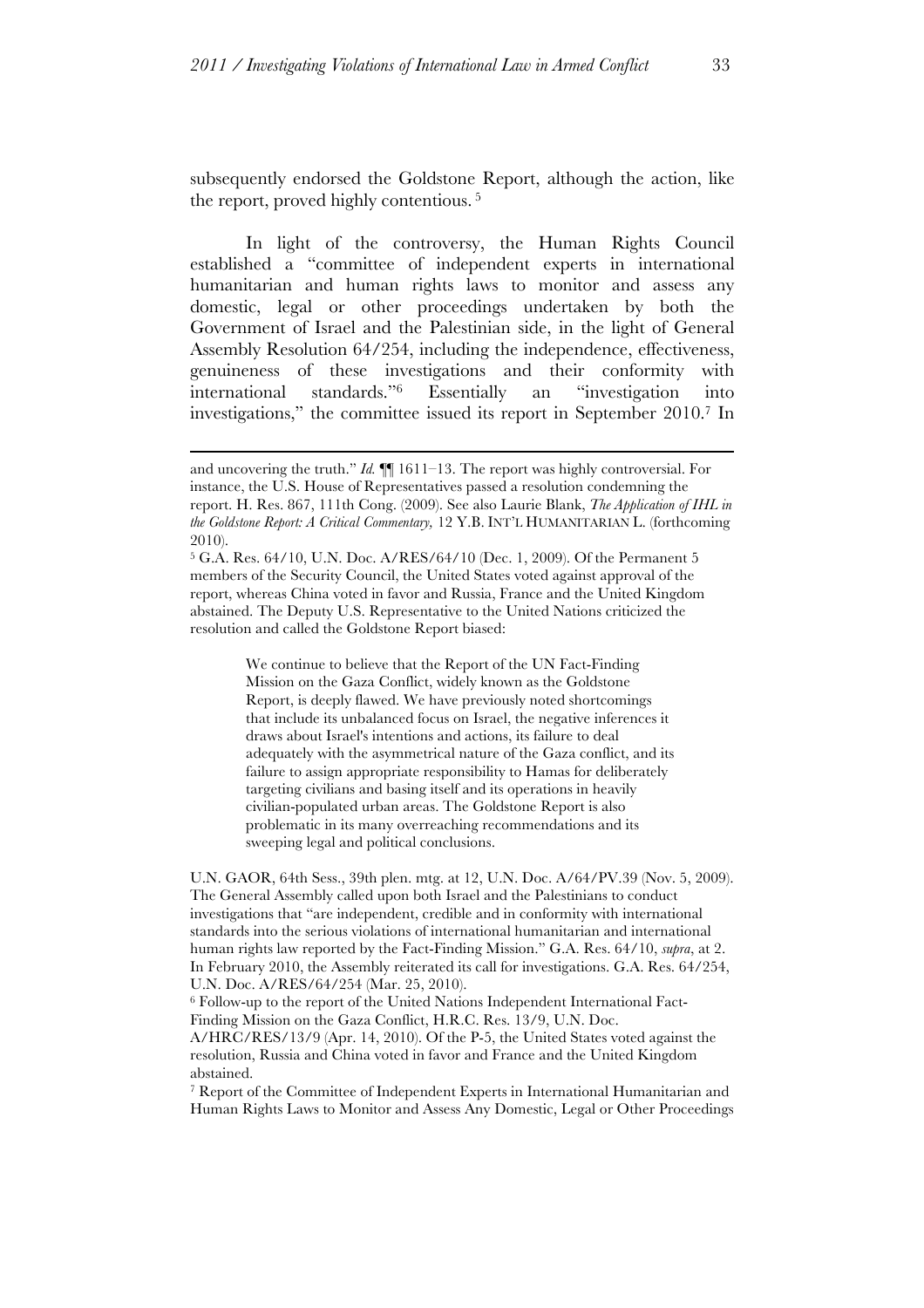it, certain aspects of the investigations conducted by both sides were criticized.8

Although the Committee's report summarizes the human rights and IHL law bearing on the conduct of investigations, it neither does so in depth nor with reference to State practice.9 This article examines the legal standards in greater depth. It intentionally avoids the politically charged matter of Israeli and Palestinian investigative practices. Similarly, it draws no conclusions as to the Committee's assessment thereof. Rather, the goal is more general  $-$  to identify criteria against which investigations must be judged under international law and, in the process, clarify the relationship between IHL legal criteria and those residing in human rights law. This broader examination is essential, for claims of non-compliance are limited to neither *Operation Cast Lead*, nor to the conflict between Israel and the Palestinians.10 Moreover, since such investigations are increasingly frequent, an urgent need exists for practical legal guidance on their conduct.

The inquiry will proceed in four phases. First, the relevant IHL will be set forth. Since the *lex scripta* is limited, an effort will be made to identify criteria for investigations that are, or are not, implicit in the law. Second, human rights norms regarding investigations will be briefly surveyed, as will the relationship between IHL and human rights law. The purpose is to determine which body of law applies to investigations, and how. Third, the practice of four States (Canada, Australia, United Kingdom and United States) will be examined to determine whether there are commonalities that can elucidate the extant norms. Finally, the

<u> 1989 - Andrea Santa Alemania, amerikana amerikana amerikana amerikana amerikana amerikana amerikana amerikana</u>

Undertaken by both the Government of Israel and the Palestinian Side, U.N. Doc. A/HRC/15/50 (Sept. 21, 2010) (Advanced Edited Version) [hereinafter Investigations Report].

<sup>&</sup>lt;sup>8</sup> The Committee expressed concern about a purported conflict of interest involving the provision of legal advice on both operational and investigative matters by the Military Advocate General (although the criticism was specific to the case of Gaza), noted that the Israelis should have paid greater heed to victims and witnesses (although the committee did not find the human rights standards in this regard as strictly applicable to armed conflict), stated that Israel failed to meet its human rights and humanitarian law obligations to investigate torture and high level violations, and stated that it could not conclude that Hamas had met its obligation to conduct "credible and genuine" investigations. *Id*. at 23–24.

<sup>9</sup> *Id*. at 3–11.

<sup>10</sup> *See, e.g.*, HUMAN RIGHTS WATCH, PROMOTING IMPUNITY: THE ISRAELI MILITARY'S FAILURE TO INVESTIGATE WRONGDOING (2005) (criticizing earlier Israeli investigations); *Issue Brief: Getting to the Truth through an Independent Commission of Inquiry*, AMNESTY INTERNATIONAL, http://www.amnestyusa.org/war-on-

terror/page.do?id=1541004 (calling for an Independent Commission of Inquiry into U.S. practices during the so-called "war on terror").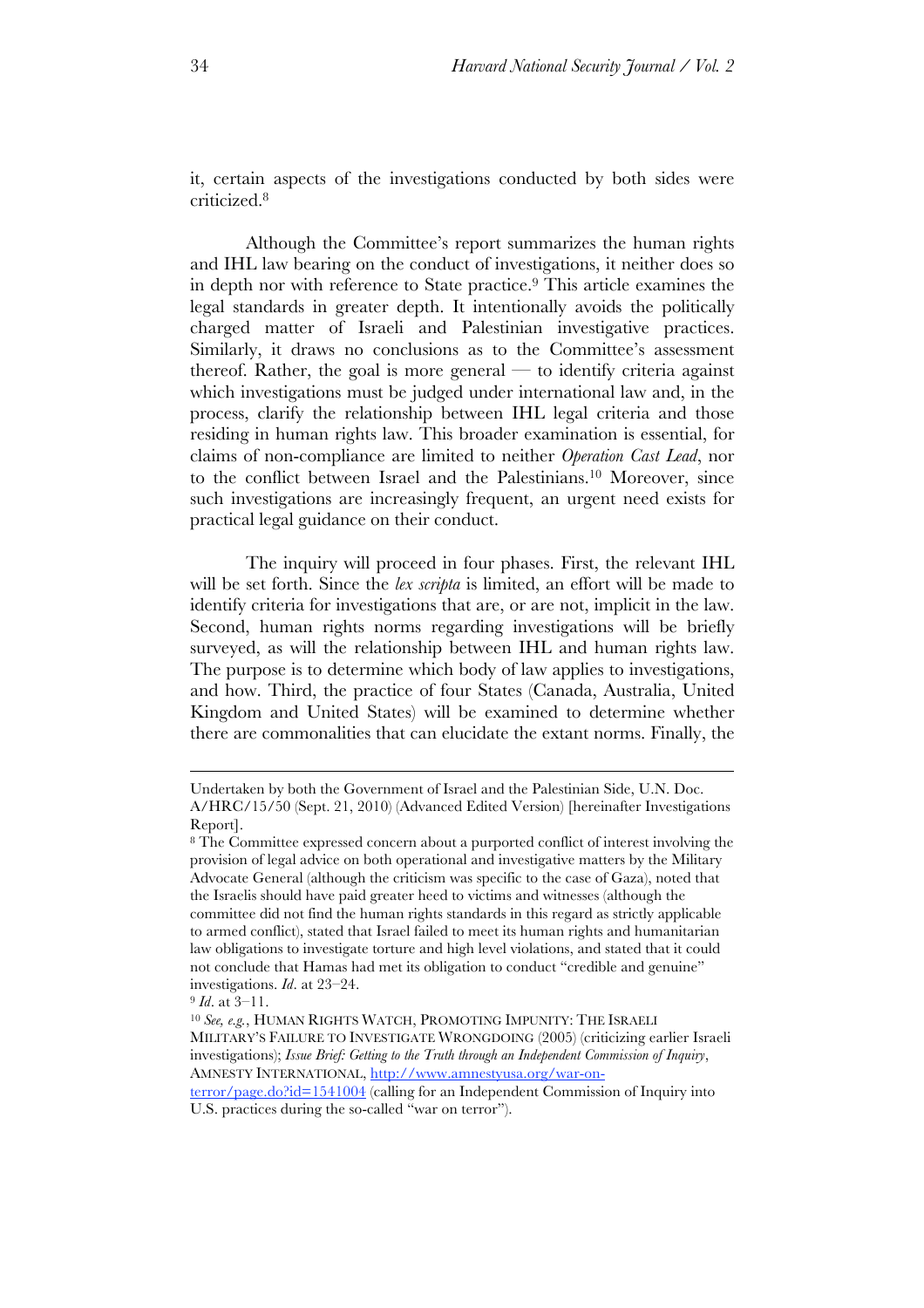article will conclude by setting forth those characteristics of investigations that represent not "best practice" or *lex ferenda*, but instead the applicable minimum criteria for compliance with the *lex lata*.

## I. IHL Requirements

Prior to the First World War, it was generally left to States to determine whether to punish their own nationals or captured enemy soldiers for violations of the laws and customs of war. The primary international remedy for violations was pecuniary in nature. As an example, the 1907 Hague Regulations provided that a "belligerent party which violates the provisions of the said Regulations shall, if the case demands, be liable to pay compensation. It shall be responsible for all acts committed by persons forming part of its armed forces."11 Following the conflict, the Versailles Treaty contemplated the prosecution by "military tribunals [of] persons accused of having committed acts in violation of the laws and customs of war," and required Germany to hand over, on request, all such individuals.<sup>12</sup> However, the Dutch government declined to surrender the Kaiser for trial, claiming that to do so would be a breach of neutrality, and the German government refused to transfer its citizens, instead agreeing with the Allies to conduct prosecutions before the German Supreme Court in Leipzig.13 Very few trials were held and the sentences were disproportionately light.

The experience of the Second World War was dramatically different. During the conflict, the Allies made clear their intent to prosecute perpetrators of war crimes, including those who ordered them.14 Upon termination of hostilities, war crimes trials were conducted by the victorious Allies at the International Military Tribunals at Nuremberg and Tokyo,<sup>15</sup> by occupying powers,<sup>16</sup> and by individual States.<sup>17</sup>

<sup>11</sup> Hague Convention (IV) Respecting the Laws and Customs of War on Land, art. 3, Oct. 18, 1907, 36 Stat. 2277, 207 Consol. T.S. 277.

<sup>12</sup> Treaty of Peace with Germany, art. 228–29, June 28, 1919, 2 Bevans 43, 11 Martens Nouveau Recueil (ser. 3) 323, 225 Consol. T.S. 188.

<sup>13</sup> On the trials, see CLAUDE MULLINS, THE LEIPZIG TRIALS: AN ACCOUNT OF THE WAR CRIMINALS' TRIALS AND STUDY OF GERMAN MENTALITY (1921).

<sup>14</sup> *See, e.g.*, Declaration of Four Nations on General Security, Oct. 30, 1943, 9 Dep't St. No. 307(1943) (Moscow Declaration on Atrocities).

<sup>15</sup> *See* Agreement for the Prosecution and Punishment of the Major War Criminals of the European Axis Powers and Charter of the International Military Tribunal art. 1–3, Aug. 8, 1945, 59 Stat. 1544, 82 U.N.T.S. 279 [hereinafter IMT Charter]; Charter of the International Military Tribunal for the Far East at Tokyo, Special Proclamation by the Supreme Commander for the Allied Powers at Tokyo, Apr. 26, 1946, 4 U.S.T. 27, T.I.A.S. No. 1589.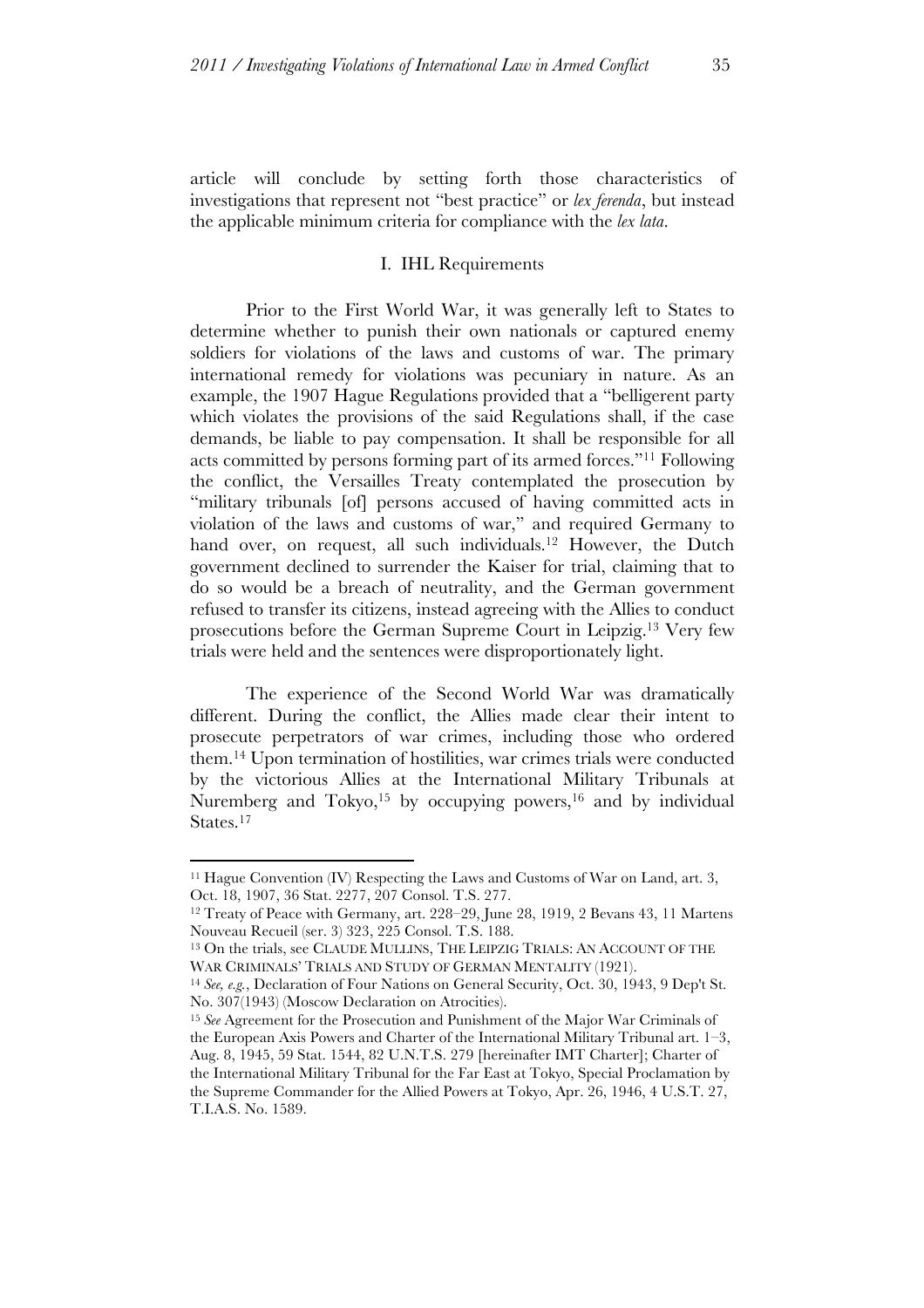## *A. The 1949 Geneva Conventions*

As importantly, the international community required States to actively pursue prosecution in future conflicts by confirming such a duty in each of the four 1949 Geneva Conventions.18 The relevant articles in the instruments are nearly identical. They provide:

The High Contracting Parties undertake to enact any legislation necessary to provide effective penal sanctions for persons committing, or ordering to be committed, any of the grave breaches of the present Convention defined in the following Article.

Each High Contracting Party shall be under the obligation to search for persons alleged to have committed, or to have ordered to be committed, such grave breaches, and shall bring such persons, regardless

<u> 1989 - Andrea Santa Alemania, poeta esperanto-poeta esperanto-poeta esperanto-poeta esperanto-poeta esperanto-</u>

<sup>16</sup> Control Council Law No. 10, (1946) (Ger.). The law was promulgated by the Allied Control Council, which was responsible for the military occupation of Germany by the United States, United Kingdom, Soviet Union, and France. The law authorized each of the occupying powers to conduct its own war crimes trials independent of the International Military Tribunal.

<sup>&</sup>lt;sup>17</sup> Many war crimes trials were conducted in national courts that enjoyed jurisdiction over the relevant offenses and offender (e.g., an offense committed by a national of the State or against its nationals). Control Council Law No. 10 set forth procedures for such cases when the accused was located in Germany: "When any person in a Zone in Germany is alleged to have committed a crime, as defined in Article II, in a country other than Germany or in another Zone, the government of that nation or the Commander of the latter Zone, as the case may be, may request the Commander of the Zone which the person is located for his arrest and delivery for trial to the country or Zone in which the crime was committed. Such request for delivery shall be granted by the Commander receiving it unless he believes such person is wanted for trial or as a witness by an International Military Tribunal, or in Germany, or in a nation other than the one making the request, or the Commander is not satisfied that delivery should be made, in any of which cases he shall have the right to forward the said request to the Legal Directorate of the Allied Control Authority. A similar procedure shall apply to witnesses, material exhibits and other forms of evidence." Control Council Law No. 10, *id.* art. IV.1.

<sup>18</sup> Geneva Convention for the Amelioration of the Condition of the Wounded and Sick in Armed Forces in the Field, art. 49, Aug. 12, 1949, 6 U.S.T. 3114, 75 U.N.T.S. 31 [hereinafter GC I]; Convention for the Amelioration of the Condition of the Wounded, Sick and Shipwrecked Members of Armed Forces at Sea, art. 50, Aug. 12, 1949, 6 U.S.T. 3217, 75 U.N.T.S. 85 [hereinafter GC II]; Geneva Convention Relative to the Treatment of Prisoners of War, art. 129, Aug. 12, 1949, 6 U.S.T. 3316, 75 U.N.T.S. 135 [hereinafter GC III]; Geneva Convention Relative to the Protection of Civilian Persons in Time of War, art. 146, Aug. 12, 1949, 6 U.S.T. 3516, 75 U.N.T.S. 287 [hereinafter GC IV].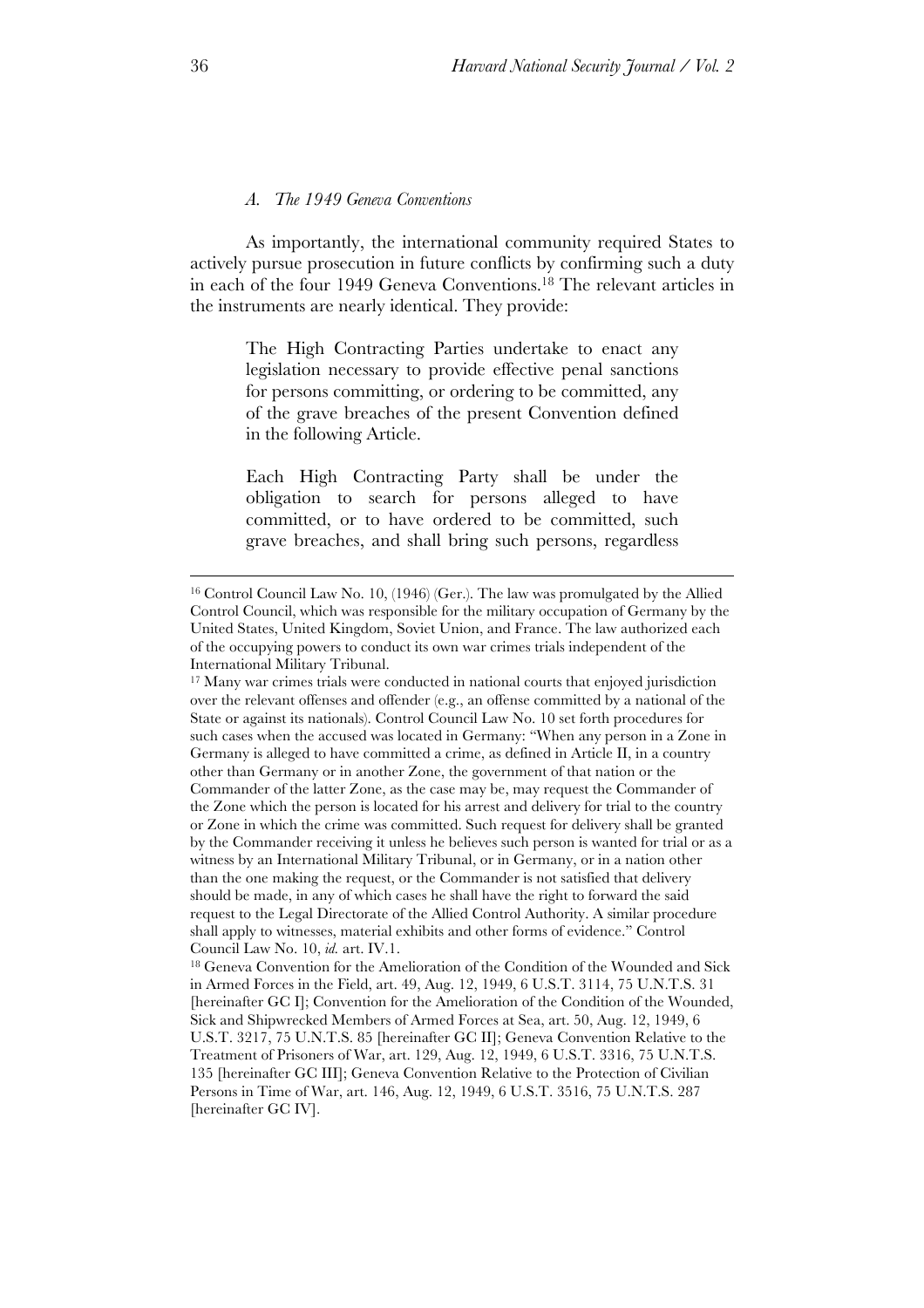of their nationality, before its own courts. It may also, if it prefers, and in accordance with the provisions of its own legislation, hand such persons over for trial to another High Contracting Party concerned, provided such High Contracting Party has made out a prima facie case.

Each High Contracting Party shall take measures necessary for the suppression of all acts contrary to the provisions of the present Convention other than the grave breached defined in the following Article.

In all circumstances, the accused persons shall benefit by safeguards of proper trial and defence, which shall not be less favourable than those provided [for in the Third Geneva Convention, Article 105 ff].19

By the provisions, States Party to the Conventions shoulder three fundamental obligations: 1) to enact the domestic legislation necessary to prosecute potential offenders; 2) to search for those accused of violating the Conventions; and 3) to either prosecute such individuals or turn them over to another State for trial (*aut dedere aut punire*). The grave breaches referenced in the first paragraph are set forth in other articles of the conventions.20 Violations not constituting grave breaches (such as misuse of the Red Cross emblem) are nevertheless to be addressed in national penal legislation, although there is no treaty obligation to prosecute or extradite.

Not every violation of IHL constitutes a war crime. Instead, the term "war crimes" refers to violations that result in individual penal responsibility of individuals.21 While States have the obligation to ensure

 19 GC IV, *supra* note 18, art. 146.

<sup>20</sup> GC I, *supra* note 18, art. 50; GC II, *supra* note 18, art. 51; GC III, *supra* note 18, art. 130; GC IV, *supra* note 18, art. 147.

<sup>&</sup>lt;sup>21</sup> There is no definitive delineation between the two categories. The Charter of the IMT cited the following as examples of war crimes: "murder, ill-treatment or deportation to slave labour or for any other purpose of civilian population or in occupied territory, murder or ill-treatment of prisoners of war or persons on the seas, killing of hostages, plunder of public or private property, wanton destruction of cities, towns or villages, or destruction not justified by military necessity." IMT Charter, *supra*  note 15, art. 6(b). Without doubt, all grave breaches of the 1949 Geneva Conventions constitute war crimes. Additionally, it is generally accepted that those offenses set forth in Article 8 of the Statute of the International Criminal Court amount to war crimes under customary law (although the precise parameters of the offenses may differ from those in the Statute). Rome Statute of the International Criminal Court art. 8, July 1, 2002, 2187 U.N.T.S. 90 [hereinafter ICC Statute]. On the distinction between war crimes and acts that merely violate IHL, see Hersch Lauterpact, *The Law of Nations and*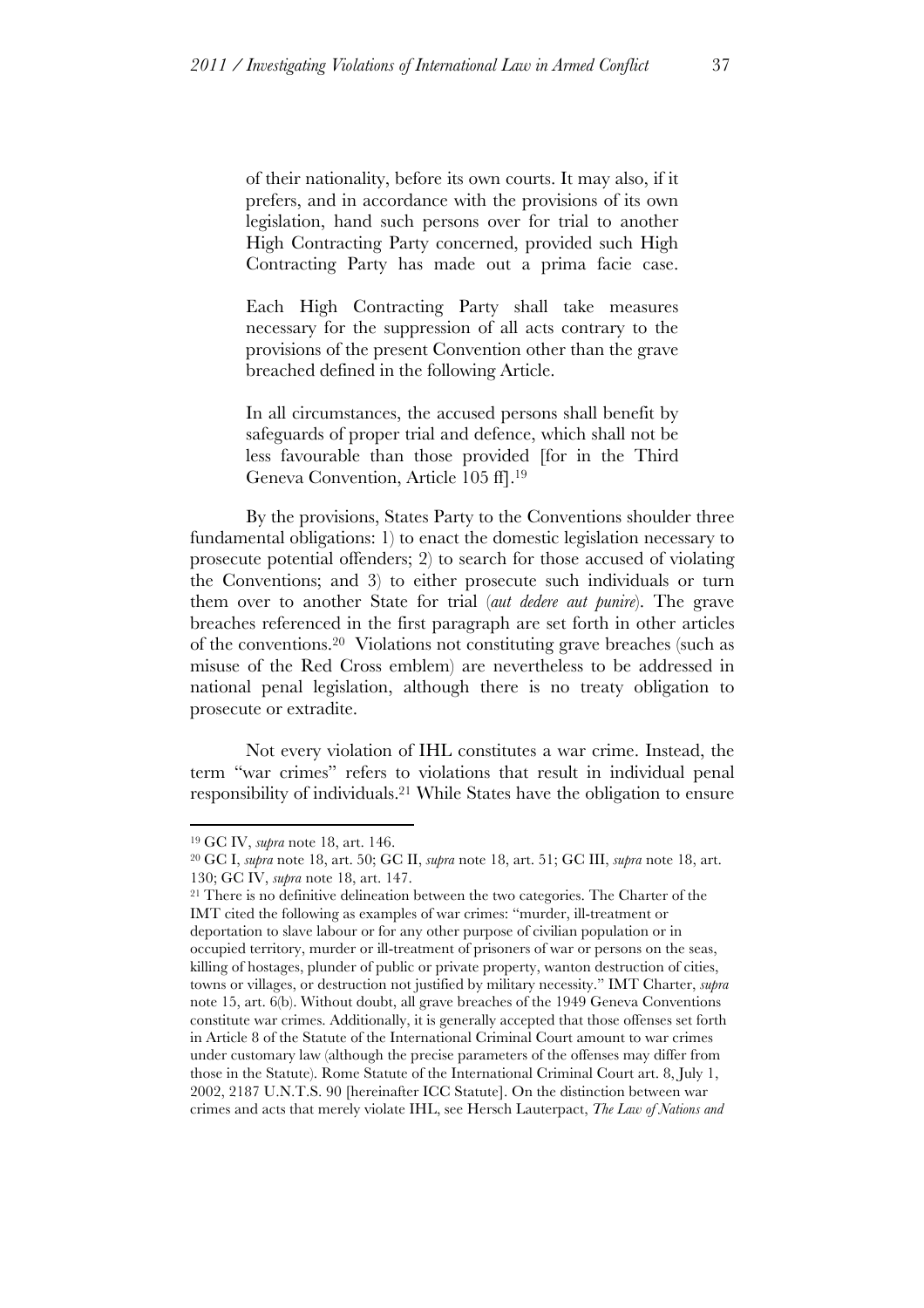compliance with all aspects of IHL, only war crimes give rise to the obligation to prosecute. For instance, States have the obligation to disseminate the Conventions,<sup>22</sup> but the failure of officials to do so does not reach the level of a war crime.

With regard to investigations, the relevant text lies in the second paragraph's complementary requirements to "search for" persons alleged to have committed grave breaches and to try them domestically or turn them over to other Parties, an obligation which can be met by transfer to a competent international tribunal.23 The International Committee of the Red Cross' official *Commentary* on the articles confirms that the obligation extends to nationals of the State and members of the enemy forces, and that the Parties must actively search for, arrest and prosecute those responsible for violations as quickly as possible.24 Any request for extradition has to be supported by evidence establishing a "prima facie case," which the *Commentary* interprets as "a case in which the facts would justify proceedings taken in the country to which application is made for extradition."25 Finally, the Commentary refers to the International Law Commission's 1954 *Draft Code of Offences against the Peace and Security of Mankind*'s inclusion of "acts in violation of the laws or customs of war."26 The reference implies that the duties set forth in the

<u> 1989 - Andrea Santa Alemania, amerikana amerikana amerikana amerikana amerikana amerikana amerikana amerikana</u>

*the Punishment of War Crimes,* 21 BRIT. Y.B. INT'L L. 77 (1944); Yoram Dinstein, THE CONDUCT OF HOSTILITIES UNDER THE LAW OF INTERNATIONAL ARMED CONFLICT 263–66 (2d ed. 2010).

<sup>22</sup> *See, e.g.*, GC III, *supra* note 18, art 127; GC IV, *supra* note 18, art. 144; Protocol Additional to the Geneva Conventions of 12 Aug. 1949, and Relating to the Protection of Victims of International Armed Conflict, art. 83, June 8, 1977, 1125 U.N.T.S. 3 [hereinafter AP I].

<sup>23</sup> International Committee of the Red Cross, COMMENTARY: I GENEVA CONVENTION FOR THE AMELIORATION OF THE CONDITION OF THE WOUNDED AND SICK ARMED FORCES IN THE FIELD 366 (Jean Pictet ed. 1952) [hereinafter GC I Commentary].

<sup>24</sup> *Id.* at 365–66; INT'L COMM. OF THE RED CROSS, COMMENTARY: III GENEVA CONVENTION RELATIVE TO THE TREATMENT OF PRISONERS OF WAR 623 (Jean Pictet ed. 1960) [hereinafter GC III Commentary]; INT'L COMM. OF THE RED CROSS, COMMENTARY: IV GENEVA CONVENTION RELATIVE TO THE PROTECTION OF CIVILIAN PERSONS IN TIME OF WAR 592–93 (Jean Pictet ed. 1958) [hereinafter GC IV Commentary].

<sup>25</sup> GC I Commentary, *supra* note 23, at 366. Should extradition of an accused be precluded by national legislation, for instance because of nationality, the State having custody of the individual must try that person before its own courts. *Id*. See also INT'L COMM. OF THE RED CROSS, COMMENTARY: II GENEVA CONVENTION FOR THE AMELIORATION OF THE CONDITION OF WOUNDED, SICK AND SHIPWRECKED MEMBERS OF THE ARMED FORCES AT SEA 265 (Jean Pictet ed. 1960); GC III Commentary, *supra* note 24, at 623–64; GC IV Commentary, *supra* note 24, at 593. 26 GC IV Commentary, *supra* note 24, at 588 (citing Draft Code of Offences against the Peace and Security of Mankind, art. 2 (13), in Rep. of the Int'l Law Comm'n, U.N. Doc. A/2693 GAOR, Supp. No. 9, at 9 (1954)).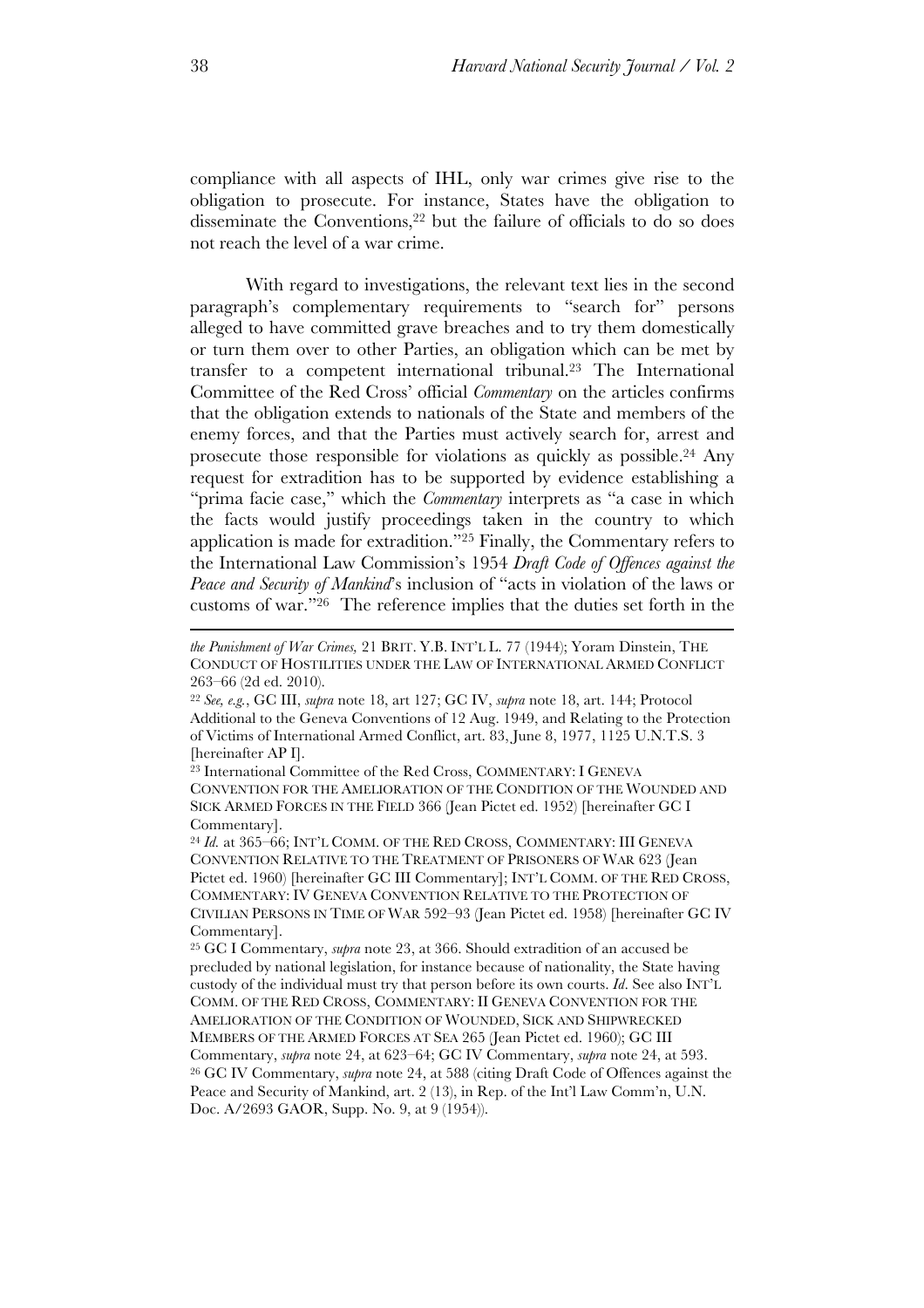provisions are not limited to those articulated in the Conventions themselves, but extend to any war crimes.

Beyond these basic explanations, the *Commentary* offers little guidance in interpreting the articles. In particular, it sets no standards for the nature of the investigation that has to be conducted into possible war crimes. Nevertheless, certain conclusions can be deduced from the text and its accompanying commentary.

- 1) The articles impose no obligation to conduct investigations to uncover IHL violations. Rather, 1) an allegation of 2) a war crime is the condition precedent to activation of the duty. There is no requirement that the identity of the possible offender be known, only that a violation be suspected.
- 2) There is no limitation as to the source of an allegation. Presumably, the requisite allegation could be levelled by State authorities, private individuals, non-governmental organizations, other States, or intergovernmental organizations.
- 3) There is a threshold of certainty below which the obligations do not apply, a fact suggested by the lack of a requirement to prosecute or extradite absent a prima facie case. Although the text refers solely to prosecution, an analogous condition of reasonableness logically applies to the duty to search for offenders (investigate). Thus, not every allegation requires an investigation; only those sufficiently credible to reasonably merit one do.
- 4) The requirements apply to all violations of IHL that constitute war crimes.
- 5) The requirement to investigate possible war crimes and prosecute those responsible extends to the actions of individuals who order the commission of an offense. By the principle of "command responsibility," such individuals are treated as perpetrators of the resulting crime, not merely accomplices.27 Thus, setting a policy of committing war crimes, such as directing forces to target the enemy civilian

<sup>27</sup> *See, e.g.,* ICC Statute, *supra* note 21, art. 25.3(b); Statute of the International Tribunal for Rwanda, S.C. Res. 955 annex, U.N. Doc. S/RES/955, art. 6(1) (Nov. 8, 1994) [hereinafter ICTR Statute]; Statute of the International Tribunal for the Prosecution of Persons Responsible for Serious Violations of International Humanitarian Law Committed in the Territory of the Former Yugoslavia Since 1991**,** U.N. Doc. S/25704 annex, art. 7(1) (May 3, 1993) [hereinafter ICTY Statute]; ICRC, I CUSTOMARY INTERNATIONAL HUMANITARIAN LAW Rule 152 (Jean-Marie Henkaerts & Louise Doswald-Beck eds. 2005) [hereinafter CIHL].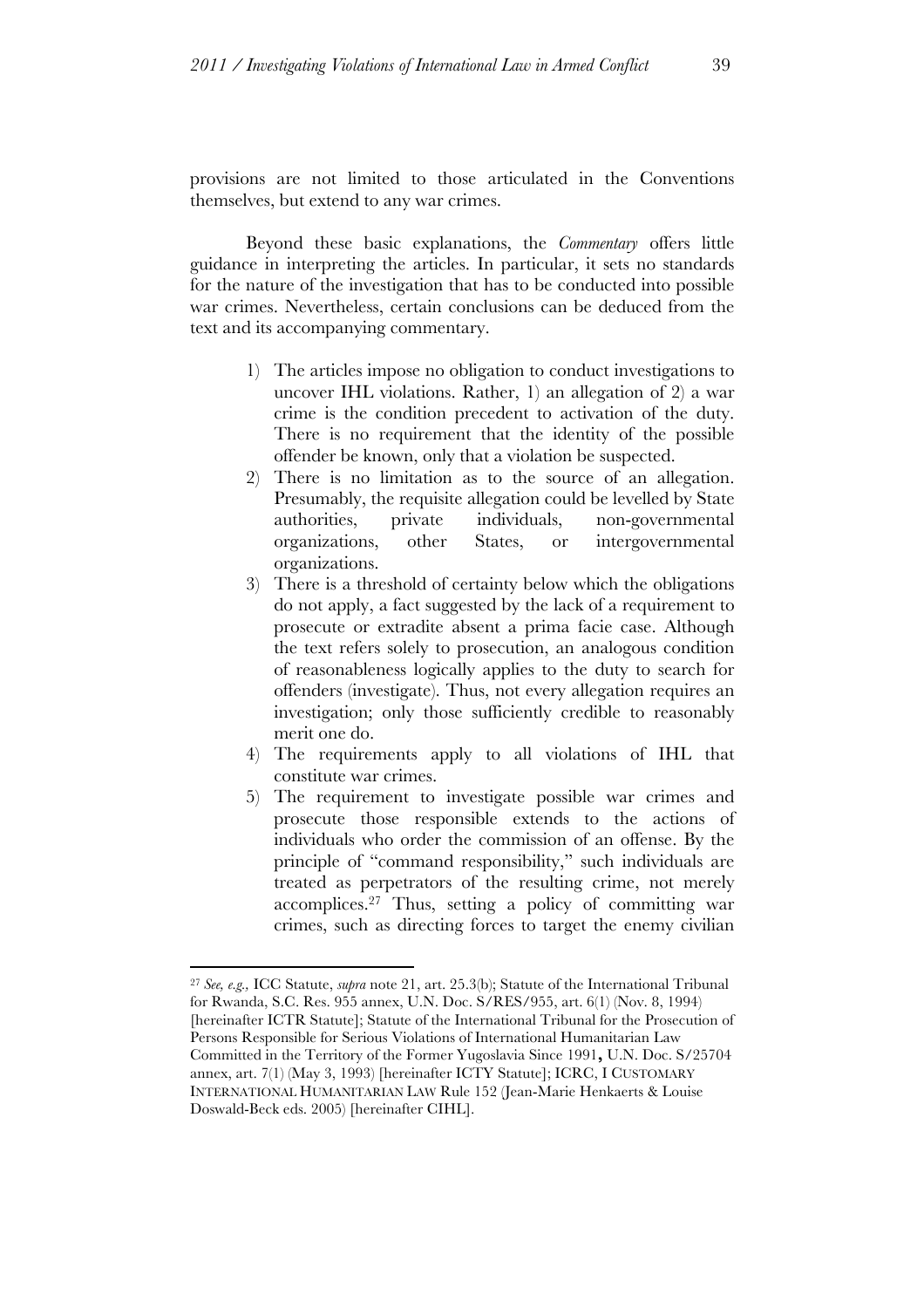population, would necessitate investigation and, if appropriate, prosecution.

#### *B. The 1977 Additional Protocol I*

Between 1974 and 1977 a Diplomatic Conference was convened to further develop the law that had been set forth in 1949.28 The resulting Protocols Additional (Protocol I for international armed conflict and Protocol II for non-international) do not supplant the Conventions, but rather supplement them for State Parties to the two instruments.29 While Protocol II makes no reference to a duty to investigate alleged war crimes, Protocol I builds on the duty to investigate and prosecute set forth in the Conventions, which it expressly references.30 In addition to listing those violations that constitute grave breaches and requiring States to cooperate in criminal investigations, in Article 87 the Protocol "operationalizes" the requirements of investigation and prosecution.

> 1. The High Contracting Parties and the Parties to the conflict shall require military commanders, with respect to members of the armed forces under their command and other persons under their control, to prevent and, where necessary, to suppress and to report to competent authorities breaches of the Conventions and of this Protocol.

…

3. The High Contracting Parties and Parties to the conflict shall require any commander who is aware that subordinates or other persons under his control are going to commit or have committed a breach of the Conventions or of this Protocol, to initiate such steps as are necessary to prevent such violations of the Conventions or this Protocol, and, where appropriate, to

<sup>28</sup> The Conference was convened by the Swiss government and held four sessions: Feb. 20–Mar. 29 1974; Feb. 3–Apr. 18 1975; Apr. 21–June 11 1976; and Mar. 17–June 10 1977.

<sup>29</sup> AP I, *supra* note 22, art. 1.2; Protocol Additional to the Geneva Conventions of 12 August 1949, and Relating to the Protection of Victims of Non-International Armed Conflicts, art. 1.1, June 8, 1977, 1125 U.N.T.S. 609 [hereinafter AP II]. Notably, the United States and Israel have elected not to become a Party to either of the Protocols, although some of the norms expressed in provisions thereof reflect customary international law and as such bind both States, as well as all other non-Parties. 30 AP I, *supra* note 22*,* arts. 85, 87–89.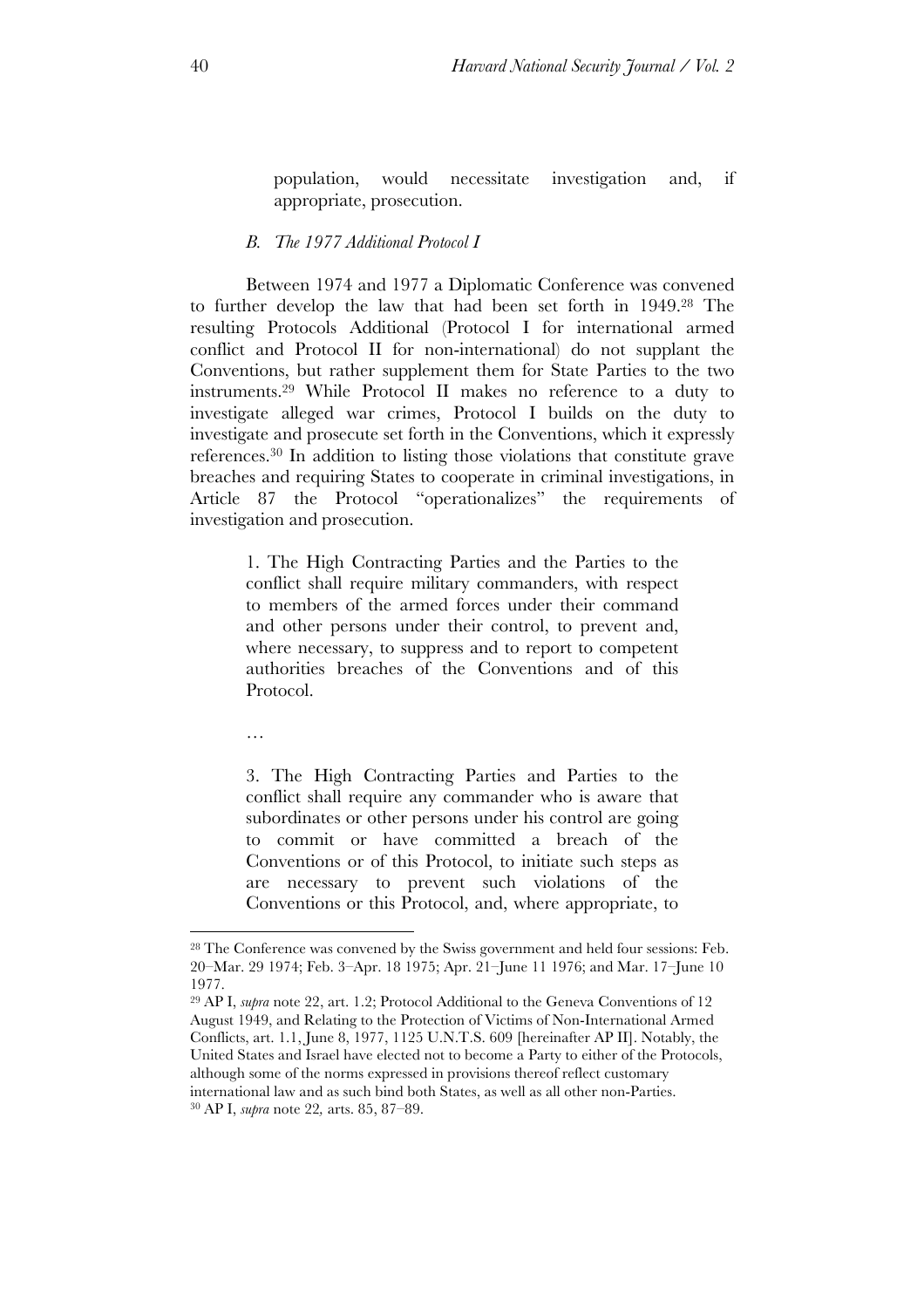initiate disciplinary or penal action against violators thereof.31

Importantly, the ICRC *Commentary* on the Protocols expressly contemplates investigations conducted by the commander, who would in such cases "act like an investigating magistrate."32 The article is designed to leverage the internal command and disciplinary structures of the armed forces to identify and prosecute offenders. As emphasized in the *Commentary*, "[w]hether they are concerned with the theatre of military operations, occupied territories or places of internment, the necessary measures for the proper application of the Conventions and the Protocol must be taken at the level of the troops, so that a fatal gap between the undertakings entered into by Parties to the conflict and the conduct of individuals is avoided."33 Thus, Article 87 imposes a duty on members of the armed forces to act proactively in the face of potential or possible IHL violations.

Commanders represent the key to implementation. The mandate to prevent, identify, and act extends to all members of the military exercising a command function, no matter how senior or junior.<sup>34</sup> They need not be formally designated as commanders according to the regulations of their armed forces; the obligations attach as soon as they assume a command function. For example, the concept of "commander" as used in Protocol I applies to "the common soldier who takes over as head of the platoon to which he belongs at the moment his commanding officer has fallen and is no longer capable of fulfilling his task."35 Commanders are not only charged with reacting to violations that occur in their presence or come to their immediate attention, but also with creating a "command climate" that fosters preventing and reporting violations.36

<sup>31</sup> *Id.* art. 87.

<sup>32</sup> INT'L COMM. OF THE RED CROSS, COMMENTARY ON THE ADDITIONAL PROTOCOLS OF 8 JUNE 1977 TO THE GENEVA CONVENTIONS OF 12 AUGUST 1949 (Yves Sandoz et al. eds. 1987), ¶ 3562 [hereinafter AP Commentary]. <sup>33</sup> *Id.* ¶ 3550.

<sup>34</sup> *Id.* ¶ 3553; MICHAEL BOTHE, KARL JOSEF PARTSCH & WALDEMAR A. SOLF, NEW RULES FOR VICTIMS OF ARMED CONFLICT 528 (1982).

<sup>35</sup> AP Commentary, *supra* note 32, ¶ 3553. Nor do commanders necessarily exercise command only over those officially assigned to their unit. Should a commander be temporarily in control of forces during a particular operation or as a result of the flow of battle, he or she must ensure compliance with the provisions of Article 87 and other IHL norms vis-à-vis such forces. *Id.* ¶ 3554. For the purposes of the article, a commander is also responsible for the actions of "other persons under their control," as in the case of the civilian population in occupied territory or troops of other units operating in his or her sector of occupation. *Id.* ¶ 3555. <sup>36</sup> *Id.* ¶ 3550.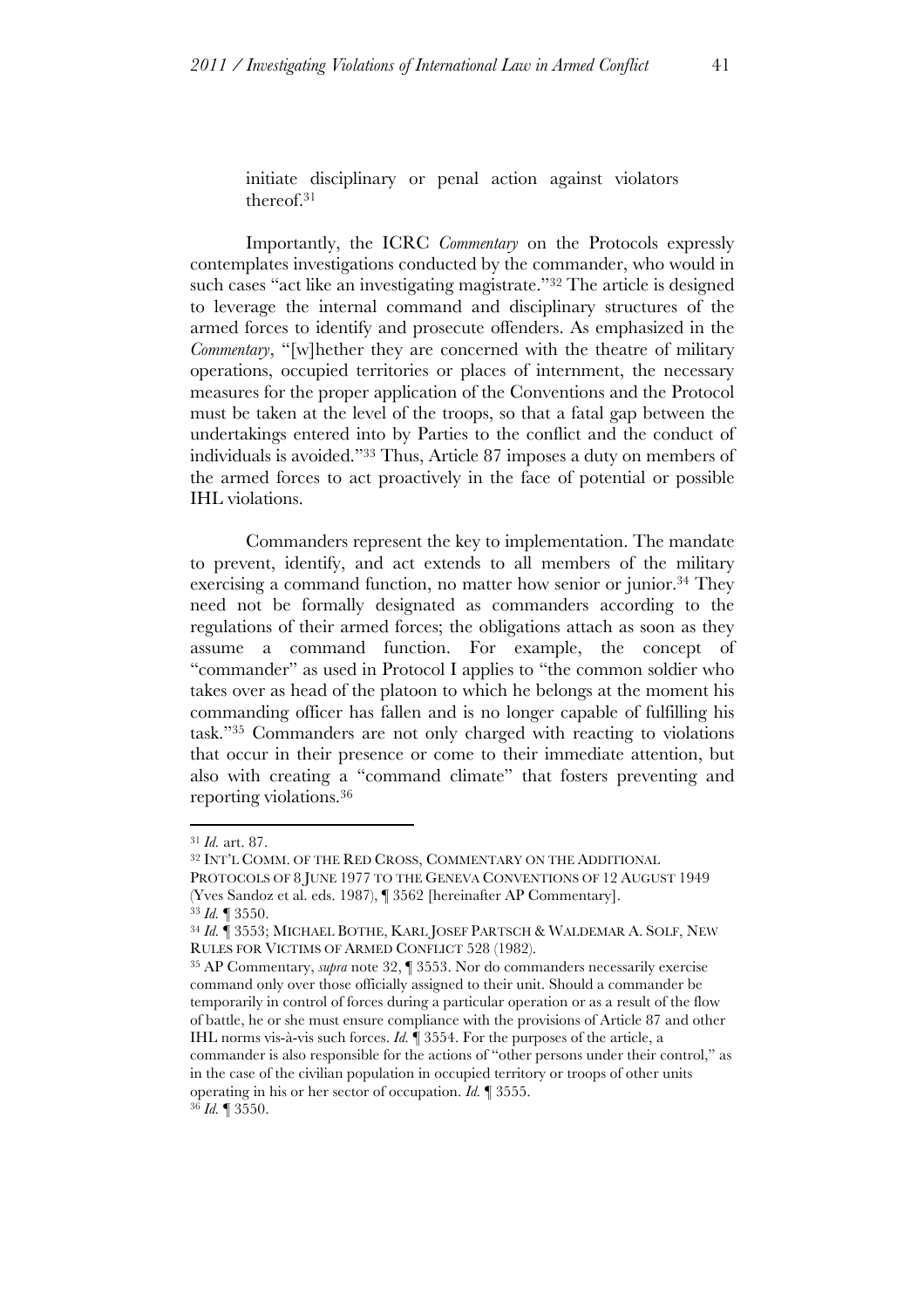The fact that legal advisers may be attached to a unit does not relieve the commander of responsibility for enforcing IHL. Such advisers "are there to 'advise the military commanders' in the field and not to replace them."37 Of course, this caveat does not imply that commanders must perform all associated tasks themselves; such an obligation would be impractical in light of their combat duties. Thus, commanders may assign tasks to, for example, the military police and legal advisers and rely on them to properly execute such tasks.38 What they cannot delegate is the responsibility to ensure compliance with IHL by the forces they command.

The State must take measures to impose these duties upon commanders and ensure they implement them.39 During the negotiations of Protocol I, a number of delegations expressed concern that Article 87 might be interpreted as relieving governmental authorities of their responsibilities or that commanders in the field might "encroach on the judgement of the judicial authorities."40 Despite such concerns, commanders often turn to the courts to address possible war crimes.41 As a matter of law, it is incontrovertible that the State continues to bear responsibility for implementation, that the duties to investigate and prosecute extend throughout the chain of command, and that judicial and other disciplinary bodies retain full responsibility for performing their functions. The responsibilities are complementary, with commanders expected to exercise whatever authority has been vested in them within the implementation, enforcement, and disciplinary structure of their armed forces and government.42 As with related provisions of the 1949 Geneva Conventions and the corresponding ICRC *Commentary* thereon, neither Article 87 nor the Additional Protocols *Commentary* offer

<sup>37</sup> *Id.* ¶ 3557. The obligation to have legal advisers available to advise on

implementation of IHL is set forth in GC IV, *supra* note 18, art. 82.

<sup>38</sup> AP Commentary, *supra* note 32, ¶ 3563.

<sup>39</sup> *Id.* ¶ 3552.

<sup>40</sup> *Id.* ¶ 3562; *see also* BOTHE ET AL., *supra* note 34, at 527–29.

<sup>41</sup> For instance, as of October 2010, the U.S. Army has court-martialed thirty-two soldiers on murder or manslaughter charges arising from the deaths of civilians, convicting twenty-two of them (the number excludes those charged and convicted of lesser offenses, such as negligent homicide or aggravated assault). Charlie Savage, *Case of Soldiers Accused in Afghan Civilian Killings May Be Worst of Two Wars,* N.Y. TIMES, Oct. 4, 2010, at A9.

<sup>42</sup> For instance, doing so might involve "informing superior officers of what is taking place in the sector, drawing up a report in the case of a breach, or intervening with a view to preventing a breach from being committed, proposing a sanction to a superior who has disciplinary power, or—in the case of someone who holds such power himself—exercising it, within the limits of his competence, and finally, remitting the case to the judicial authority where necessary with such factual evidence as it was possible to find." AP Commentary, *supra* note 32, ¶ 3562.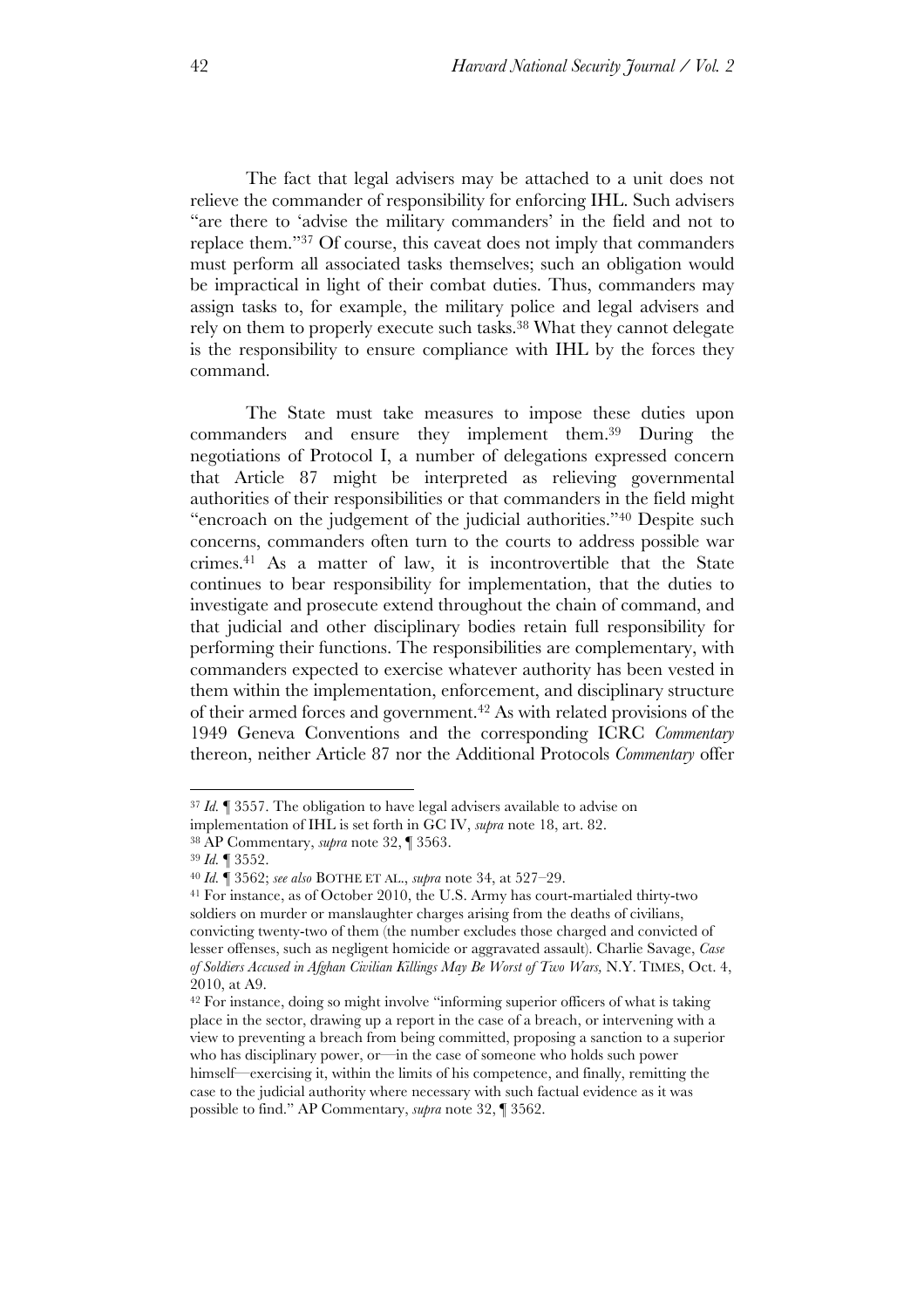guidance regarding the nature of the investigations that must be conducted into possible violations that come to the commander's attention. However, certain conclusions can be derived from them.

- 1) The responsibility to enforce the requirement to identify, report, and respond to violations extends throughout the chain of command.
- 2) Although the article is framed in terms of commanders' duties, it is clear that the intent was to create a seamless system for identifying and responding to potential and possible war crimes. Thus, an implied duty of reporting violations extends to everyone in the military.
- 3) The article contemplates a system of military self-policing that complements the broader duty of States to investigate and prosecute. It is accordingly proper for the military to take action in response to possible breaches. To the extent the military, in light of the attendant circumstances, fully examines incidents and appropriately punishes those responsible for violations, the State's obligations have been met.
- 4) There is no prohibition on commanders investigating possible violations occurring within their own units or committed by others under their control.
- 5) The existence of a military justice system or the attachment of legal advisers to a unit does not relieve a commander of his or her responsibilities to respond to possible breaches.
- 6) That subordinate commanders have responsibility to investigate and otherwise repress breaches does not relieve superior commanders of the responsibility to address possible war crimes that have come to their attention and are not being effectively dealt with by those subordinates.
- 7) The emphasis on the criticality of command as a mechanism for handling possible violations suggests that methods of investigations that might undermine command functions and effectiveness are inappropriate.43

<sup>43</sup> For instance, it would be unreasonable to impose a requirement to report a possible violation only to a superior commander if that commander may have been involved in the incident. The duty to report borne by the subordinate would remain intact in such circumstances, but other means of bringing the matter to the attention of authorities capable of taking action would be acceptable. Similarly, it would generally not be appropriate for a subordinate commander to formally conduct an investigation into the activities of an immediate superior, since doing so would otherwise undermine the superior's command authority and the command relationship may have a chilling effect on the subordinate's conduct of a full and objective investigation.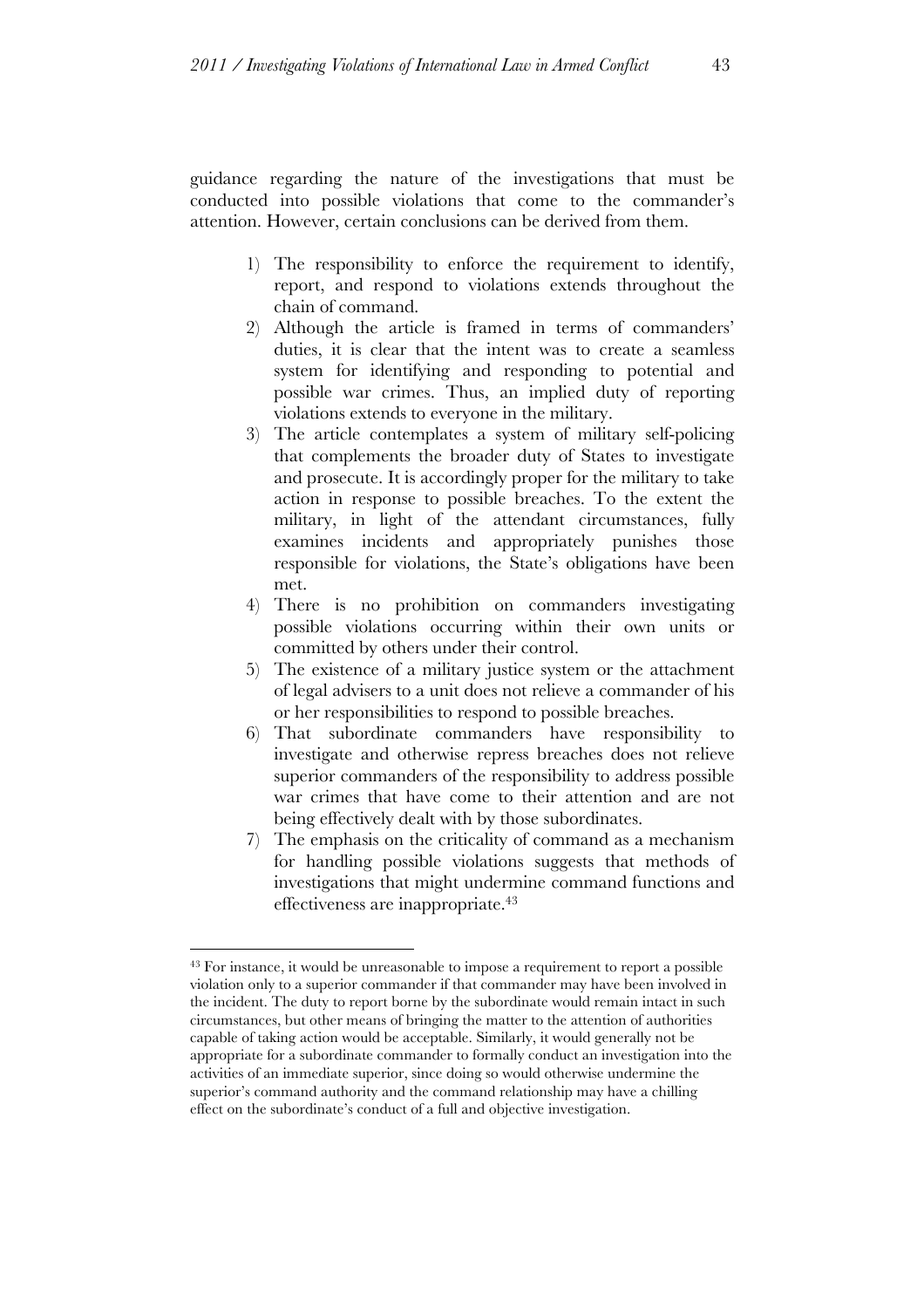#### *C. Customary International Humanitarian Law*

The fact that Protocol I is binding as such only on Parties thereto begs the question of the customary status of IHL norms regarding investigations and prosecution conducted by non-Parties, such as the United States and Israel. In its *Customary International Humanitarian Law* study, the ICRC asserts that the principles set forth in the 1949 Geneva Convention and Protocol I regarding investigations and prosecutions enjoy this status.44 Specifically, Rule 158 provides that "States must investigate war crimes allegedly committed by their nationals or armed forces, or on their territory, and, if appropriate, prosecute the suspects. They must also investigate other war crimes over which they have jurisdiction and, if appropriate, prosecute the suspects."<sup>45</sup> Although less detailed than the corresponding treaty text, the rule generally captures the principles the treaty articles express.

Rule 158 unquestionably reflects a customary norm. Beyond the 1949 Conventions and Protocol I, numerous other international law instruments articulate the obligation to investigate possible war crimes, or at least to prosecute those responsible for them. Examples include the Genocide Convention,<sup>46</sup> Hague Cultural Property Convention and its Second Protocol,47 Torture Convention,48 Chemical Weapons Convention,<sup>49</sup> Amended Landmines Protocol,<sup>50</sup>

<sup>44</sup> It should be noted that the authoritativeness of the study has been questioned and, therefore, its determinations should be treated with caution. On the U.S. position, see Joint Letter from John Bellinger and William Haynes to Jakob Kellenberger on Customary International Humanitarian Law Study, 46 I.L.M. 514 (2007). 45 CIHL, *supra* note 27, rule 158.

<sup>46</sup> Convention on the Prevention and Punishment of the Crime of Genocide, art. IV, Dec. 9, 1948, 102 Stat. 3045, 78 U.N.T.S. 277.

<sup>47</sup> Convention for the Protection of Cultural Property in the Event of Armed Conflict, art. 7, May 14, 1954, S. TREATY DOC. NO. 106-1 (1999), 249 U.N.T.S. 240; Second Protocol to the Hague Convention for the Protection of Cultural Property in the Event of Armed Conflicts arts. 15–17, Mar. 26, 1999, 38 I.L.M. 769.

<sup>48</sup> Convention against Torture and Other Cruel, Inhuman or Degrading Treatment or Punishment, art. 7, Dec. 10, 1984, S. TREATY DOC. NO. 100.20, 1465 U.N.T.S. 85. 49 Convention on the Prohibition of the Development, Production, Stockpiling and Use

of Chemical Weapons and on their Destruction, art. VII(1), Jan. 13, 1993, S. TREATY DOC. NO. 103-21, 1974 U.N.T.S. 45.

<sup>50</sup> Convention on Prohibitions or Restrictions on the Use of Certain Conventional Weapons Which May Be Deemed to Be Excessively Injurious or to Have Indiscriminate Effects, Amended Protocol II art. 14, May 3, 1996, 35 I.L.M. 1206.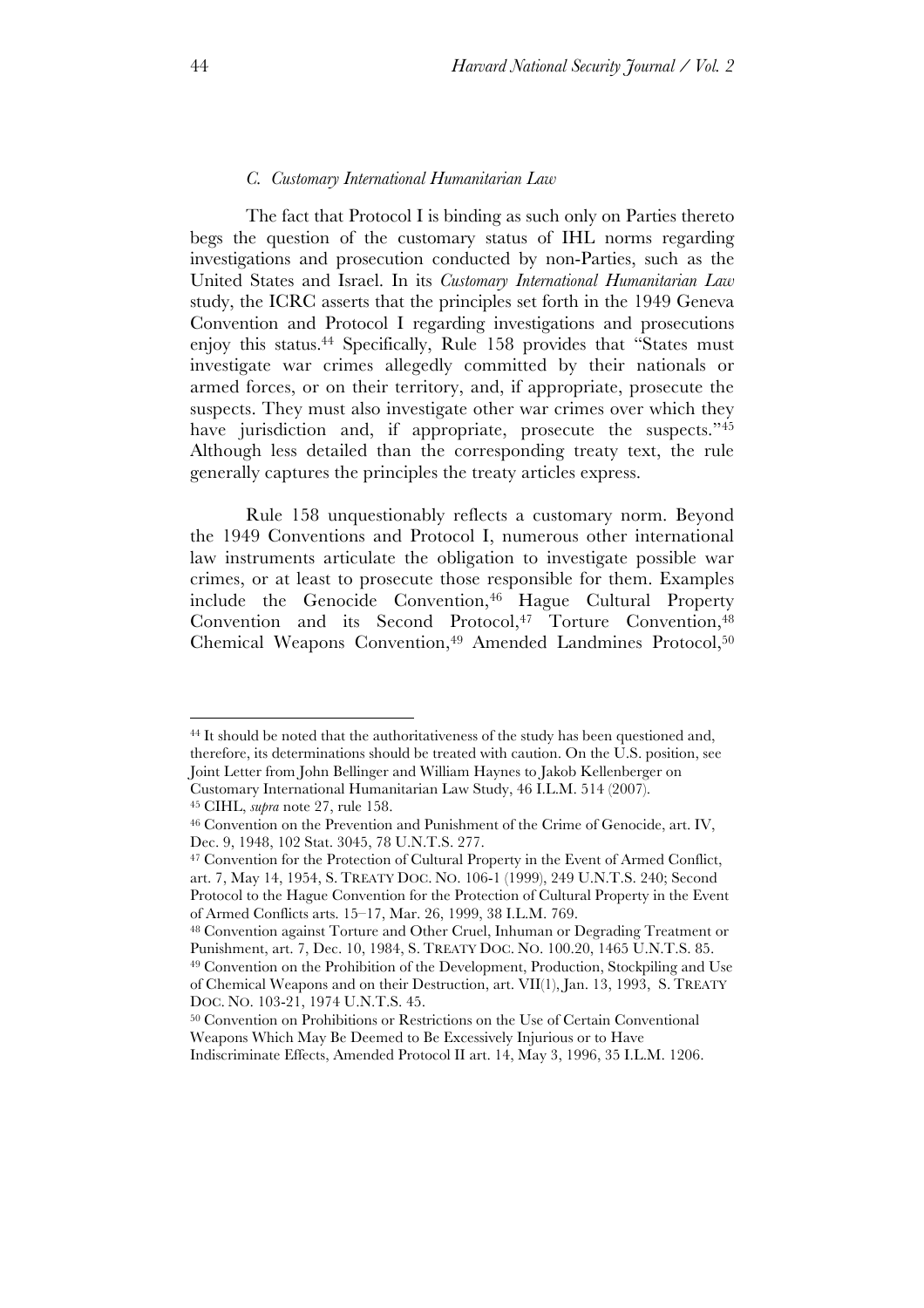Ottawa Convention on Landmines,<sup>51</sup> Dublin Convention on Cluster Munitions,<sup>52</sup> and the Statute of the International Criminal Court.<sup>53</sup>

Organs of the United Nations have likewise repeatedly cited the obligation to investigate and prosecute war criminals. Indeed, during its first session in 1946, the General Assembly called on Member States and non-members alike to take steps to apprehend war criminals and return them to those States where the offenses in question were committed.54 It has since urged States to investigate IHL violations and facilitate the prosecution of war criminals on multiple occasions.55 In particular, in 2005 the General Assembly adopted the *Basic Principles and Guidelines on the Right to a Remedy and Reparation for Victims of Gross Violations of International Human Rights Law and Serious Violations of International Humanitarian Law*. Paragraph 3 of the document provides that "[t]he obligation to respect, ensure respect for and implement international human rights law and international humanitarian law as provided for under the respective bodies of law, includes, inter alia, the duty to . . . [i]nvestigate violations effectively, promptly, thoroughly and impartially and, where appropriate, take action against those allegedly responsible in accordance with domestic and international law."56

The requirements also appear at the national level. Fulfilling the obligation set forth in the Geneva Conventions, most States have passed legislation providing for jurisdiction over war crimes.<sup>57</sup> Additionally, military manuals generally impose a duty on their armed forces to investigate and prosecute possible war crimes.58 For instance,

<sup>51</sup> Convention on the Prohibition of the Use, Stockpiling, Production and Transfer of Anti-Personnel Mines and on Their Destruction, art. 9, Sept. 18, 1997, 36 I.L.M. 1507.

<sup>52</sup> Convention on Cluster Munitions, art. 9, Dec. 3, 2008, 48 I.L.M. 357.

<sup>53</sup> ICC Statute, *supra* note 21, pmbl.

<sup>54</sup> G.A. Res. 3(I), U.N. Doc. A/RES/3(I) (Feb. 13, 1946).

<sup>55</sup> *See, e.g.*, G.A. Res. 2338 (XXII), A/RES/2338(XXII) (Dec. 18, 1967); G.A. Res.

<sup>2391 (</sup>XXIII), A/RES/2391(XXIII) (Nov. 26, 1968); G.A. Res. 2583 (XXIV),

A/RES/2583(XXIV) (Dec. 15, 1969); G.A. Res. 2712, A/RES/2712(XXV) (XXV) (Dec. 15, 1970); G.A. Res. 2840 (XXVI), A/RES/2840(XXVI) (Dec. 18, 1971); G.A.

Res. 3074 (XXVIII), A/RES/3074(XXVIII) (Dec. 3, 1973).

<sup>56</sup> G.A. Res. 60/147, Annex, ¶ 3, A/RES/60/147 (Dec. 16, 2005).

<sup>57</sup> *See, e.g.*, War Crimes Act, 18 U.S.C. § 2441 (2006).

<sup>58</sup> The United States' *Commander's Handbook on the Law of Naval Operations* is illustrative: "Alleged violations of the law of armed conflict, whether committed by or against U.S., allied, or enemy personnel, are to be reported promptly through appropriate command channels. War crimes alleged to be committed by U.S. personnel or its allies, must be investigated thoroughly, and where appropriate, remedied by corrective action. War crimes committed by enemy personnel will be reviewed for appropriate responsive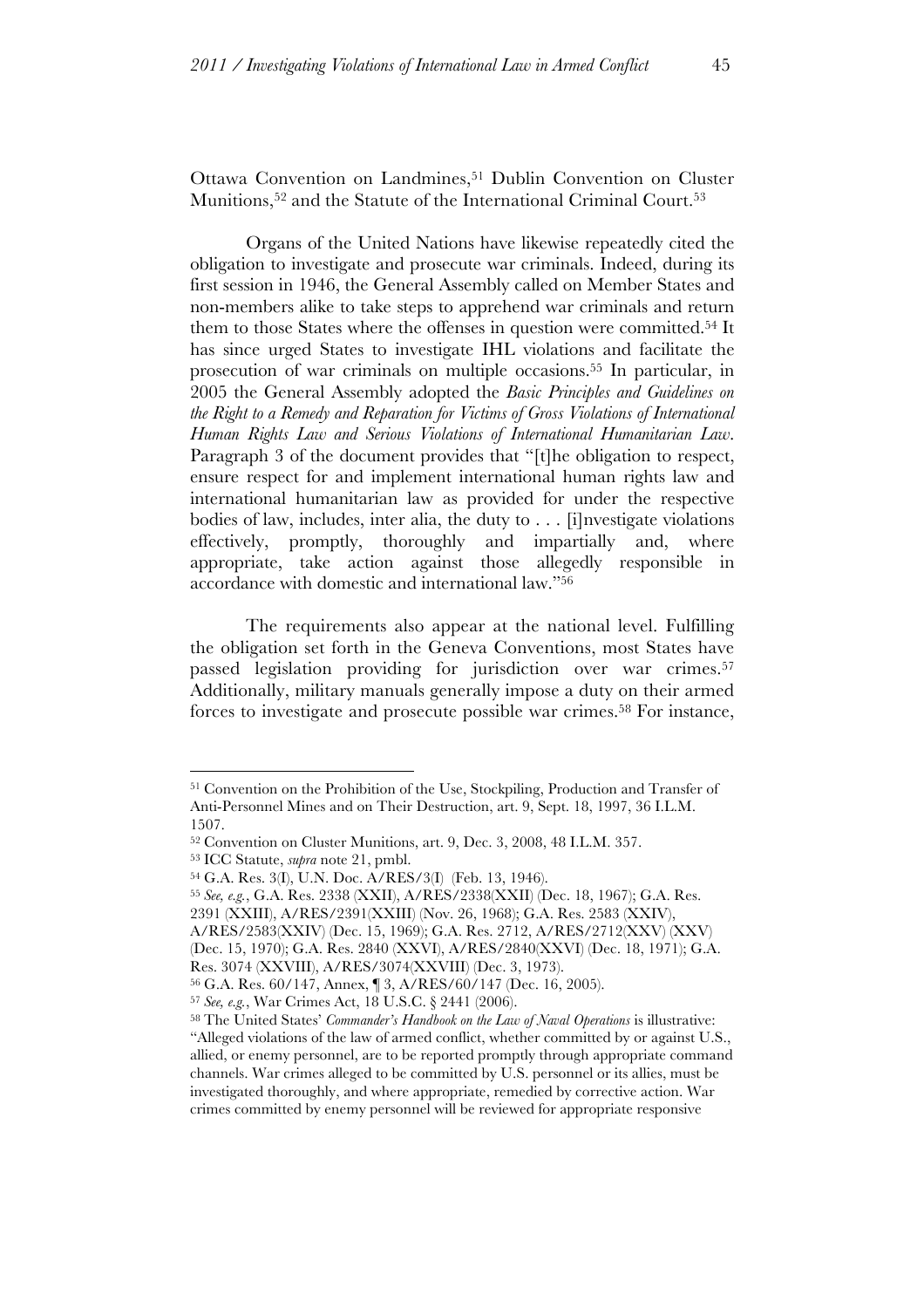a U.S. commander is criminally responsible if "he failed to exercise properly his command authority or failed otherwise to take responsible measures to discover and correct violations that may occur."59 This is especially relevant in light of the Protocol I non-Party status of the United States.

The British *Manual of the Law of Armed Conflict* achieves the same result by citing the language of Article 28 of the International Criminal Court Statute (to which it is Party) to confirm that a commander "becomes criminally responsible if he 'knew or, owing to the circumstances at the time, should have known' that war crimes were being or were about to be committed and failed 'to take all necessary and reasonable measures within his or her power to prevent or repress their commission or to submit the matter to the competent authority for investigation and prosecution.'"60 The Manual points out that practical considerations reinforce this treaty obligation, for "[f]ailure by belligerent governments to investigate and, where appropriate, punish the alleged unlawful acts of members of their armed forces can contribute to the loss of public and world support, leading to isolation for the state involved."61

Finally, the duty to investigate and prosecute has been the subject of agreements between belligerents. For instance, in 1991 Croatia and Yugoslavia agreed that "[e]ach party undertakes, when it is officially informed of [an allegation of violations of IHL] made or forwarded by the ICRC, to open an inquiry promptly and pursue it conscientiously, and to take the necessary steps to put an end to the alleged violations or prevent their recurrence and to punish those responsible in accordance with the law in force."62 A similar agreement was executed by the parties to the conflict in Bosnia and Herzegovina the following year.63

<sup>&</sup>lt;u> 1989 - Andrea Santa Alemania, amerikana amerikana amerikana amerikana amerikana amerikana amerikana amerikana</u> action." U.S. NAVY, NWP 1-14M, THE COMMANDER'S HANDBOOK ON THE LAW OF NAVAL OPERATIONS, ¶ 6.1.2.1 (2007) [hereinafter NWP 1-14M].

<sup>59</sup> *Id.* ¶ 6.1.3.

<sup>60</sup> U.K. MINISTRY OF DEFENCE, THE MANUAL ON THE LAW OF ARMED CONFLICT 438 (2004), [hereinafter U.K. MANUAL].

<sup>61</sup> *Id.* ¶ 6.1.2.

<sup>62</sup> Memorandum of Understanding on the Application of International Humanitarian Law between Croatia and the Socialist Federal Republic of Yugoslavia art. 11, Nov. 27, 1991, *quoted in* CIHL, *supra* note 27, at 3946.

<sup>63</sup> Agreement between Representatives of Mr. Alija Izetbegovic (President of the Republic of Bosnia and Herzegovina and President of the Party of Democratic Action), Representatives of Mr. Radovan Karadzic (President of the Serbian Democratic Party), and Representative of Mr. Miljenko Brkic (President of the Croatian Democratic Community) art. 5, May 22, 1992, *quoted in* CIHL, *supra* note 27, at 3947.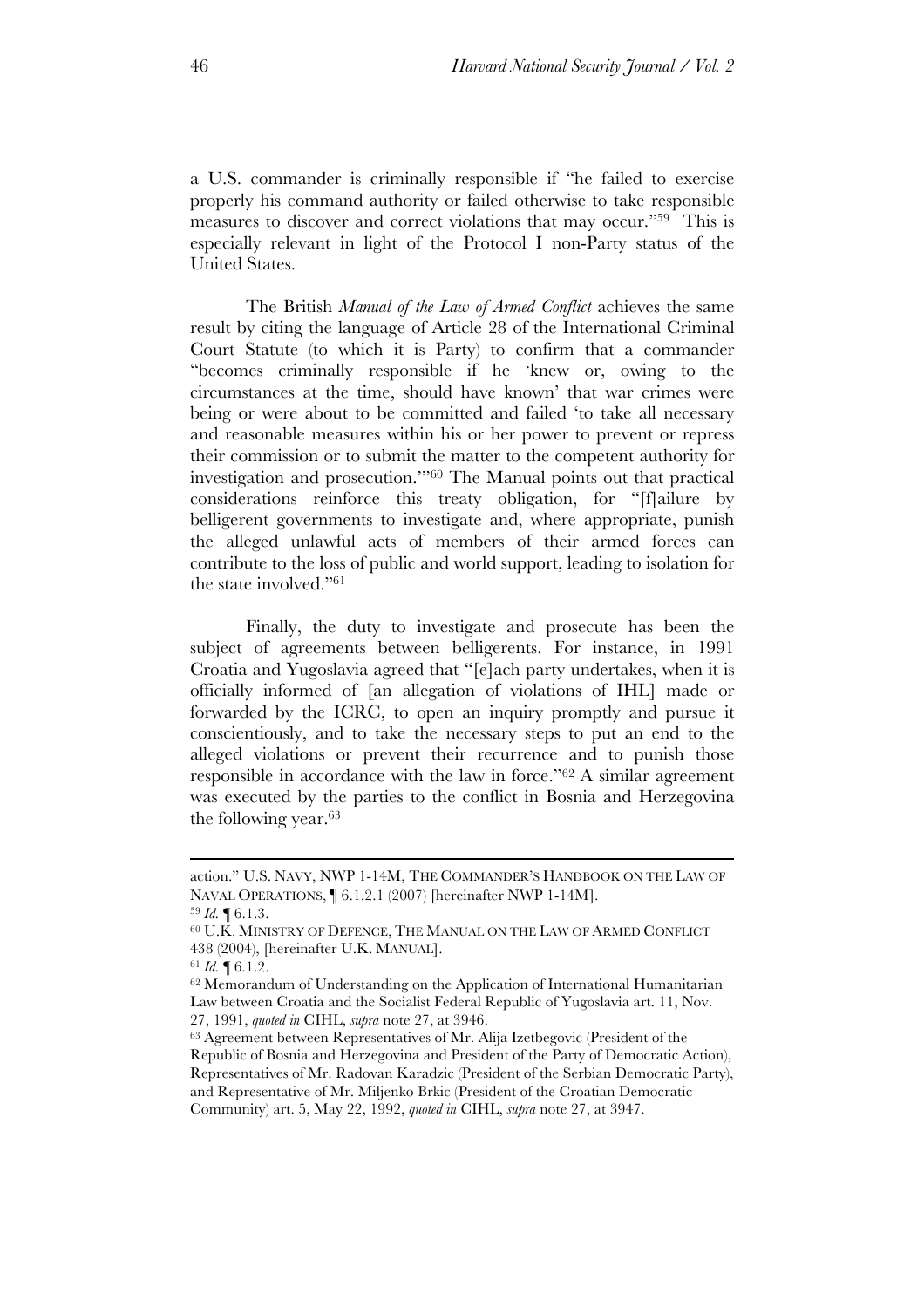While the obligation undeniably constitutes a customary norm for belligerents during international armed conflict, its application in non-international armed conflict in less certain. On the one hand, Additional Protocol II (non-international armed conflict) contains no reference to investigations or prosecution, a curious omission in light of Protocol I's explicit cross-reference to the related articles in the 1949 Conventions, and their further development in the context of the commander's responsibilities. Common Article 3 to the Conventions, the sole provision in the instruments drafted specifically for conflicts "not of an international character," likewise includes no such obligation. Nor does the commentary on the article imply one. It should also be noted that the ICRC's commentary to the *Customary International Humanitarian Law* study's Rule 158 is especially sparse when justifying extension of the norm to non-international armed conflict.<sup>64</sup>

On the other hand, the third paragraph of the Geneva Conventions' articles on investigation and prosecution refers to "the suppression of *all* acts contrary to the provisions of the present Convention other than . . . grave breaches." The *Commentary* confirms that the duty to suppress applies to any breach of the conventions,  $65$ which would presumably encompass Common Article 3 violations. Additionally, the conventions cited above in support of the existence of a customary norm pertain to all armed conflicts, regardless of character.66 Perhaps most significantly, the Statute of the International Criminal Court makes no distinction between categories of armed conflict in either its preambular assertion that war crimes and other offenses "must not go unpunished and that their effective prosecution must be ensured by taking measures at the national level" or in its mention in the article on command responsibility of situations in which a commander has failed to "submit the matter to the competent authorities for investigation and prosecution."67 This is particularly pertinent given that the Statute's substantive delineation of war crimes differentiates between international and non-international armed conflicts. Inclusion of the notion of command responsibility for failure to prosecute in the Statute of the International Criminal Tribunal for Rwanda, which governs the prosecution of war criminals in that non-international armed conflict, further supports general applicability to such conflicts.<sup>68</sup>

<sup>&</sup>lt;u> 1989 - Johann Stein, mars et al. 1989 - Anna ann an t-Anna ann an t-Anna ann an t-Anna ann an t-Anna ann an t-</u> 64 CIHL, *supra* note 27, at 609–10.

<sup>65</sup> GC I Commentary, *supra* note 23, at 367; GC IV Commentary, *supra* note 24, at 594.

<sup>66</sup> See text accompanying notes 42–48.

<sup>67</sup> ICC Statute, *supra* note 21, pmbl., art. 28.

<sup>68</sup> ICTR Statute, *supra* note 27, art. 6.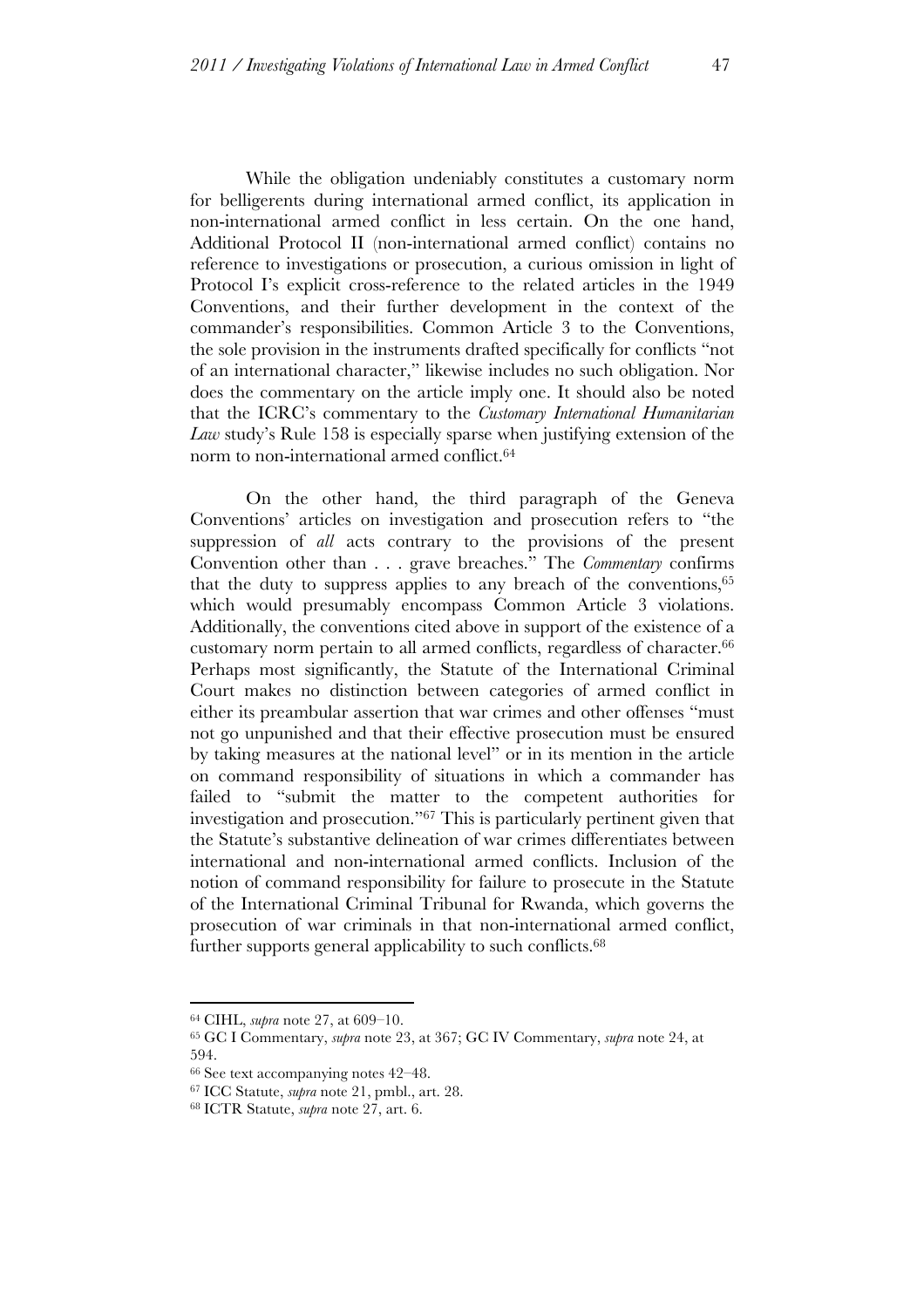The jurisprudence of international tribunals arguably supports extension of the obligation to investigate and prosecute to noninternational armed conflict. In *Tadic*, the Appeals Chamber of the International Criminal Tribunal for the former Yugoslavia surveyed the rules governing the conduct of hostilities during international armed conflict and argued that some now applied equally in internal conflicts as a matter of customary IHL.69 The Chamber cautioned, though, that "(i) only a number of rules and principles governing international armed conflicts have gradually been extended to apply to internal conflicts; and (ii) this extension has not taken place in the form of a full and mechanical transplant of those rules to internal conflicts; rather, the general essence of those rules, and not the detailed regulation they may contain, has become applicable to internal conflicts."70 The caveat is important, for sweeping application of the law of international armed conflict to non-international armed conflict is a matter of some concern for States which understandably seek to preserve their discretion to handle internal conflict as they see fit. Such concern does not manifest itself in the case of a duty to investigate and prosecute. States are merely investigating and prosecuting violations of IHL to which they are subject, an obligation already implicit in the notion of *pacta sunt servanda.*<sup>71</sup>

Overall, it would appear defensible to assert that the requirement to investigate and prosecute war crimes attaches in both international and non-international armed conflict. Therefore, there is no basis for deviating from the scope of the relevant provisions deduced earlier.

## II. The Interplay Between International Human Rights and Humanitarian Law Norms

#### *A. Human Rights Norms Regarding Investigations*

As with IHL, human rights law mandates investigation when its norms have been breached. In particular, the International Covenant on Civil and Political Rights (ICCPR), which safeguards rights like that to

<sup>69</sup> Prosecutor v. Tadic, Case No. IT-94-1-I, Decision on Defence Motion for Interlocutory Appeal on Jurisdiction, ¶¶ 111–27 (Int'l Crim. Trib. for the Former Yugoslavia Oct. 2, 1995).

<sup>70</sup> *Id*. ¶ 126.

<sup>71</sup> Vienna Convention on the Law of Treaties, art. 26, Jan. 27, 1980, 1155 U.N.T.S. 331. It should be noted that States differ on the content of the customary IHL governing non-international armed conflict. However, this is a different issue than that of investigation. Assuming a State accepts a purported norm as binding, it has no reason to object to an obligation to investigate its possible breach.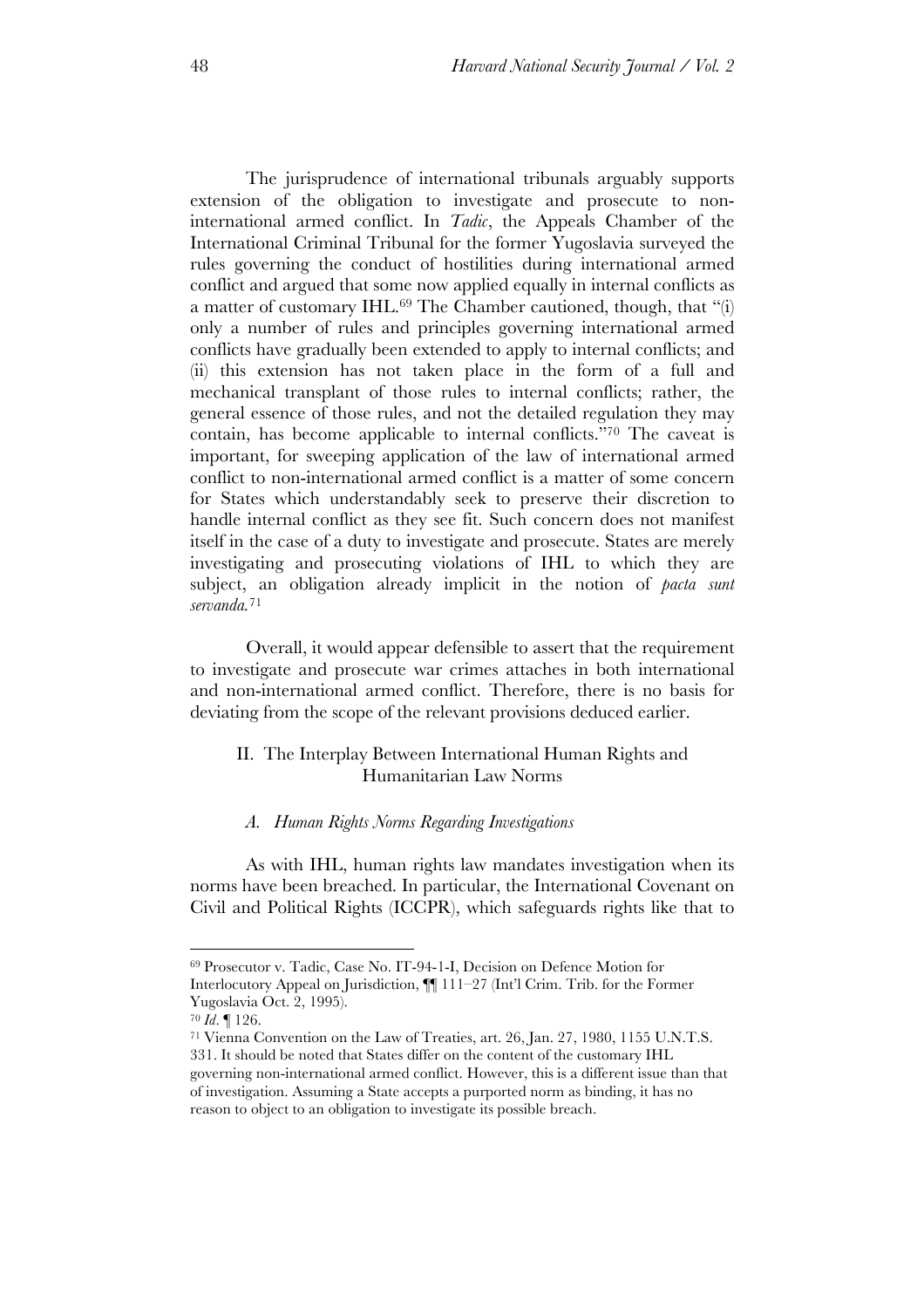life, requires States to "adopt such laws or other measures as may be necessary to give effect to the rights recognized in the present Covenant."72 The Human Rights Committee, in General Comment 31, noted that "a failure by a State Party to investigate allegations of violations could in and of itself give rise to a separate breach of the Covenant."73

Human rights litigation is in accord. The European Court of Human Rights, applying the European Convention on the Protection of Human Rights and Fundamental Freedoms for parties thereto, has been particularly active in this regard.74 For instance, in *McKerr v. United Kingdom*, a case arising out of the troubles in Northern Ireland, the Court held that "the obligation to protect the right to life under Article 2 of the Convention, read in conjunction with the State's general duty under Article 1 of the Convention to 'secure to everyone within [its] jurisdiction the rights and freedoms defined in [the] Convention', also requires by implication that there should be some form of effective official investigation when individuals have been killed as a result of the use of force."75 The decision set out a number of requirements for investigations. Governmental authorities must take "whatever reasonable steps they can to secure the evidence concerning the incident, including, *inter alia*, eyewitness testimony, forensic evidence and, where appropriate, an autopsy which provides a complete and accurate record of injury and an objective analysis of clinical findings, including the cause of death."76 The next of kin must also be involved in the process as necessary.77 In its assessment of the adequacy of investigation, the Court paid particular heed to the requirement for an independent investigation.78

<sup>72</sup> International Covenant on Civil and Political Rights, art. 2.2, Dec. 16, 1966, 999

U.N.T.S. 171 [hereinafter ICCPR]. The right to life is set forth in Article 6.1. <sup>73</sup> U.N. Human Rights Comm., General Comment No. 31, *Nature of the General* 

*Obligation Imposed on States Parties to the Covenant*, ¶ 15, U.N. Doc.

CCPR/C/21/Re.1/Add.13 (May 26, 2004). In an individual communication in Bautista de Arellana v. Colombia, the Committee noted that, "the State party is under a duty to investigate thoroughly alleged violations of human rights . . . and to prosecute criminally, try and punish those held responsible for such violations." U.N. Human Rights Comm. Communication No. 563/1993, ¶ 8.6, (Oct. 27, 1995).

<sup>74</sup> European Convention on the Protection of Human Rights and Fundamental

Freedoms, *opened for signature* Nov. 4, 1950, 213 U.N.T.S. 221.

<sup>75</sup> McKerr v. United Kingdom, 2001-111 Eur. Ct. H.R. 475, ¶ 111.

<sup>76</sup> *Id.* ¶ 113.

<sup>77</sup> *Id*. ¶ 115.

<sup>78</sup> According to the court, this "means not only that there should be no hierarchical or institutional connection but also clear independence." *Id. ¶*112. On the requirement to investigate uses of force resulting in death, *see also, e.g.*, McCann and Others v. the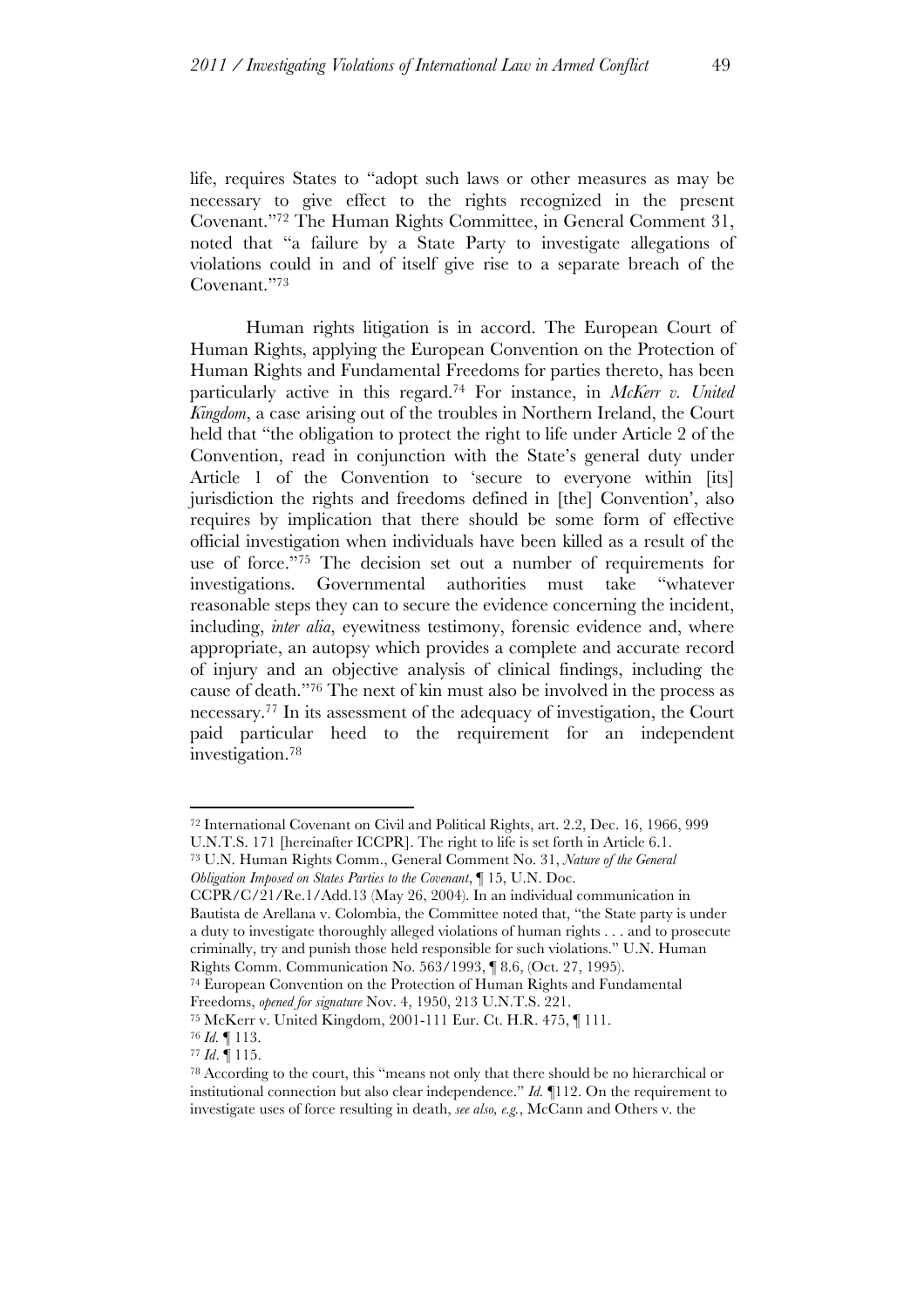In *Ergi v. Turkey*, which involved clashes between Turkey and Kurdish rebels, the Court similarly held that "[n]either the prevalence of violent armed clashes nor the high incidence of fatalities could displace the obligation under Article 2 to ensure that an effective, independent investigation was conducted into the deaths arising out of clashes with security forces, particularly in cases such as the present where the circumstances were in many respects unclear."79 Importantly, in *Isayeva v. Russia*, a case involving Russia's conflict in Chechnya, it noted that while the precise form of the requisite investigation varies according to circumstances, "it may generally be regarded as necessary for the persons responsible for and carrying out the investigation to be independent from those implicated in the events."80 Other human rights tribunals have arrived at comparable conclusions.81

Beyond case law, bodies concerned with implementing the requirement to investigate in the human rights context have added significant granularity to the form of the investigations, especially those involving the use of force.82 As an example, the United Nations *Basic Principles on the Use of Force and Firearms by Law Enforcement Officials* requires governments and law enforcement agencies to "ensure that an effective review process is available and that independent administrative or prosecutorial authorities are in a position to exercise jurisdiction in appropriate circumstances" and to send a detailed report "promptly to the competent authorities responsible for administrative review and judicial control, whenever a death or serious injury results."83 Those affected by the alleged violation (or their legal representatives) must enjoy access to an independent process, including a judicial process, and, in the event of their death, the right applies to their dependents.84 The United Nations' *Principles on the Effective Prevention and Investigation of Extralegal, Arbitrary and Summary Executions* likewise call for "thorough, prompt and impartial investigation of all suspected cases of extra-legal, arbitrary

<sup>&</sup>lt;u> 1989 - Andrea Santa Alemania, amerikana amerikana amerikana amerikana amerikana amerikana amerikana amerikana</u> United Kingdom, 324 Eur. Ct. H.R. (ser. A) ¶ 161 (1995); Kaya v. Turkey, 1998-I Eur. Ct. H.R. 324, ¶¶ 85–86.

<sup>79</sup> Ergi v. Turkey, 1998-IV Eur. Ct. H.R. 1776, ¶ 85.

<sup>80</sup> Isayeva and Others v. Russia, 2005 Eur. Ct. H.R. 128, ¶¶ 210–11.

<sup>81</sup> *See generally* Case of the Ituango Massacres, Judgment, Inter-Am. Ct. H.R. (ser. C) No. 148 (July 1, 2006); Case of the "Mapiripan Massacre," Judgment, Inter-Am. Ct. H.R. (ser. C) No. 134 (Sept. 15, 2005).

<sup>82</sup> On the norms, and their application in situations of armed conflict, see generally Kenneth Watkin, *Controlling the Use of Force: A Role for Human Rights Norms in Contemporary Armed Conflict*, 98 AM. J. INT'L L. 1 (2004).

<sup>&</sup>lt;sup>83</sup> Eighth United Nations Congress on the Prevention of Crime and the Treatment of Offenders, Havana, Cuba, Aug. 27-Sept. 7, 1990, *Basic Principles on the Use of Force and Firearms by Law Enforcement Officials*, ¶ 22, U.N. Doc. A/CONF.144/28/Rev.1. <sup>84</sup> *Id.* ¶ 23.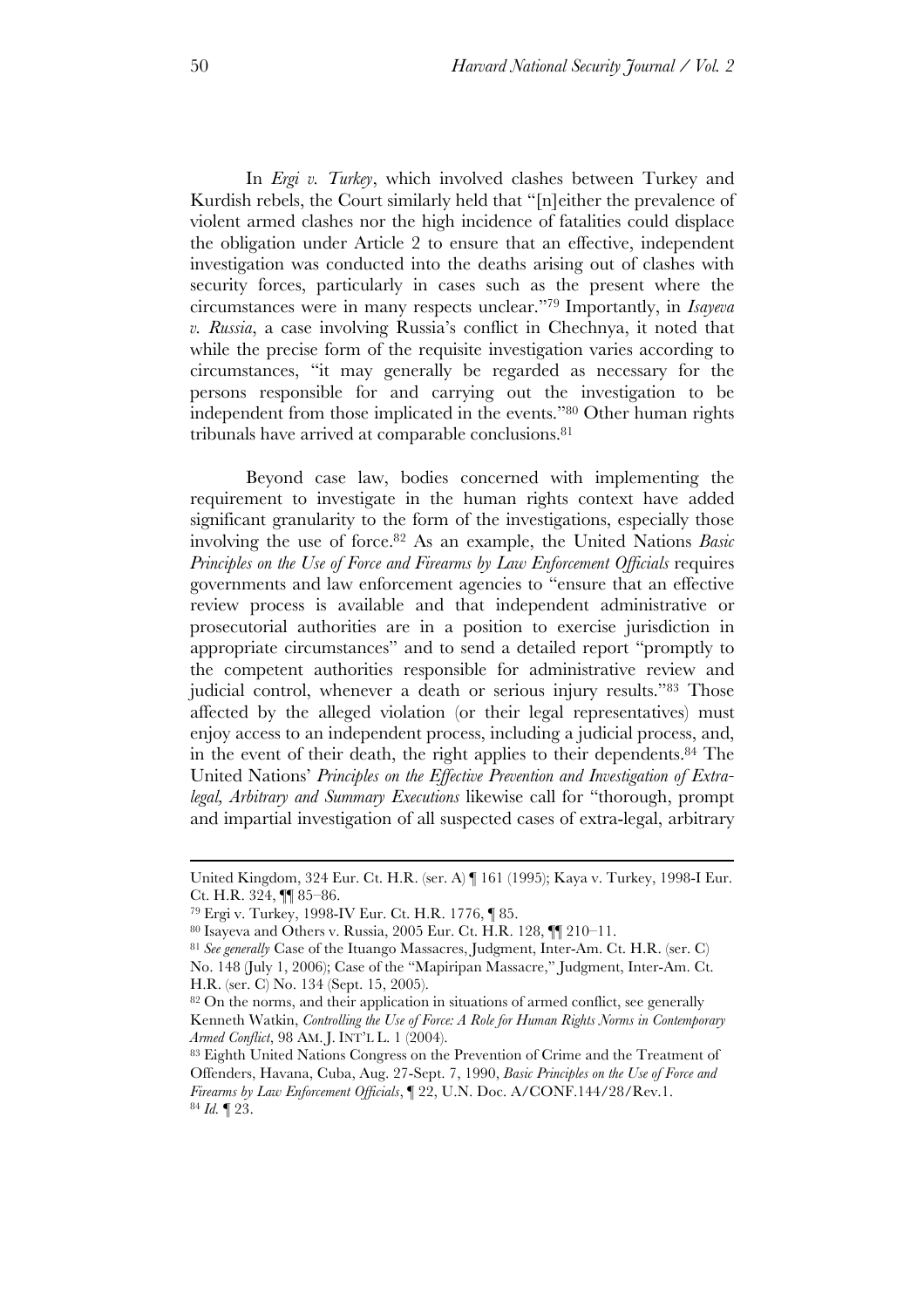and summary executions, including cases where complaints by relatives or other reliable reports suggest unnatural death."85 They set out guidance on the collection of evidence, autopsies, calling witnesses, disposal of the body, and the availability of budgetary and technical resources. 86

## *B. Applicability of Human Rights Norms in Armed Conflict*

It is evident that the requirements for investigation under human rights law differ substantially from those elucidated in IHL in terms of depth and specificity. Accordingly, an important question arises as to the extent to which these human rights practices bear on investigations conducted during an armed conflict. Whenever a human rights tribunal has authoritatively interpreted a human rights treaty to which a State is Party, that interpretation will govern the State's actions. For instance, decisions of the European Court of Human Rights regarding applicability of the European Convention in armed conflict bind the United Kingdom. But what rules generally apply to the relationship between IHL and human rights law and how does that relationship bear on the legal sufficiency of investigations?

Although both bodies of law afford protection to individuals, the foundational logic of human rights law and IHL differ. Human rights law, acknowledging that States enjoy disproportionate power over individuals, seeks to safeguard them from the abuse of that power by imposing limits on its abuse through the mechanism of "rights." At its core is the relationship between the State (and its agents) and those individuals over whom it exercises control (jurisdiction). By contrast, IHL is premised on a delicate balance between two competing State interests—being able to effectively use force when embroiled in an armed conflict (military necessity) and the protection of those for whom the State is responsible (humanity). The rules of IHL therefore represent a compromise negotiated by States, either through treaty or customary law based in State practice and *opinio juris*, over how best to accommodate these interests.87

<sup>85</sup> Principles on the Effective Prevention and Investigation of Extra-legal, Arbitrary and Summary Executions, E.S.C. Res. 1989/65, ¶ 9, U.N. Doc. E/1989/89 (May 24, 1989).

<sup>86</sup> *Id.* ¶¶ 9–17*; see also* Principles on the Effective Investigation and Documentation of Torture and Other Cruel, Inhuman or Degrading Treatment or Punishment, G.A. Res. 55/89, Annex, U.N. Doc. A/Res/55/89/Annex (Feb. 22, 2001).

<sup>&</sup>lt;sup>87</sup> The classic example is the rule of proportionality, by which an attack may be conducted against a military objective even when civilians and civilian objects will be harmed, so long as the expected incidental harm is not excessive relative to the military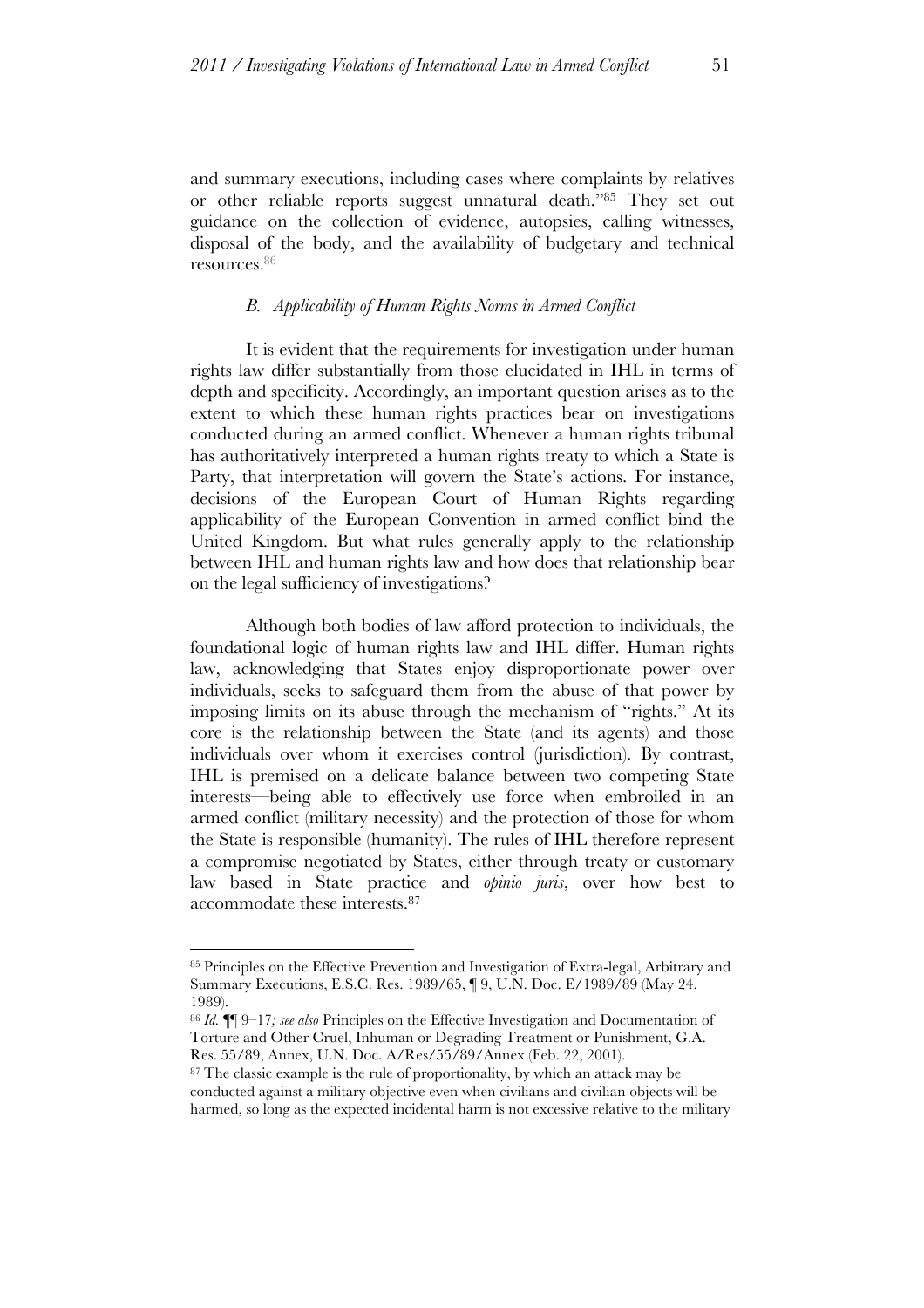Given their divergent purposes, human rights and IHL cannot simply be superimposed on armed conflict, nor are they fungible. In the past, some experts argued that human rights law occupied no place in armed conflict.88 Today, this view has generally been rejected, although it is essential to appreciate that the scope and manner of application in armed conflict is nuanced.89 For instance, the United States maintains the position that human rights law, absent a specific treaty provision to such effect, does not apply extraterritorially.90 And in *Bankovic*, the European Court of Human Rights rejected an application to consider an alleged violation of the European Convention on Human Rights during NATO's bombing of the Federal Republic of Yugoslavia in 1999 on the basis that NATO did not exercise "effective control" over the site of the attack.91

<u> 1989 - Andrea Santa Alemania, amerikana amerikana amerikana amerikana amerikana amerikana amerikana amerikana</u>

<sup>89</sup> It has been perceptively pointed out that there are at least three situations during armed conflict where it makes sense to apply, to a degree, certain human rights norms: occupation, non-international armed conflict, and counter-terrorism. The instance and scope of applicability will depend in great part on whether the situation involves an incident directly related to the conduct of the armed conflict or one where the nexus with the conflict is attenuated. *See* Watkin, *supra* note 82, at 2. Thus, for example, whereas IHL norms on the use of force will apply to fighting organized armed groups during an occupation, human rights norms may govern various forceful actions taken by an occupant to comply with its duty to generally maintain law and order in occupied territory. By this position, an investigation into the excessive use of force while solely performing standard policing duties could be subject to most, and perhaps all, human rights standards to which the occupant was, as a matter of law, subject. But an investigation into an incident occurring during a fire fight with an insurgent group would involve further analysis, for IHL would apply to the incident, thereby making it necessary to determine the relationship between the two legal regimes. For an interesting, albeit somewhat controversial, discussion of the relationship between IHL and human rights, see generally Robert J. Delahunty & John Yoo, *What is the Role of International Human Rights Law in the War on Terror?* 59 DEPAUL L. REV. 803 (2010). 90 For example, the position taken by the United States regarding the International Covenant on Civil and Political Rights. U.N. Human Rights Comm., *Third Periodic Reports of States Parties Due in 2003: United States of America*, at 109, U.N. Doc. CCPR/C/USA/3 (Nov. 28, 2005).

<sup>91</sup> The Court held: "In sum, the case-law of the Court demonstrates that its recognition of the exercise of extra-territorial jurisdiction by a Contracting State is exceptional: it has done so when the respondent State, through the effective control of the relevant territory and its inhabitants abroad as a consequence of military occupation or through the consent, invitation or acquiescence of the Government of that territory, exercises all

advantage anticipated to accrue from the attack. AP I, *supra* note 22, arts. 51, 57; CIHL, *supra* note 27, ch. 4.

<sup>88</sup> Contemporary arguments against applicability tend to be more sophisticated. For instance, applying human rights law in particular armed conflicts may be objected to on the basis that a relevant treaty norm was not intended to apply in armed conflicts or that human rights law has no extraterritorial effect, positions that have been advanced most notably by the United States. *See generally* Michael Dennis, *Application of Human Rights Treaties Extraterritorially in Times of Armed Conflict and Military Occupation,* 99 AM. J. INT'L L. 119 (2005).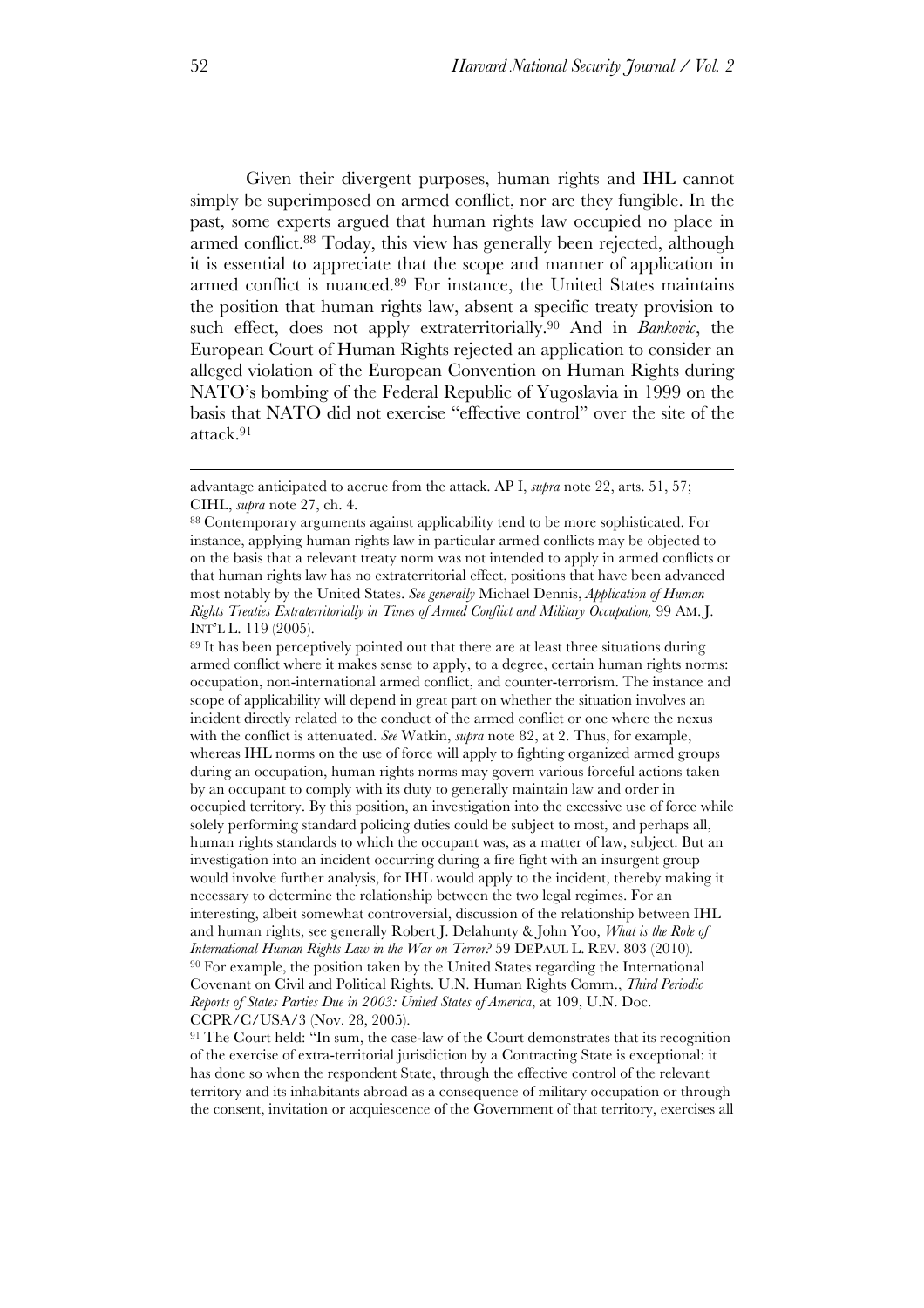The International Court of Justice has repeatedly confirmed the general premise that human rights apply in armed conflict. More importantly, it has addressed the manner in which IHL and human rights law relate. The Court held in the *Nuclear Weapons* advisory opinion that while the ICCPR applies during armed conflict, the determination of when a killing is arbitrary in violation of Article 6.1's prohibition on arbitrary deprivation of life is determined by reference to the *lex specialis* of IHL.92 In other words, the human rights standard is to be interpreted in accordance with the specialized body of law designed for armed conflict. This relationship was further developed in the *Wall* advisory opinion, where the Court highlighted three possibilities: "some rights may be exclusively matters of international humanitarian law; others may be exclusively matters of human rights law; yet others may be matters of both these branches of international law."93 It went on, consistent with *Nuclear Weapons*, to apply the principle of *lex specialis*. Citing *Wall* in the *Congo* case, the Court applied both IHL and human rights instruments to find Uganda in violation of its obligations while in occupation of territory in the Congo.94 Although the latter two cases dealt with the unique situation of occupation, *Nuclear Weapons* addressed the conduct of hostilities. Thus, at least in the Court's jurisprudence, the cohabitation of IHL and human rights law reaches to the very core of armed conflict.95

The principle of *lex specialis* highlighted by the Court represents the key to determining the adequacy of a human rights investigation into a breach of a human rights norm during armed conflict.96 *Lex specialis* can apply in one of two ways in relation to *lex generalis*. First, the *lex specialis* may directly conflict with the *lex generalis*. In such a case, the *lex specialis* prevails. An example that is presently the subject of much discussion is a purported duty to capture (if possible), rather than kill,

<u> 1989 - Andrea Santa Alemania, amerikana amerikana amerikana amerikana amerikana amerikana amerikana amerikana</u>

or some of the public powers normally to be exercised by that Government." Bankovic & Others v. Belgium, the Czech Republic, Denmark, France, Germany, Greece, Hungary, Iceland, Italy, Luxembourg, the Netherlands, Norway, Poland, Portugal,

Spain, Turkey and the United Kingdom 123 Eur. Ct. H.R 335, ¶ 71 (2001).

<sup>&</sup>lt;sup>92</sup> Legality of the Threat or Use of Nuclear Weapons, Advisory Opinion, 1996 I.C.J. 226, ¶ 25 (July 8); ICCPR, *supra* note 72, art. 6.1.

<sup>93</sup> Legal Consequences of the Construction of a Wall in the Occupied Palestinian Territory, Advisory Opinion, 2004 I.C.J. 136, ¶ 106 (July 9).

<sup>94</sup> Case Concerning Armed Activity on the Territory of the Congo (Dem. Rep. of Congo v. Uganda), Judgment, 2005 I.C.J. 168, ¶¶ 216–220 (Dec. 19).

<sup>&</sup>lt;sup>95</sup> Recall, as discussed above, that the United States takes a very restrictive view as to any extraterritorial application of human rights law.

<sup>96</sup> For a thoughtful discussion of the subject, see Francoise Hampson, *The Relationship between International Humanitarian Law and Human Rights Law from the Perspective of a Human Rights Treaty Body* 90 INT. REV. RED CROSS 549 (2008).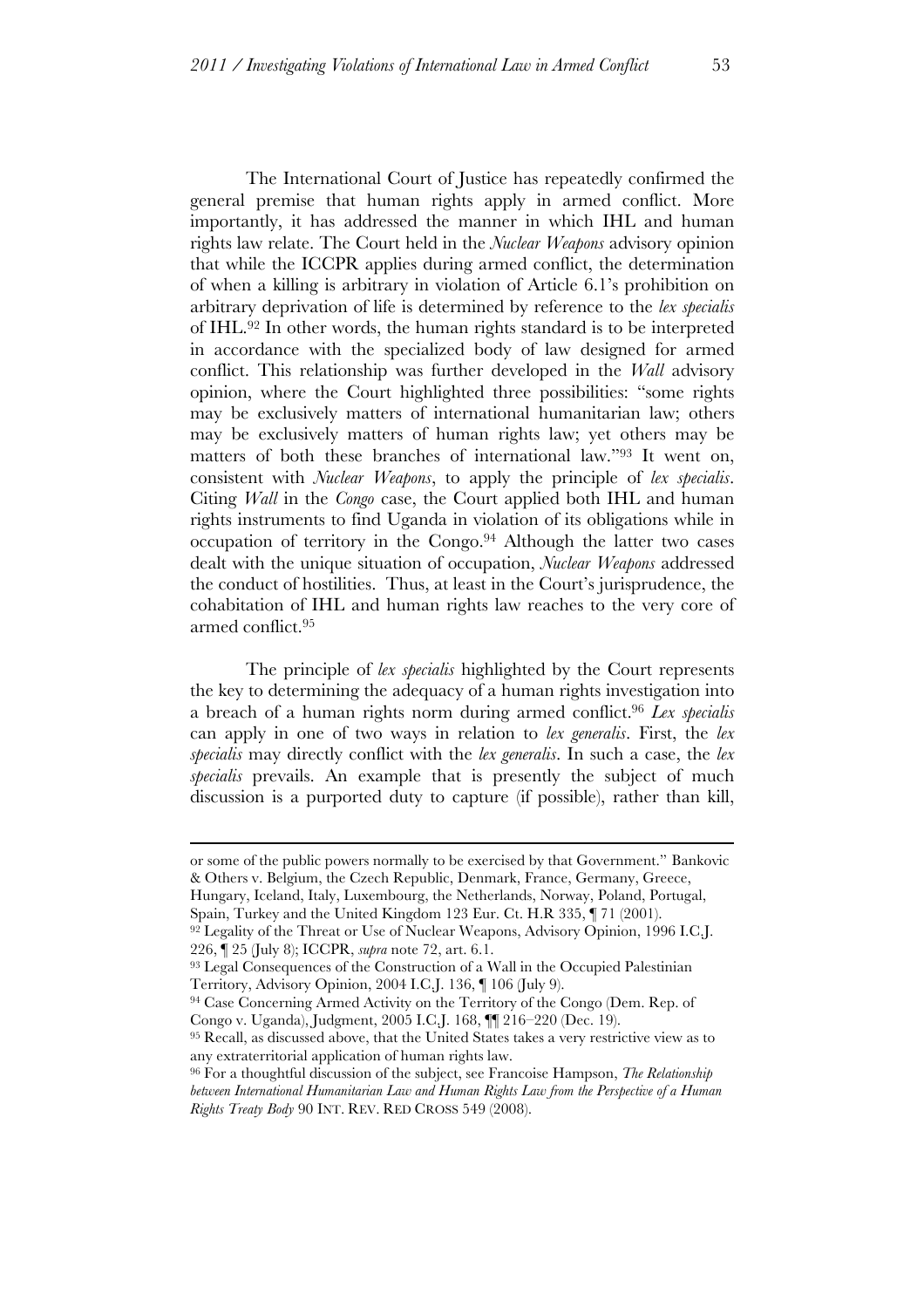enemy combatants and civilians directly participating in hostilities.<sup>97</sup> Human rights law contains precisely such a duty.98 By contrast, since enemy combatants and directly participating civilians constitute lawful targets under IHL, until they surrender or are otherwise rendered *hors de combat*, it is lawful to kill them even when capture is feasible.<sup>99</sup> In that the action occurs during armed conflict, the *lex specialis* IHL norm supplants the *lex generalis* human rights standard.

That is not the situation with regard to investigations, for they are mandated in both human rights law and IHL. This raises the second possible application of the *lex specilis* principle—interpretation of the *lex generalis* by reference to the *lex specialis*. The paradigmatic case was cited above, determining arbitrariness under human rights law by reference to IHL. Applying the principle in the investigations context, the nature and scope of the IHL requirement to investigate will shape the analogous obligation in human rights law.

This makes sense. As noted by the European Court of Human Rights in *Isayeva*, the manner in which human rights driven investigations must be conducted necessarily varies according to the attendant circumstances; the standards are contextual.100 Obviously, a State's ability to conduct investigations during an ongoing conflict is much less robust than in peace time. Evidence may have been destroyed during the hostilities, civilian witnesses may have become refugees or internally displaced persons, military witnesses may be deployed elsewhere or be engaged in combat, territory where the offense occurred may be under enemy control, forensic and other investigative tools may be unavailable on or near the battlefield, military police may be occupied by other duties such as prisoner of war handling, legal advisers may be providing conduct of hostilities advice, judicial bodies may be distant from the theatre of operations, communications may be degraded, travel may be hazardous, and so forth. Most importantly, it

<sup>97</sup> The issue is the subject of some debate. *See, e.g.*, W. Hays Parks, *Part IX of the ICRC "Direct Participation in Hostilities" Study: No Mandate, No Expertise, and Legally Incorrect,* 42 N.Y.U. J. INT'L L. & POL. 769 (2010); Michael N. Schmitt, *The Interpretive Guidance on the* 

*Notion of Direct Participation in Hostilities: A Critical Analysis*, 1 HARV. NAT. SECURITY J. 5, 39–43 (2010). <sup>98</sup> *See, e.g.*, McCann, 324 Eur. Ct. H.R. (ser. A) ¶ 236, where the Court held that "the

use of lethal force would be rendered disproportionate if the authorities failed, whether deliberately or through lack of proper care, to take steps which would have avoided the deprivation of life of the suspects without putting the lives of others at risk." *See also*  HCJ 769/02, Public Comm. Against Torture in Israel v. Israel (Targeted Killings Case) [2006] IsrSC 57(6) 285, ¶ 40.

<sup>99</sup> *See, e.g.*, AP I, *supra* note 22, art. 41; CIHL, *supra* note 27, rule 47.

<sup>100</sup> Isayeva, 2005 Eur. Ct. H.R. ¶ 209.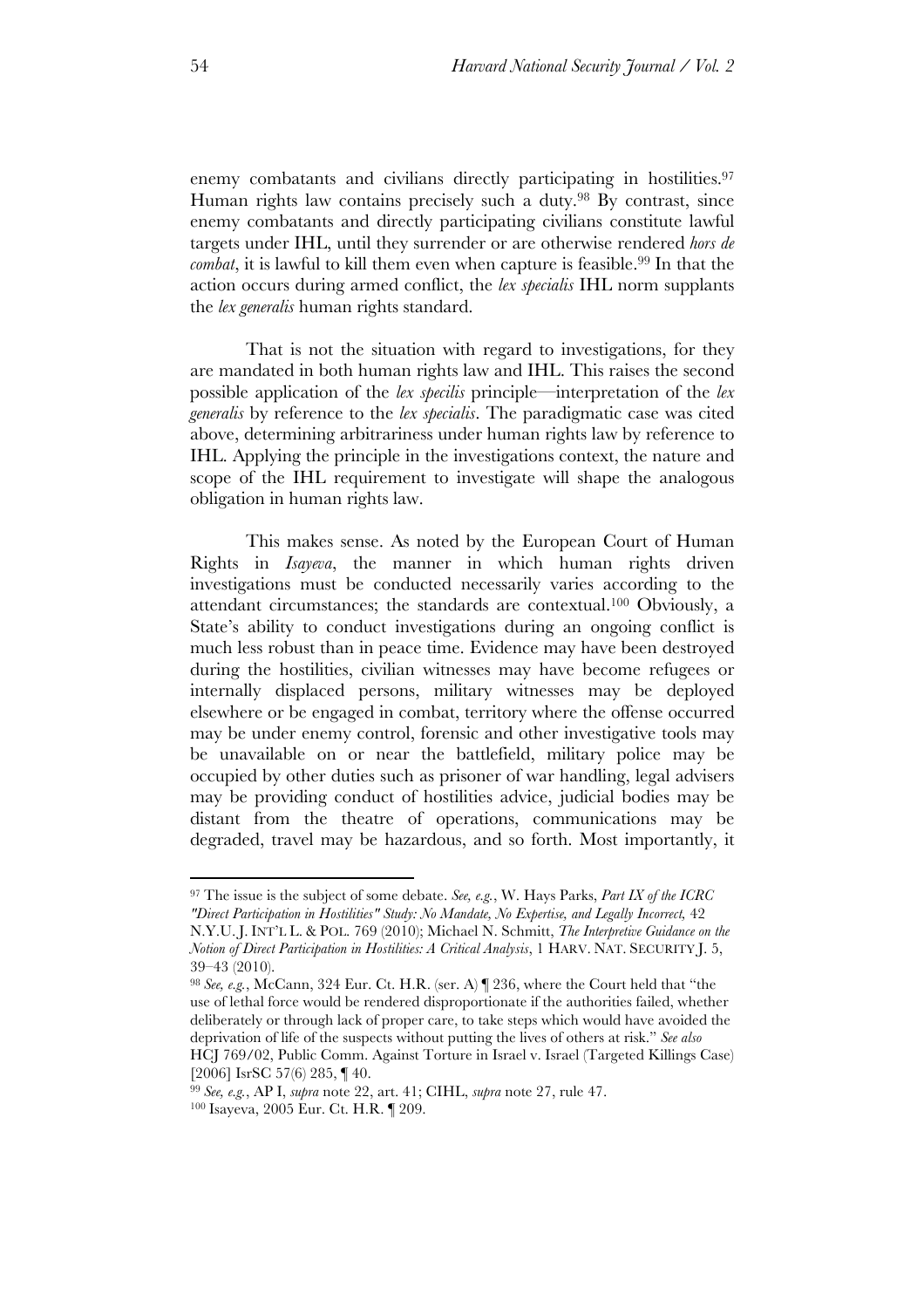must be remembered that the military forces, which may represent the sole governmental authority in the area, have a mission to accomplish other than conducting investigations. Accordingly, human rights measures deemed appropriate in the relative stability of peacetime, such as the duty to conduct autopsies, involve family members, or maintain strict chains of custody, would generally be ill-suited to the realities of conducting an investigation in the midst of combat or its immediate aftermath. <sup>101</sup>

IHL is, by contrast, sensitive to such factors because it was developed by States with the specific context of armed conflict in mind. Therefore, it is inappropriate to refer to human rights law practice to fashion standards for investigations of war crimes occurring during hostilities. Not only would doing so turn the notion of *lex specialis* on its head, it would be illogical. Instead, in much the same way that it is sensible to have IHL legally and practically inform the human rights notion of arbitrariness, and quite aside from the legal requirement to do so pursuant to the *lex specialis* principle, it is practical to apply IHL investigatory standards when determining whether the human rights investigatory requirements have been met in situations of armed conflict.

In this regard, the Goldstone Report identified four "universal principles" of investigations—independence, effectiveness, promptness, and impartiality.102 Although the report derived the principles from the work of human rights courts and bodies, similar principles surely infuse the IHL requirement to investigate.103 The principle of independence is reflected, for instance, in the requirement that subordinates not be tasked to investigate possible misconduct by their immediate superiors. Effectiveness is an implicit characteristic of all investigations. A requirement of promptness is evident in the duty imposed on individuals throughout the chain of command to report possible violations, for the comprehensiveness of the requirement facilitates prompt reporting. The obligation to report and investigate possible violations by both the enemy and one's own forces evidences impartiality. As a general matter, there is no inconsistency between the broad principles applicable in human rights and humanitarian law investigations. The question, then,

<sup>101</sup> A word of caution is due. This analysis is not meant to suggest that measures highlighted in the human rights context cannot or should not be taken when armed conflict is involved. Armed conflict can range from tranquil occupation to high intensity combat. What is required under IHL will therefore be case specific. As with much of IHL, the only viable standard is one of reasonableness in the circumstances.<br><sup>102</sup> Goldstone Report, *supra* note 4,  $\P$  1611.

<sup>&</sup>lt;sup>103</sup> Human Rights Watch has suggested that the standard for investigations of war crimes is that they be "prompt, thorough, and impartial and that the ensuing prosecutions also be independent." TURNING A BLIND EYE, *supra* note 2, at 7.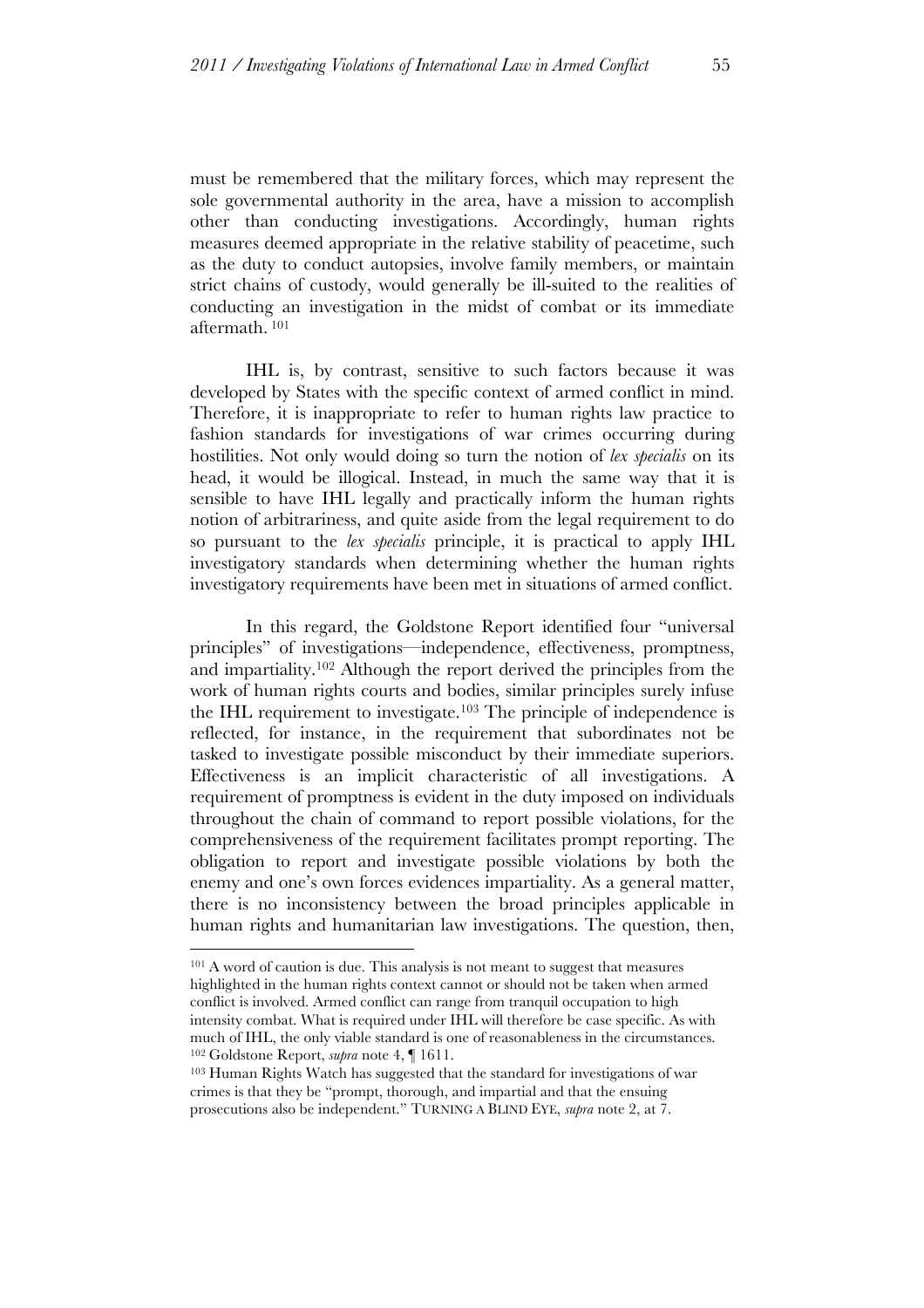is how do States translate these general principles into practices applicable to situations of armed conflict.

#### III. State Practice

Although certain features of IHL investigations were teased from the extant law in Section I, the *lex scripta* of IHL fails to fully develop the requisite investigatory standards. Thus, whether the IHL standards are being applied to assess the adequacy of an investigation into possible war crimes or as the *lex specialis* in a human rights investigation, it is necessary to look to State practice to populate the content of the law.

In an effort to do so, the practices of four States will be examined — Canada, Australia, the United Kingdom, and the United States.104 Each of these States enjoys a well-developed military justice system and is served by an active and well-trained judge advocate department. The four, despite periodic criticism, embrace the concept of rule of law, benefit from an active civil society that watches over their actions, and conduct regular reviews of the actions of their forces on the battlefield.105

Admittedly, obstacles to the reliance on these particular case studies exist. Legal concerns do not motivate all their investigative practices. Many reflect policy choices influenced by factors like resources, particular political perspectives, international relations, and historic experience. The practices may also be mandated not by a sense of legal obligation emanating from IHL, but instead by domestic legislation or specific human rights norms applicable to the State in question (as in the case of the United Kingdom and the European Convention). Perhaps most significantly, these four States do not typify the vast majority of nations, many of which field no uniformed judge advocates or posses the resources on the battlefield to conduct robust investigations. Nevertheless, because of their normative maturity and sophistication, in addition to the fact that theirs are presently "fighting

<u> 1989 - Johann Stein, mars et al. 1989 - Anna ann an t-Anna ann an t-Anna ann an t-Anna ann an t-Anna ann an t-</u>

its discussion has been reviewed by senior officers from each of the countries involved, although they preferred not to be named.

<sup>105</sup> It should be acknowledged that all four countries are from the common law tradition. However, while civil law practices may be different, common law practices are equally authoritative and *lex lata* must take into account both.

<sup>104</sup> Both Israel and human rights NGOs have likewise focused on these four countries to examine practices. GAZA OPERATIONS INVESTIGATIONS: AN UPDATE, *supra* note 2, 21–25 (2010); OPEN SOCIETY JUSTICE INITIATIVE, COMPARATIVE ANALYSIS OF PRELIMINARY INVESTIGATION SYSTEMS IN RESPECT OF ALLEGED VIOLATIONS OF INTERNATIONAL HUMAN RIGHTS AND/OR HUMANITARIAN LAW 1 (2010), *available at*  http://www.soros.org/initiatives/justice/litigation/gaza/comparative-analysis-20100810.pdf. However, this article examines the practices of the four countries anew;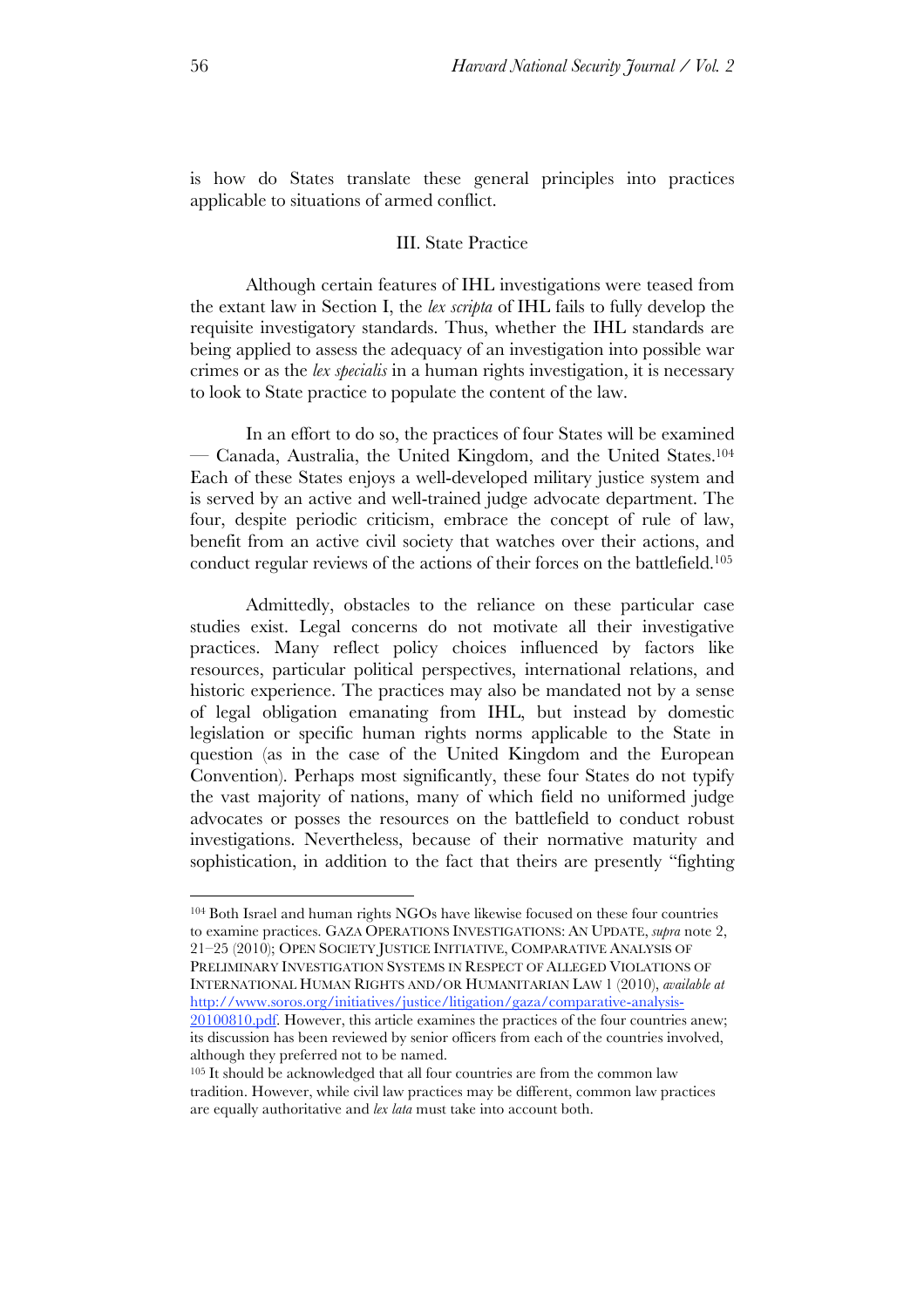armies" involved in armed conflicts around the world, the practices of these States can be usefully distilled to set a threshold of investigatory independence, effectiveness, promptness, and impartiality which will comply with the somewhat vague requirements of IHL. Practices falling short of these standards, however, do not necessarily fail to comport with IHL.

#### *A. Canada*

To place Canadian investigative mechanisms in context, it is essential to understand that its military justice system is in part the consequence of the Canadian military's traumatic experience in Somalia, where in 1993 members of the Canadian Airborne Regiment deployed in support of the United Nations Mission in Somalia (UNOSOM) were involved in the abuse and death of several Somalis. In addition to prosecution of the offenders, Canada launched several major investigations that eventually resulted in fundamental changes to the Canadian military justice system through amendment of the National Defence Act.106

Of particular concern was the system's independence, both organizationally (relation to the chain of command) and functionally (performance of judicial and quasi-judicial functions, such as exercising prosecutorial discretion). Accordingly, the new legislation separated, on an institutional basis, the investigative, prosecutorial, defence, and judicial functions by creating the posts of Court Martial Administrator, Director of Military Prosecutions, and Director of Defence Counsel Services. It also established an external Military Police Complaints Commission (MPCC) to investigate complaints from any individual, civilian or military, regarding military police conduct, and to consider allegations of improper interference in military police investigations by military personnel or senior Ministry of National Defence officials.107 Additionally, in order to create an investigative capability independent of the chain of command, the Minister of National Defence established the Canadian Forces National Investigation Service (CFNIS), which

<sup>106</sup> National Defence Act, R.S.C. 1985, c. N-5 (Can.) [hereinafter National Defence Act]. In the incident one Somali was tortured and killed, one was killed, and another wounded while running away from the Canadian compound. On the investigations, see SPECIAL ADVISORY GROUP ON MILITARY JUSTICE AND MILITARY POLICE INVESTIGATION SERVICES, RECOMMENDATIONS OF THE SPECIAL ADVISORY GROUP ON MILITARY JUSTICE AND MILITARY POLICE INVESTIGATION SERVICES (1997); DEP'T OF NAT'L DEF., REPORT OF THE SOMALIA COMMISSION OF INQUIRY (1997).

<sup>107</sup> National Defence Act § 250.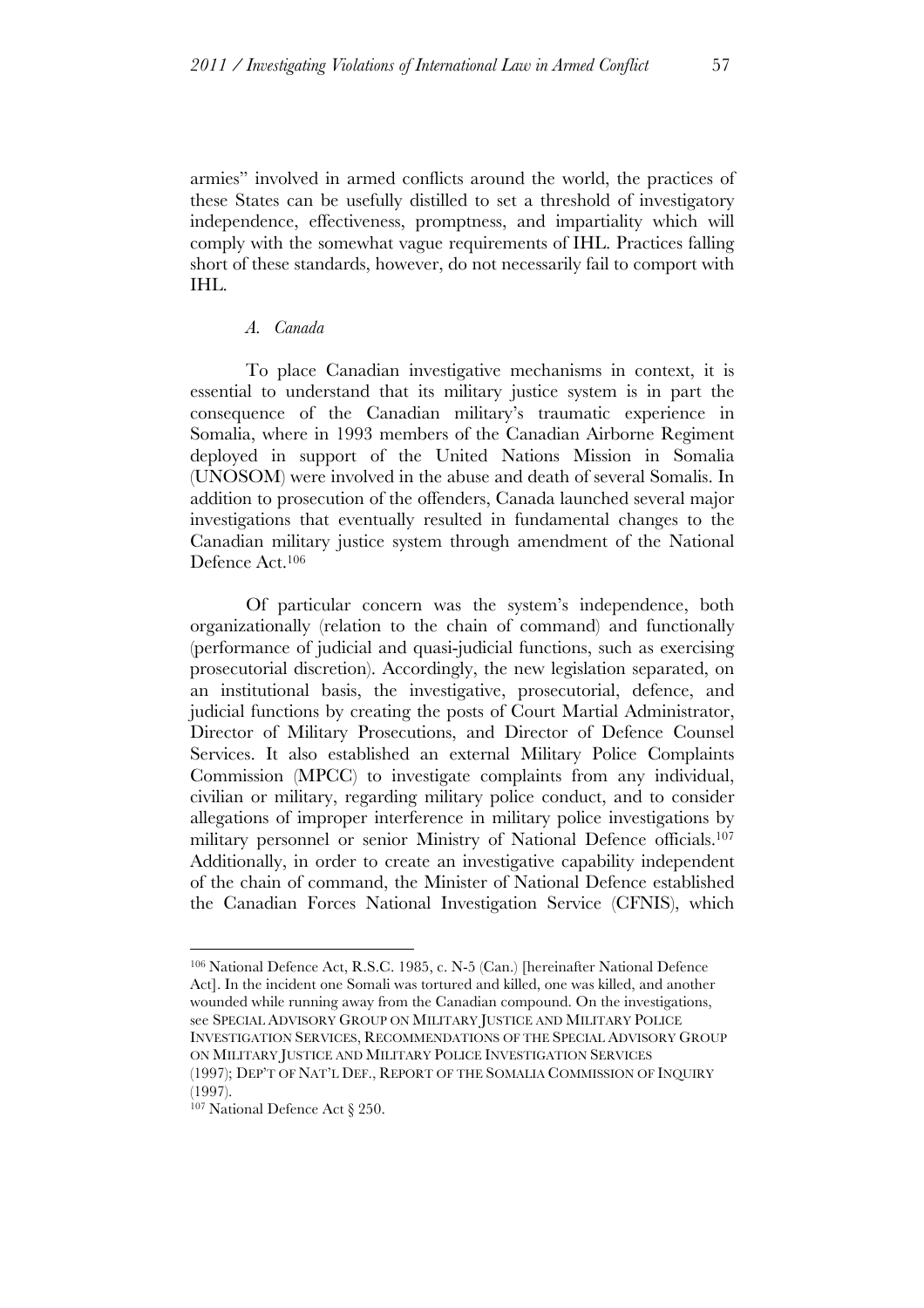reports to the Canadian Forces Provost Marshall (CFPM—senior military policeman).108

That the changes resulted from an incident occurring during hostilities, albeit a peace operation, renders the Canadian experience especially relevant. However, it must be cautioned that the revisions to the military justice system resulted as much from constitutional requirements in domestic Canadian law. In 1992, the Canadian Supreme Court found in the *Genereux* case that Canada's General Court-Martial lacked the independence and impartiality required by the *Canadian Charter of Rights and Freedoms*. 109 This being so, any conclusions based on Canadian practice must be carefully drawn, for they do not necessarily derive from the implementation of international law requirements.

The Canadian *Law of Armed Conflict Manual* imposes on commanders the duty of ensuring that members of the forces they lead are "aware of their responsibilities related to LOAC and that they behave in a manner consistent with the LOAC."110 Commanders are further required to "suppress and to report to competent authorities, breaches of the LOAC."111 A commander who becomes aware that "subordinates or other persons under his control . . . have committed a breach of the LOAC" must "initiate disciplinary or penal actions against these persons."112 Those who fail to "take all feasible measures within their power" in performing this duty have themselves acted unlawfully.113

<sup>109</sup> R. v. Généreux, [1992] S.C.R. 259. The case recognized the military justice system as a co-equal constitutional partner to the civilian justice system and launched a process of increased integration of civilian criminal justice constitutional concepts into military justice. Of particular note, it removed the chain of command from many decisions, such as convening courts-martial. However, commanders still performed an investigatory function, and the charging function was, as discussed *infra,* shared with the CFNIS. <sup>110</sup> OFFICE OF THE JUDGE ADVOCATE GEN., LAW OF ARMED CONFLICT AT THE OPERATION AND TACTICAL LEVELS: JOINT DOCTRINE MANUAL B-GJ-005-104/FP-021 ¶¶ 1504, 1621.2 (2003). The acronym "LOAC" refers to the "law of armed conflict." It is essentially synonymous with IHL, although it is sometimes interpreted as including the law governing when a State may use force as an instrument of its national policy.

<sup>108</sup> CANADIAN FORCES NAT'L INVESTIGATION SERV., 2007 ANNUAL REPORT 5 (2007) [hereinafter 2007 REPORT].

<sup>111</sup> *Id.* § 8 ¶ 1621.1.

<sup>112</sup> *Id.* § 8 ¶ 10621.3.

<sup>113</sup> *Id.* § 8 ¶ 1622. Although this article focuses on the military system, it must be noted that the Canadian Attorney General is responsible for implementation of the Crimes Against Humanity and War Crimes Act, S.C. 2000, c. 24. Canadian Forces members are subject to the act, but cases have been dealt with exclusively within the military justice system for violations of military law. For instance, an infantry officer has recently been convicted (sentencing pending) of disgraceful conduct in shooting a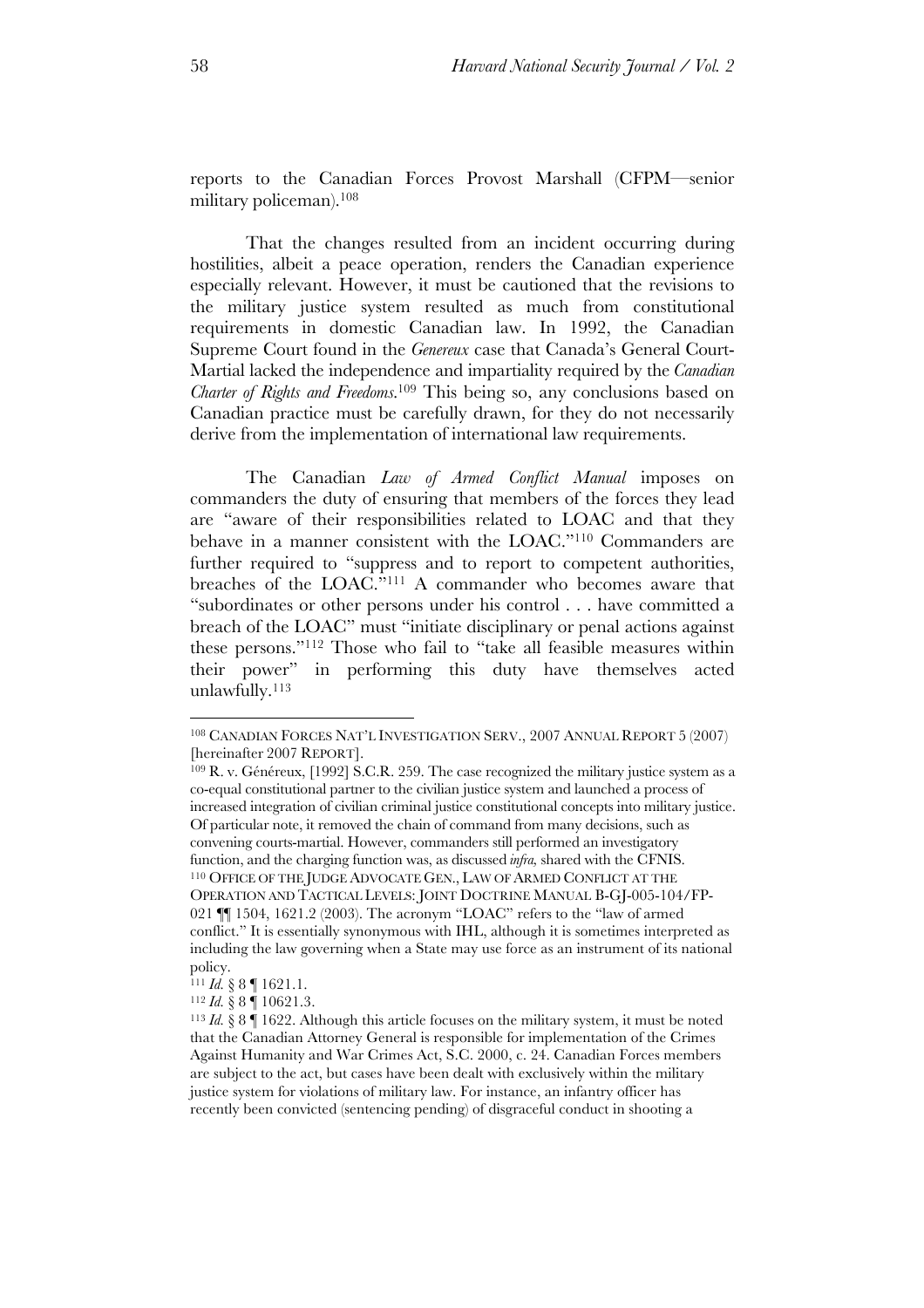Investigations of misconduct can occur through either administrative or law enforcement channels. Administrative investigations that do not clearly involve criminal actions may be conducted by Summary Investigations or Board of Inquiry. A commander may order a Summary Investigation into any matter affecting his or her command unless a conflict of interest exists or his or her superiors are implicated.<sup>114</sup> The Minister of National Defence and commanders may order Boards of Inquiry.115 More formal than Summary Investigations, boards may be convened for serious matters, such as aircraft accidents or deaths of service members. Consisting of at least two officers, they may call witnesses, receive evidence, and examine records.116 It is essential to understand that the primary purpose of a Summary Investigation or Board of Inquiry is to inform the commander. As such, resulting reports may not be subsequently admitted into evidence at trial and statements made by witnesses are excluded as evidence against them in a subsequent court-martial.<sup>117</sup> They are thus administrative fact-finding entities, and not prosecutorial in nature.<sup>118</sup>

<u> 1989 - Andrea Santa Alemania, amerikana amerikana amerikana amerikana amerikana amerikana amerikana amerikana</u>

- 1. Describe the specific details of the 14 June 2006 incident, regarding a person in CF custody, who was handed over to Afghan authorities and then taken back by CF personnel;
- 2. Identify all reports relating to the 14 June 2006 incident, made through the chain of command up to Comd CEFCOM, describing their form and to whom they were sent;
- 3. Determine to what conduct the words "police did assault him as it happened in the past" in the section commander's notes refer; and
- 4. Identify the process and doctrine in place at the time for reporting on detainees in Afghanistan, through the Comd TFA to Comd CEFCOM.

The Board of Inquiry was cautioned that should it "receive evidence that it reasonably believes relates to an allegation of a criminal act or a breach of the Code of Service Discipline (CSD), the BOI shall adjourn; the Convening Authority shall be notified, and the matter shall be referred to the nearest Judge Advocate General (JAG) representative for advice." NAT'L DEF. AND CANADIAN FORCES, BOARD OF INQUIRY INTO DETAINEE INCIDENT—14 JUNE 2006, http://www.vcds-vcemd.forces.gc.ca/boi-

wounded Taliban. Richard Brennan, *Capt. Robert Semrau Found Not Guilty of Murder*, THESTAR.COM (July 19, 2010),

http://www.thestar.com/news/canada/article/837505--jury-reaches-semrau-verdict. <sup>114</sup> CANADIAN FORCES, QUEEN'S REGULATIONS AND ORDERS FOR THE CANADIAN FORCES, art. 21.01 [hereinafter QR&O]. *See also* National Defence Act § 45.

<sup>115</sup> QR&O, *supra* note 114, art. 21.06.

<sup>116</sup> *Id.* arts. 21.08, 21.10. Note that civilians may serve on Boards of Inquiry if appropriate in the circumstances.

<sup>117</sup> *Id.* arts. 21.10, 21.16.

<sup>118</sup> As an example, in 2006 a Board of Inquiry was convened to investigate an incident involving detainee handling. A rear admiral and two colonels were appointed to the board, which had the benefit of numerous advisers (legal, military police, public affairs, etc.). The board was instructed to make the following findings: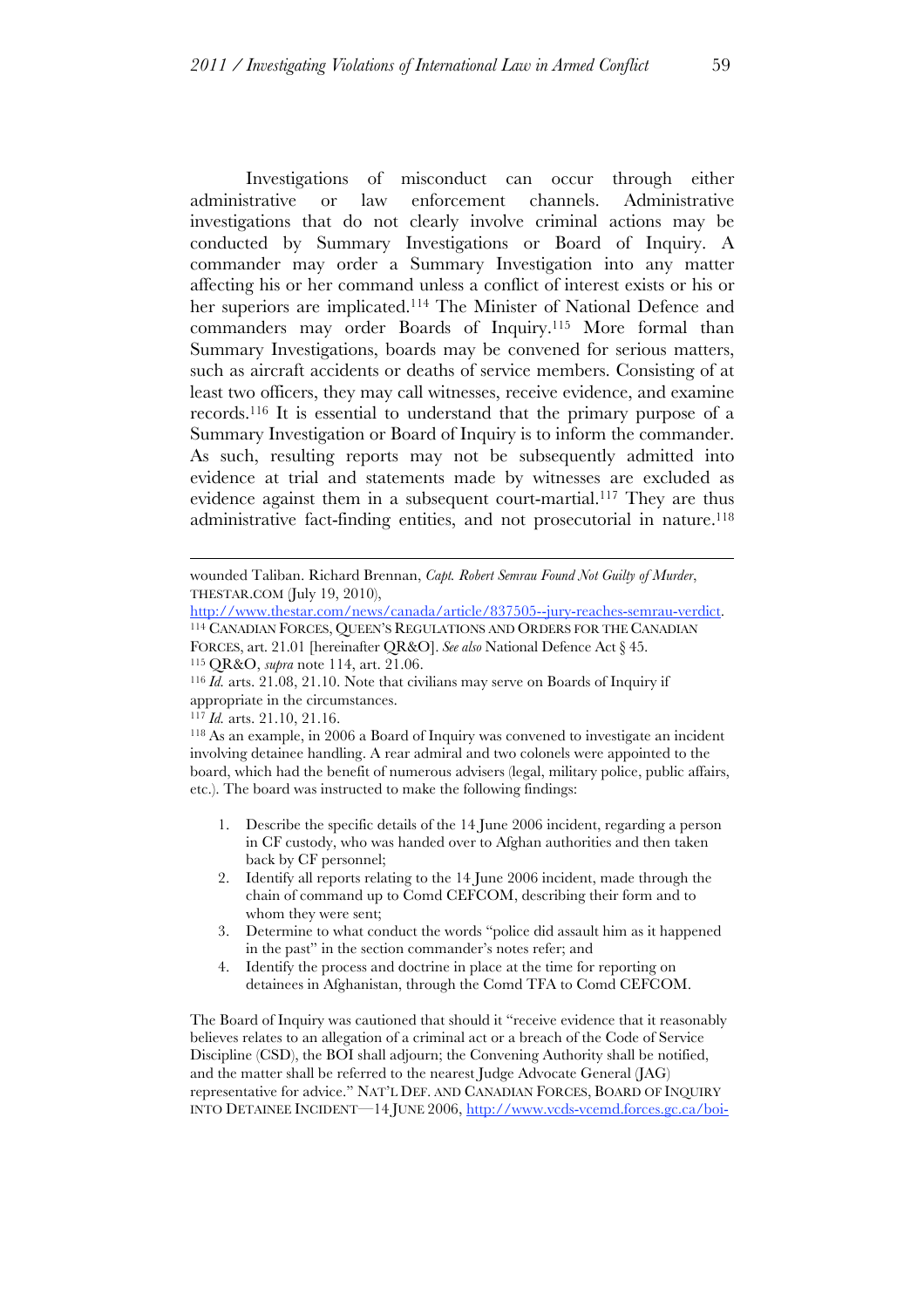Should evidence of criminality be uncovered, a Board should adjourn and refer the matter to the CFNIS.

The CFNIS enjoys jurisdiction over all persons subject to the *Code of Service Discipline*, regardless of rank.119 Comprised of military personnel specially trained in investigative techniques, it conducts most investigations of alleged IHL violations since they involve "serious or sensitive service and criminal offences against property, persons, and the Department of National Defence."120 Incidents not rising to this level, which would be rare, may be investigated either by other military police units or the command itself. However, once the incident reaches the "serious or sensitive" threshold, as in a case where there is prima facie evidence of a war crime, it must be transferred to the CFNIS.121

Military members may report possible violations directly to the CFNIS. Reports may also be generated through military command channels or referred from outside the military. For instance, in 2007 Amnesty International filed a complaint with the MPCC regarding alleged mistreatment of Afghan civilians. The complaint was forwarded through the CFMP to the CFNIS for investigation.122 The following year, a Canadian academic at the University of Ottawa filed a similar complaint alleging prisoner mistreatment that was subsequently forwarded to the CFNIS for investigation, as was an allegation by a Member of Parliament that Canadian forces were ignoring sexual assaults on young Afghan males by members of the Afghan armed forces<sup>123</sup>

Although CFNIS personnel serve alongside operational units when deployed, they report directly to the CFPM to ensure

<u> 1989 - Andrea Santa Alemania, poeta esperanto-poeta esperanto-poeta esperanto-poeta esperanto-poeta esperanto-</u>

cde/bid-ced/co-oc-eng.asp (last modified Jan. 28, 2010) [hereinafter BOARD OF INQUIRY INTO DETAINEE INCIDENT].

<sup>119</sup> NAT'L DEF. AND CANADIAN FORCES, THE CANADIAN FORCES NATIONAL INVESTIGATION SERVICE (CFNIS), http://www.vcds.forces.gc.ca/cfpm-gpfc/cfpggp/nis-sne/index-eng.asp (last modified Apr. 26, 2007). Jurisdiction also extends to Canadian civilians accompanying Canadian forces in the field. *See* National Defence Act, Part III.

<sup>120</sup> NAT'L DEF. AND CANADIAN FORCES, BACKGROUNDER: THE CANADIAN FORCES NATIONAL INVESTIGATION SERVICE INVESTIGATION PROCESS,

http://www.cefcom.forces.gc.ca/pa-ap/nr-sp/doc-eng.asp?id=2960 (last modified Apr. 27, 2010) [hereinafter BACKGROUNDER].

<sup>121</sup> *See, e.g.*, BOARD OF INQUIRY INTO DETAINEE INCIDENT, *supra* note 118. 122 2007 REPORT, *supra* note 108, at 11.

<sup>123</sup> CANADIAN FORCES NAT'L INVESTIGATION SERV., 2008 ANNUAL REPORT 20 (2008). It should be noted with regard to the latter case that Parliamentary Committees may conduct investigations on their own accord.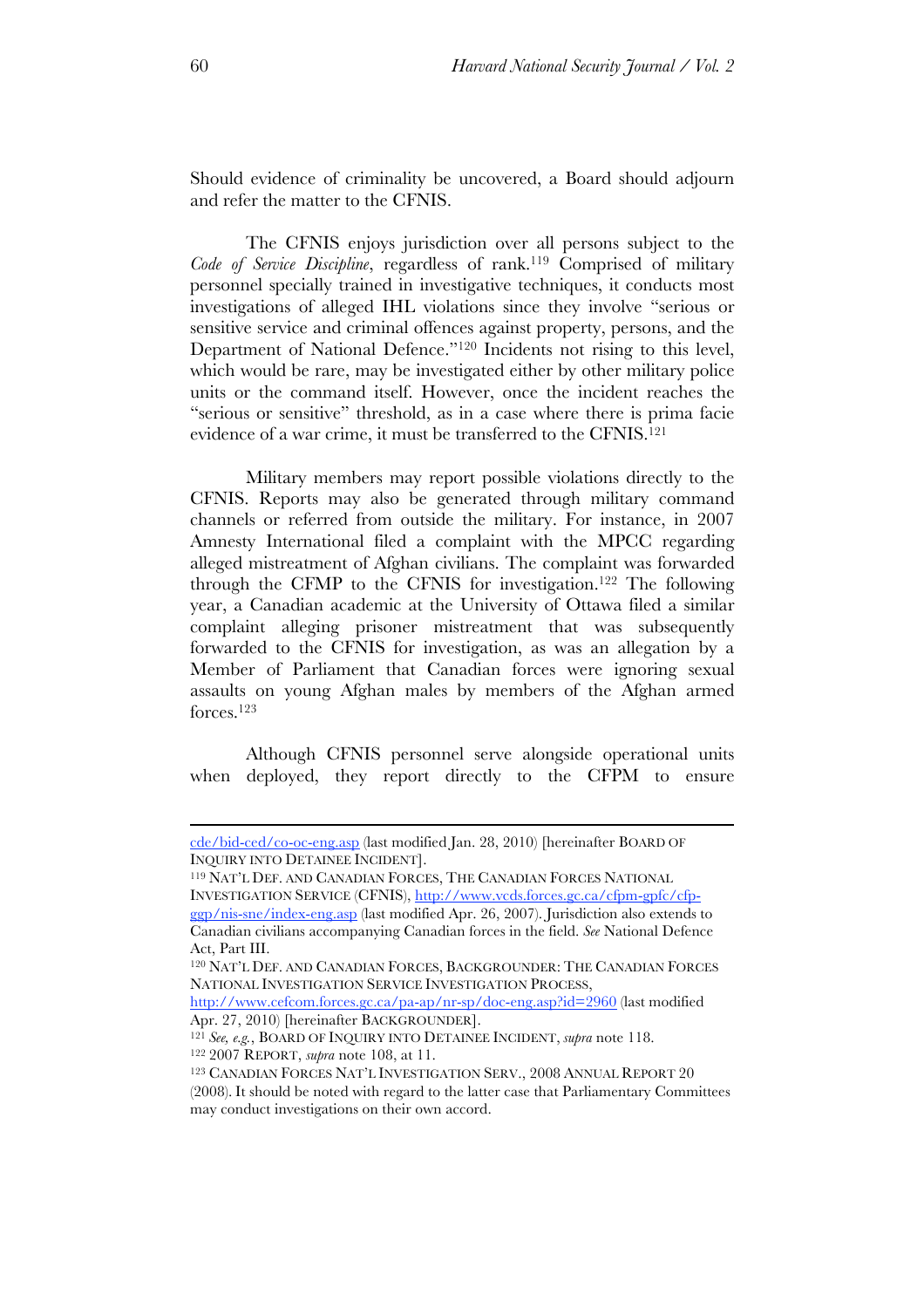independence.124 Throughout the process, and especially before charging an individual, the CFNIS receives legal advice from military prosecutors, although the CFNIS and prosecutors are independent of each other organizationally and operationally.125

Once a charge has been levelled against a military member, the case will be handled by the Canadian Military Prosecution Service (CMPS), which screens cases for trial, tries them, and handles appeals before the Court-Martial Appeal Court (CMAC).<sup>126</sup> The independence of the prosecutorial function is guaranteed in a number of ways. The CMPS is led by the Director of Military Prosecutions (DMP) appointed by the Minister of Defence for a term not to exceed four years.<sup>127</sup> Although a uniformed Canadian legal officer within the Office of the Judge Advocate,128 the DMP exercises substantial independence in performing prosecutorial functions. For example, while the Judge Advocate General (JAG—see below) may issue both general and case specific instructions to the DMP, the instructions must generally be made public.129 Further, while the DMP is expected to keep the chain of command fully informed of a case's progress, such communication may not come at the expense of prosecutorial discretion.130 Similarly, strict guidelines govern relations and communications between prosecutors and legal advisers assigned to units.131

<sup>125</sup> DIRECTOR OF MILITARY PROSECUTIONS, POLICY DIRECTIVE NO. 001/00: RELATIONSHIP WITH CANADIAN FORCES NATIONAL INVESTIGATION SERVICE (2009), *available at* http://www.forces.gc.ca/jag/publications/CMPS-SCPM/policy-politiques-001-eng.pdf. The Policy Directive was initially issued on March 1, 2000 and was updated on March 18, 2009.

<sup>&</sup>lt;u> 1989 - Johann Stein, mars et al. 1989 - Anna ann an t-Anna ann an t-Anna ann an t-Anna ann an t-Anna ann an t-</u> <sup>124</sup> BACKGROUNDER, *supra* note 120.

<sup>126</sup> NAT'L DEF. AND CANADIAN FORCES, CANADIAN MILITARY PROSECUTION SERVICE, http://www.forces.gc.ca/jag/justice/prosecutions-poursuites-eng.asp (last modified Oct. 12, 2010).

<sup>127</sup> National Defence Act § 165.1–165.17.

<sup>128</sup> DMP & DDCS are under the general supervision of the JAG by virtue of National Defence Act §§ 165.17 & 249.2 (respectively).

<sup>129</sup> NAT'L DEF. AND CANADIAN FORCES, CANADIAN MILITARY PROSECUTION SERVICE, *supra* note 126. To date, the authority to issue instructions has not been exercised by any JAG.

<sup>130</sup> DIRECTOR OF MILITARY PROSECUTIONS, POLICY DIRECTIVE NO. 005/99, COMMUNICATIONS WITH SERVICE AUTHORITIES (2009), *available at*

http://www.forces.gc.ca/jag/publications/CMPS-SCPM/policy-politiques-005 eng.pdf. The Policy Directive was initially issued on March 15, 2000 and was updated on March 18, 2009.

<sup>&</sup>lt;sup>131</sup> DIRECTOR OF MILITARY PROSECUTIONS, POLICY DIRECTIVE NO. 009/00, COMMUNICATIONS WITH UNIT LEGAL ADVISORS (2009). The Policy Directive was initially issued on March 15, 2000 and was updated on March 18, 2009.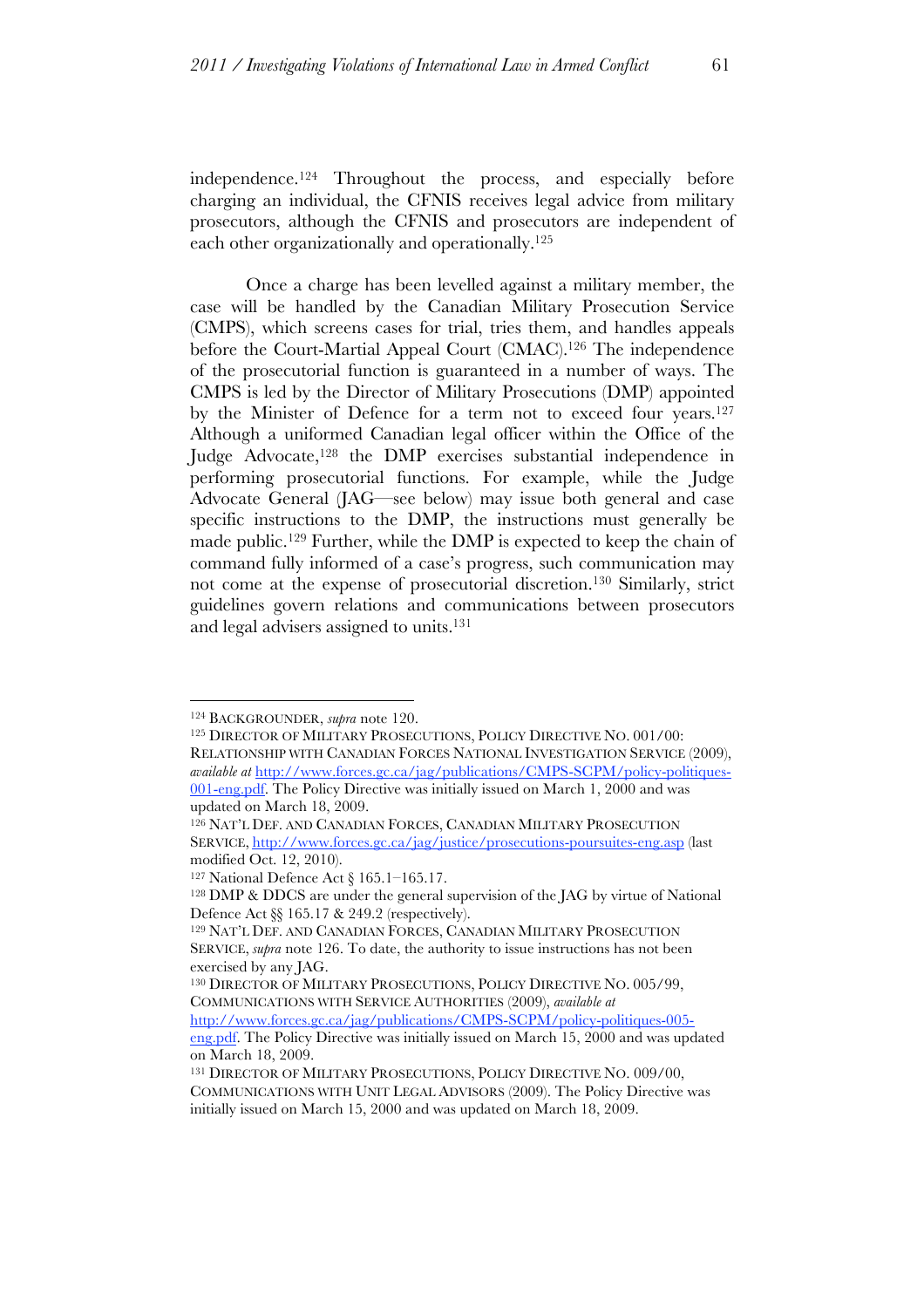The Director of Defence Counsel Services enjoys even greater independence, for there is no provision for receiving instructions from the JAG. Military lawyers assigned to the directorate to defend service personnel before military courts fall outside the unit chain of command.132 Military judges are also independent of the chain of command as a direct result of the *Genereux* holding.133

The senior-most lawyer in the Canadian Forces is the Judge Advocate General, a general officer statutorily responsible to the Minister of National Defence.<sup>134</sup> He or she provides legal advice to the Minister, Deputy Minister, and military chain of command. The independence of the JAG from the chain of command is mirrored more generally by service regulations that provide that legal officers are assigned to the Office of the JAG and not to the military chain of command.135 Although his or her oversight of courts-martial is limited as described above, the JAG remains statutorily responsible for the superintendence and administration of the overall Canadian military justice and disciplinary system.

#### *B. Australia*

Australian Defence Doctrine requires that all Australian Defence Force (ADF) members be trained in IHL and imposes the responsibility for ensuring compliance with the law on commanders.136 Citing the post-World War II case of *Yamashita*, it provides that commanders will be held responsible if they know or should have known that subordinates have committed a war crime and fail to punish them.<sup>137</sup> This obligation implies a duty to investigate.

As a result of a 2005 report from the Australian Parliament's Senate Foreign Affairs and Defence and Trade Committee, the military justice system is being comprehensively reformed to, *inter alia*, enhance

<sup>132</sup> NAT'L DEF. AND CANADIAN FORCES, DIRECTORATE OF DEFENCE COUNSEL SERVICES, http://www.forces.gc.ca/jag/justice/defence-defense-eng.asp#ourlawyers (last modified Sep. 14, 2010).

<sup>133</sup> NAT'L DEF. AND CANADIAN FORCES, CHIEF MILITARY JUDGE (CMJ), http://www.jmc-cmj.forces.gc.ca/index-eng.asp (last modified Sep. 30, 2010).

<sup>&</sup>lt;sup>134</sup> National Defence Act § 9. For a discussion of the role of the JAG, see NAT'L DEF. AND CANADIAN FORCES, JAG: MILITARY LAW, http://www.forces.gc.ca/jag/lawloi/index-eng.asp (last modified July 28, 2010).

<sup>135</sup> QR&O, *supra* note 114, arts. 4.081(1), 4.081(4).

<sup>136</sup> AUSTRALIAN DEF. HEADQUARTERS, LAW OF ARMED CONFLICT, AUSTRALIAN DEFENCE DOCTRINE PUBLICATION (ADDP) 06.4, **[[**] 13.2, 13.6 (2006). <sup>137</sup> *Id.* **[**] 13.5.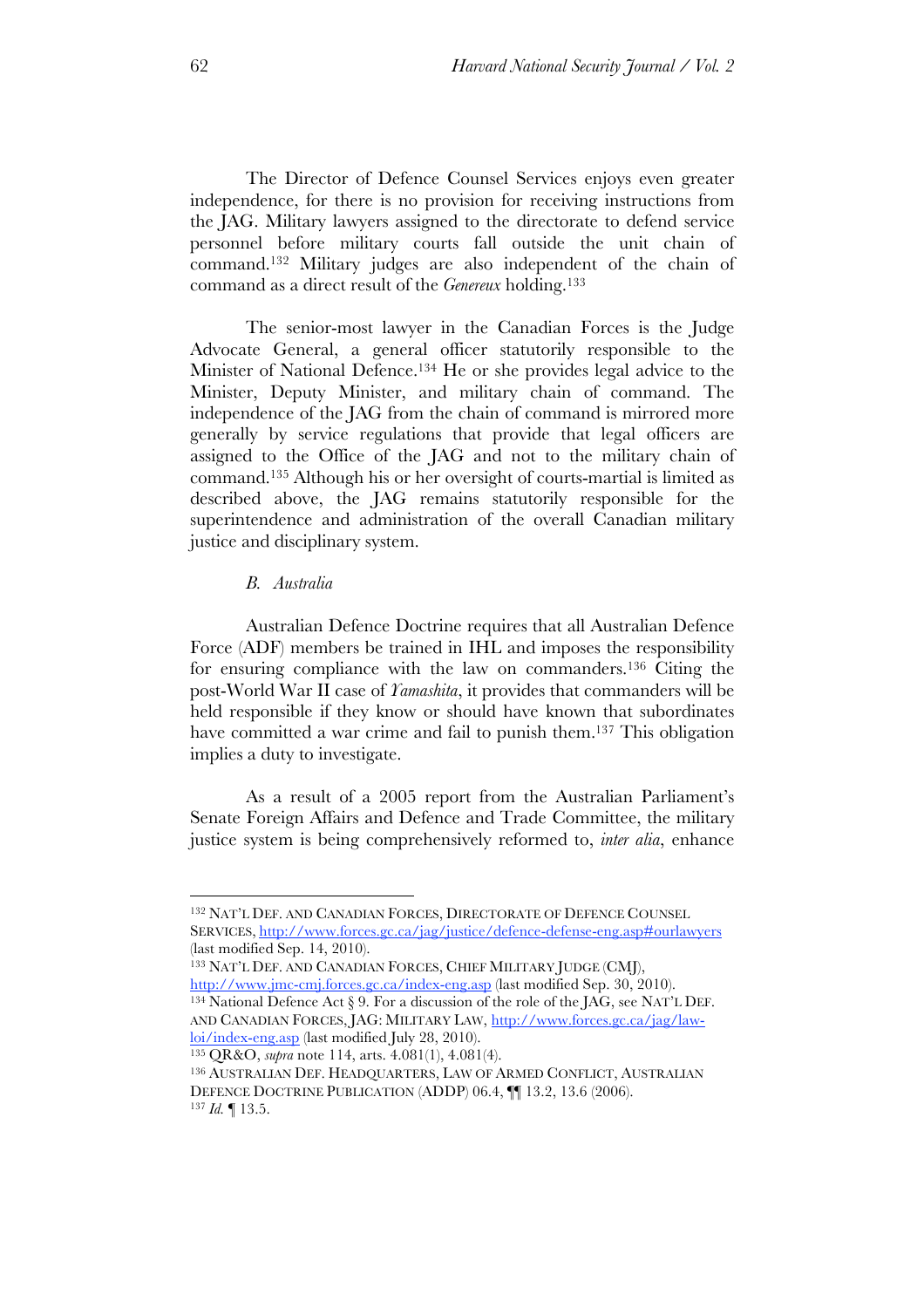the independence of the system.138 The process was complicated by the 2009 decision of the High Court in the case of *Lane v. Morrison*. There, the Court invalidated the Australian Military Court, which had been established in 2007, to try serious cases involving members of the ADF, as violating the Constitution.139 Thus, the system described below is currently in flux.

As with the Canadian system, possible violations of IHL may be dealt with either through administrative proceedings or the military prosecutorial system. In most cases, examination of an incident commences with the Quick Assessment (QA). Such assessments are appropriate whenever "any significant incident, allegation or problem . . . comes to the attention of the commander/supervisor."140 Should the commander or other responsible officer determine that an inquiry or investigation (see below) may be merited, he or she is obligated to direct a Quick Assessment.141 The QA, in which a military member appointed by the officer concerned examines the facts and circumstances of a matter within twenty-four hours, is the starting point for most inquiries or investigations.142 The primary purpose of the QA is to determine whether further action is required.

Subsequent action may involve such steps as convening a more formal administrative inquiry, transferring the matter to the Australian Defence Force Investigative Service (ADFIS) for disciplinary or criminal investigation, or referring the matter to the Australian Federal Police. The QA is merely an initial administrative procedure designed to quickly gather facts. It "must not prevent or interfere with the immediate requirement for notification to the relevant ADF Investigative Service (ADFIS) or Code of Conduct delegate, or investigation by ADFIS or civilian authorities."143 In the event evidence of criminal activity is uncovered, the matter must be forwarded to military law enforcement and legal personnel.

<sup>138</sup> STAFF OF S. COMM. ON AFFAIRS, DEF. AND TRADE REFERENCES, THE EFFECTIVENESS OF AUSTRALIA'S MILITARY JUSTICE SYSTEM (June 2005). On the reforms, see STAFF OF S. COMM. ON AFFAIRS, DEF. AND TRADE REFERENCES, FOURTH PROGRESS REPORT INTO REFORMS OF AUSTRALIA'S MILITARY JUSTICE SYSTEM: GOVERNMENT RESPONSE (Aug. 2009), *available at* 

http://www.aph.gov.au/Senate/committee/FADT\_CTTE/Legmiljustice/index.htm. <sup>139</sup> *Lane v. Morrison* (2009) 239 CLR 230, 236 (Austl.).

<sup>140</sup> Dep't of Def., Defence Instructions (General), Admin. 67-2, ¶ 8 (Aug. 7, 2007) (Austl.).

<sup>141</sup> *See generally id.* 

<sup>142</sup> Extensions may be requested from, and granted by, the investigating officer. *Id.* ¶ 11.

<sup>143</sup> *Id*. ¶ 8.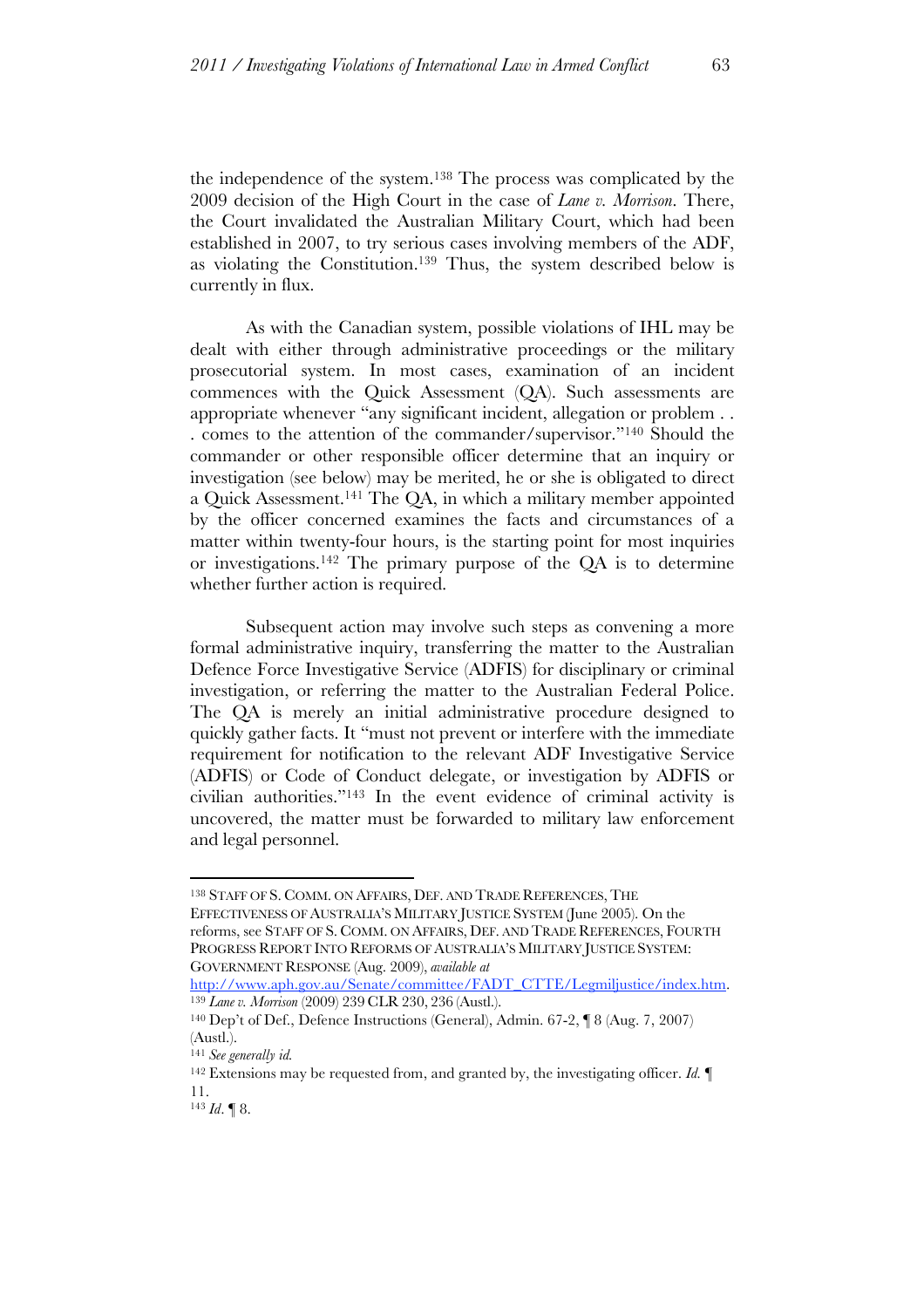A number of more formal administrative inquiries exist to consider a matter. They include:

- 1) Routine Inquiry, an informal administrative inquiry into relatively simple matters;
- 2) Investigating Officer Inquiry, a formal administrative inquiry involving matters that are more serious, and which attach certain privileges, immunities, rights, and responsibilities in accordance with the Defence (Inquiry) Regulations;
- 3) Board of Inquiry or a Commission of Inquiry, a quasijudicial administrative inquiry during which, for example, civilian witnesses subject to its jurisdiction can be compelled to testify, witnesses can have legal representation, and proceedings are generally made public; and
- 4) Combined Board of Inquiry, an administrative Board of Inquiry involving the participation of the forces of other countries.144

Like their Canadian counterparts, Australian administrative inquiries serve a fact-finding function and are not designed to build a case for prosecution.145 Typically, they will be ordered by a commander and conducted by military personnel detached temporarily to perform the inquiry. The aim is to establish what occurred and what needs to be done (if anything) to prevent recurrence. ADF personnel can be subject to adverse administrative action, which can include termination of service in the ADF, as a consequence of such administrative inquiries. If, during the course of any administrative inquiry, the inquiry officer forms a view that a disciplinary or criminal offense may have taken place, he or she must inform the authority which directed the inquiry ("Appointing Authority") to allow consideration of whether to refer that part of the inquiry to ADFIS (or the respective Service Police for lower level issues) for investigation.

As an example, in 2009 the Australian Chief of Joint Operations appointed an investigating officer to inquire into an incident involving civilian casualties during an air strike against individuals believed to be

<sup>&</sup>lt;sup>144</sup> Robert Creyke, Dir., Austl. Ctr. for Military Law & Justice, Address at the Defence Watchdogs Seminar, 2 (Nov. 26, 2008), *available at*

http://law.anu.edu.au/ACMLJ%5CWatchdogs/Creyke.pdf. Defence Instructions (General), *supra* note 140, at C-1–C-3.

<sup>145</sup> On procedures during the inquiries, see AUSTRALIAN DEF. FORCE, AUSTRALIAN DEFENCE FORCE PUBLICATION 6.1.4: ADMINISTRATIVE INQUIRIES MANUAL (2006).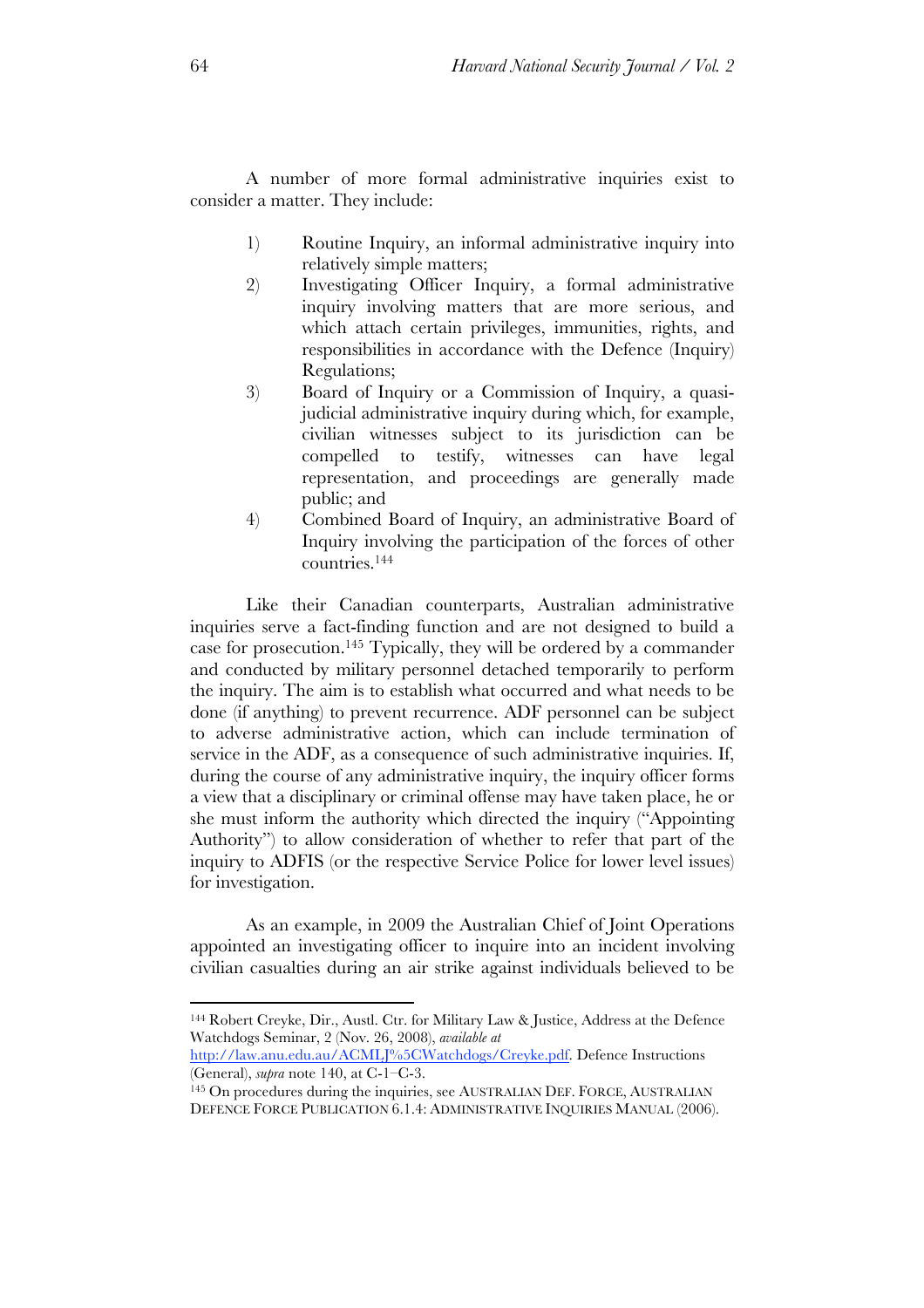implanting an improvised explosive device (IED).146 The officer formally interviewed witnesses, including an American service member, and considered the rules of engagement, targeting guidance, and targeting procedures. He ultimately concluded that those killed in the engagement were not innocent civilians but were instead laying an IED, and that the attack complied with the rules of engagement and other guidance.147

The recommendations in his report suggest the range of measures that might be taken based on such inquiries. The investigating officer recommended no further investigation by the Australian Defence Force Investigative Service, no administrative action against anyone involved, no change to targeting practices, and no *ex gratia* payments. He did recommend that legal officers and command groups receive training in kinetic operations specific to Afghanistan.148

As noted, the matter will generally be turned over to the ADFIS when criminal misconduct is identified unless it is minor, in which case it will be addressed by the service police of the respective service. This would be rare in the case of a war crime. The military Provost Marshall, who reports directly to the Chief of the Defence Force, leads the ADFIS. Its members are also military, drawn from the three services.<sup>149</sup>

Avenues of prosecution include action through the military criminal justice system under the Defence Force Discipline Act and civilian prosecution pursuant to legislation such as the Commonwealth Criminal Code, which domestically implements the International Criminal Court Statute.150 Although the ADF Legal Service, headed by a military Director General (one star) and a civilian (two star equivalent), generally oversees legal operations in the ADF, it is not responsible for the day-to-day running of the upper levels of the military disciplinary

<sup>146</sup> *See* REPORT OF AN INQUIRY OFFICER, POSSIBLE CIVILIAN CASUALTIES FROM CLOSE AIR SUPPORT STRIKE AT [REDACTED] AFGHANISTAN ON 28 APR 09, *available at* http://www.abc.net.au/mediawatch/transcripts/1011\_redacted.pdf; *see also* REPORT OF AN INQUIRY OFFICER INTO THE SHOOTING OF TWO AFGHAN NATIONAL POLICEMEN, 11 AUGUST 2009, *available at*

http://www.defence.gov.au/coi/reports/EOF\_R.pdf.

<sup>147</sup> *See* REPORT OF AN INQUIRY OFFICER, POSSIBLE CIVILIAN CASUALTIES FROM CLOSE AIR SUPPORT STRIKE AT [REDACTED] AFGHANISTAN ON 28 APR 09, *supra* note 146, ¶¶ 38–39.

<sup>148</sup> *Id.* ¶ 41.

<sup>149</sup> DEP'T OF DEF., AUSTRALIAN DEFENCE FORCE INVESTIGATIVE SERVICE FACT SHEET, http://www.defence.gov.au/mjs/resources/1ADFIS%20fact%20sheet%20- %20October%202007.pdf.

<sup>150</sup> *Defence Force Discipline Act 1982* (Cth) S 10 (Austl.); *Criminal Code Act 1995* (Cth) div 268 (Austl.).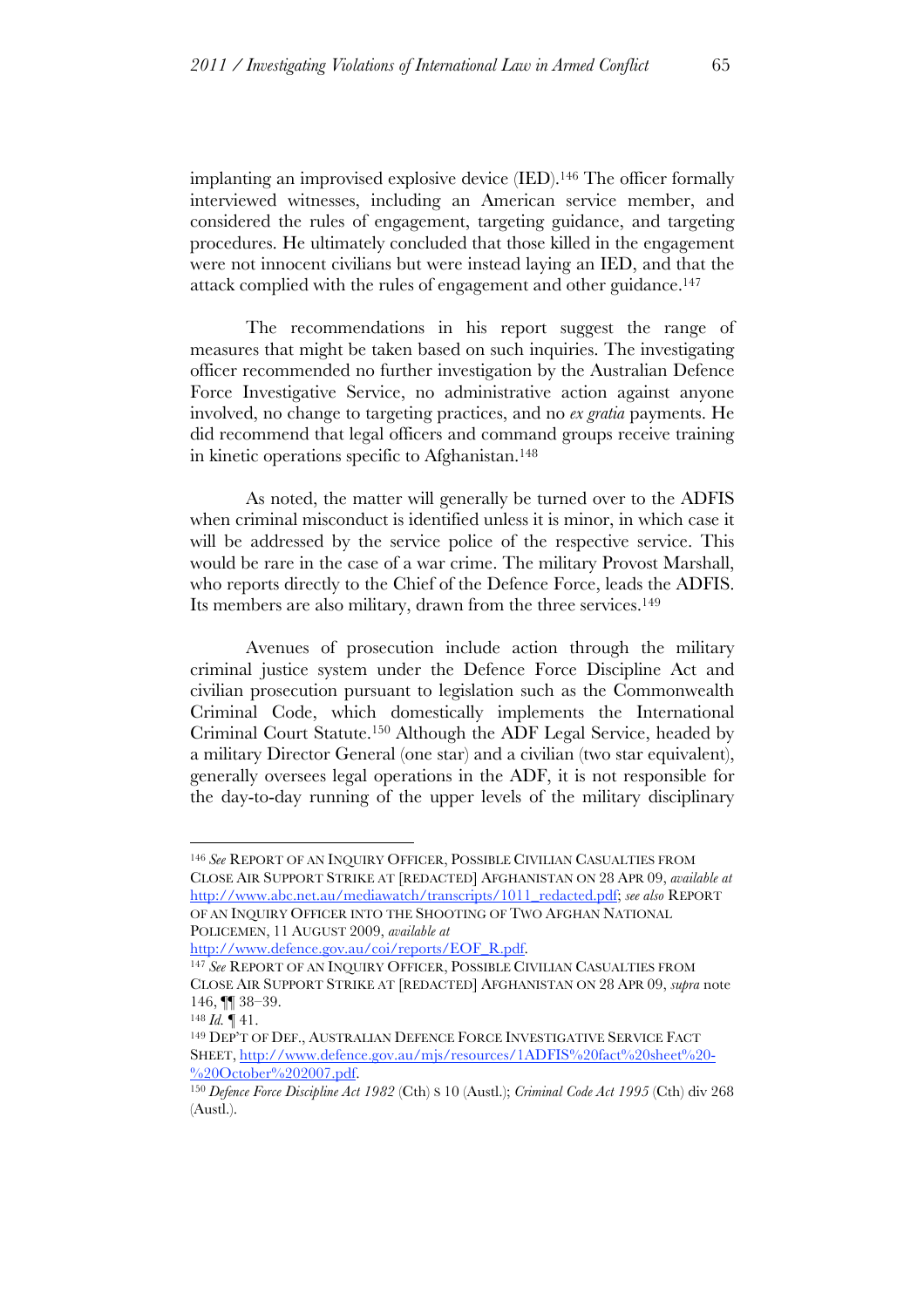system.151 That responsibility currently lies in the hands of the Judge Advocate General (JAG), a title not to be confused with that of the "JAG" in Canada. In Australia, the JAG must be a Federal Court or a State Supreme Court judge appointed by the Governor General for a term not to exceed seven years.152 Deputy JAGs from each of the services, and who serve under the same conditions, assist the JAG. The JAG sets procedural rules for tribunals, performs final legal review of proceedings within the ADF, and takes part in the appointment of Defence Force Magistrates, Presidents and members of courts-martial, and legal officers for various purposes.153 The Director of Military Prosecutions, who is appointed by the Minister for Defence, oversees prosecutions. Like the JAG, he or she is independent of the chain of command.154

A number of oversight mechanisms exist to monitor performance of the system. While the aforementioned reforms are underway, there is a requirement for annual progress reports to Parliament. Additionally, the Inspector General of the ADF (IGADF), who is independent of the chain of command and reports directly to the Chief of Defence Force, reviews and audits the military justice system (both the disciplinary system and the administrative inquiries and consequences system). The IGADF may also receive complaints or submissions regarding the system from any individual regarding matters ranging from denial of due process to cover up or failure to act.155

## *C. United Kingdom*

As with their Canadian and Australian counterparts, British commanders are obligated to ensure their troops understand and comply with IHL. They are criminally responsible if they become aware of a possible violation and fail to "submit the matter to the competent authority for investigation and prosecution."156

<u> 1989 - Johann Stein, mars et al. 1989 - Anna ann an t-Anna ann an t-Anna ann an t-Anna ann an t-Anna ann an t-</u>

http://www.defence.gov.au/mjs/organisations.htm (Austl.).

<sup>&</sup>lt;sup>151</sup> It would be common, however, for the vast minor disciplinary matters to be handled by commanders pursuant to their powers as such under the DFDA. In such cases, they would be advised by attached legal officers on processes, but not with regard to prosecution or defense.

<sup>152</sup> *Defence Force Discipline Act 1982*, §§ 179–88.

<sup>153</sup> This system is likely to change in the near future if Parliament passes a bill to create a Military Court of Australia under Chapter III of the Constitution.

<sup>&</sup>lt;sup>154</sup> *Defence Force Discipline Act 1982*, pt. XIA.<br><sup>155</sup> DEP'T OF DEF., ORGANIZATIONS WITHIN THE MILITARY JUSTICE SYSTEM THAT CAN PROVIDE ASSISTANCE TO ADF MEMBERS,

<sup>156</sup> U.K. MANUAL, *supra* note 60, ¶ 16.36 (quoting ICC Statute, *supra* note 21, art. 28).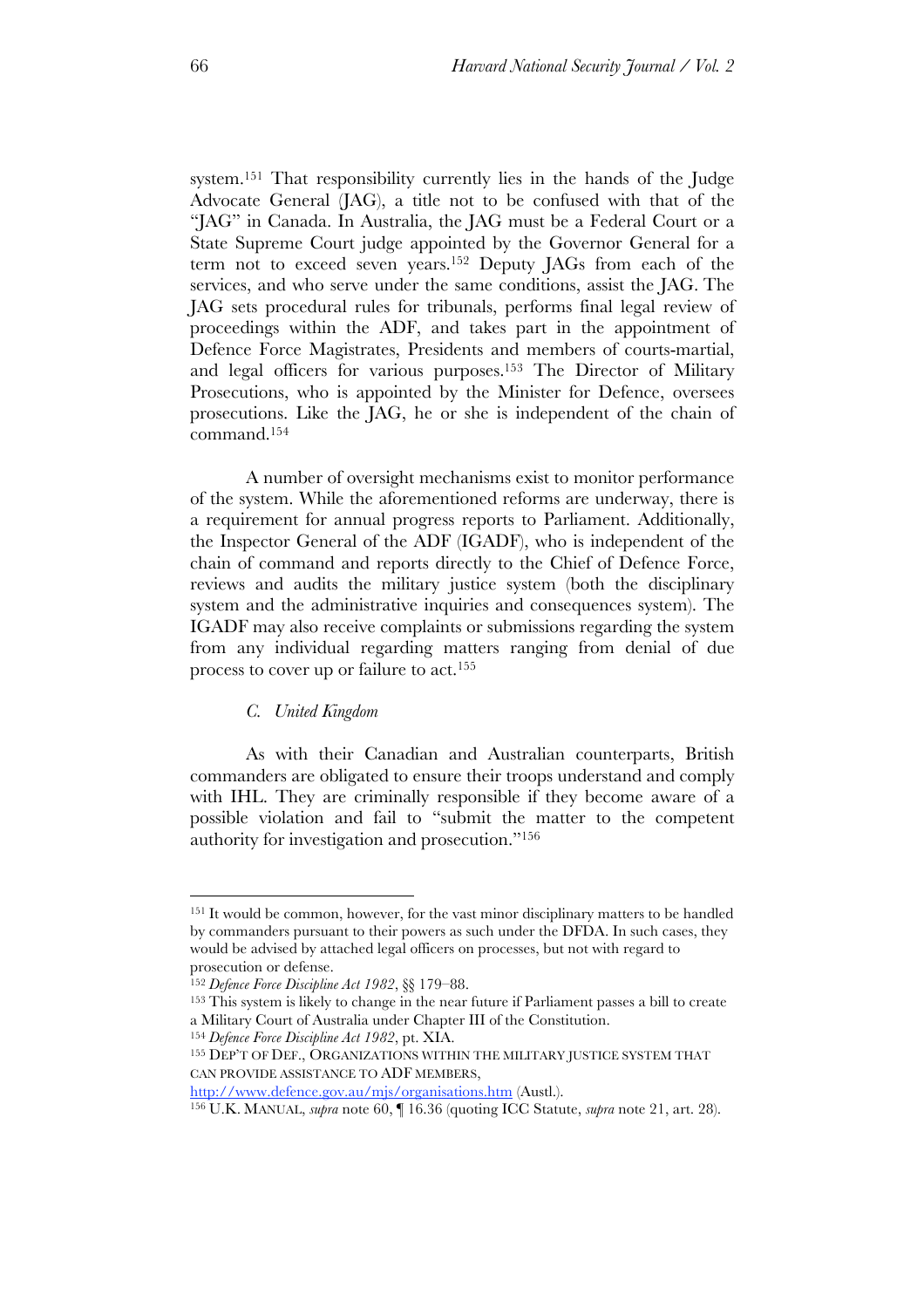Potential IHL violations may be the subject of military investigations or of inquiries. Under the Armed Forces Act of 2006, Service Inquiries may be directed by commanders and other officers of appropriate seniority.157 The inquiry panel receives terms of reference by which to conduct the inquiry, which may include incidents that could raise IHL matters. Regulations issued pursuant to the Act set forth detailed provisions with regard to this process.158 The investigations are fact-finding in nature, not prosecutorial. Should the panel determine that a crime may have been committed, it is generally required to adjourn and refer the case to military law enforcement officials. Typically, though, an incident in which suspicion of an IHL violation exists will be dealt with by such officials from the outset.

The "Service Police," consisting of the military police of the three services, has authority over all members of the armed forces.159 The Armed Forces Act requires that any officer who becomes aware of a serious offense report it to the Service Police.160 While commanding officers play a key role in initially investigating most incidents, they are prohibited from investigating serious offenses such as murder or rape. These "Schedule 2" offenses must instead be reported to, and investigated by, the Service Police (or civil police depending on jurisdiction).161 Additionally, once an investigation is launched by the Service Police, commanding officers may no longer be involved. The Service Police, who are independent of the chain of command, will consult with the Service Prosecuting Authority (SPA) should they consider that there is evidence to support a charge, whether it be a criminal or service offense.

In 1996, the U.K. military justice system was dramatically revised in anticipation of litigation before the European Court of Human Rights in *Findlay v. United Kingdom*, which subsequently found that the previous system violated the European Convention's Article 6.1 requirement for "a fair and public hearing . . . by an independent and impartial tribunal."162 Today, prosecutions are the responsibility of the SPA, which resulted from consolidation of the prosecuting authorities of the three services in 2009. Cases are referred to the SPA by either the

<sup>157</sup> Armed Forces Act, 2006, c. 52, § 343 (Eng.). 158 Armed Forces (Service Inquiries) Regulations, 2008, S.I. 2008, No. 1651, reg. 3.

<sup>&</sup>lt;sup>159</sup> Armed Forces Act, 2006, c. 52, explanatory notes, at  $1-4$  (Eng.).

<sup>160</sup> Armed Forces Act, 2006, c. 52, §§ 113–15 (Eng.).

<sup>161</sup> Manual of Service Law, ch. 6, annex D–E (Ver. 1.0 2009).

<sup>162</sup> Findlay v. United Kingdom, 24 Eur. Ct. H.R. 221, 223 (1997). The legislation

effecting the revision was the Armed Forces Act of 1996. It has since been superseded by the Armed Forces Act of 2006.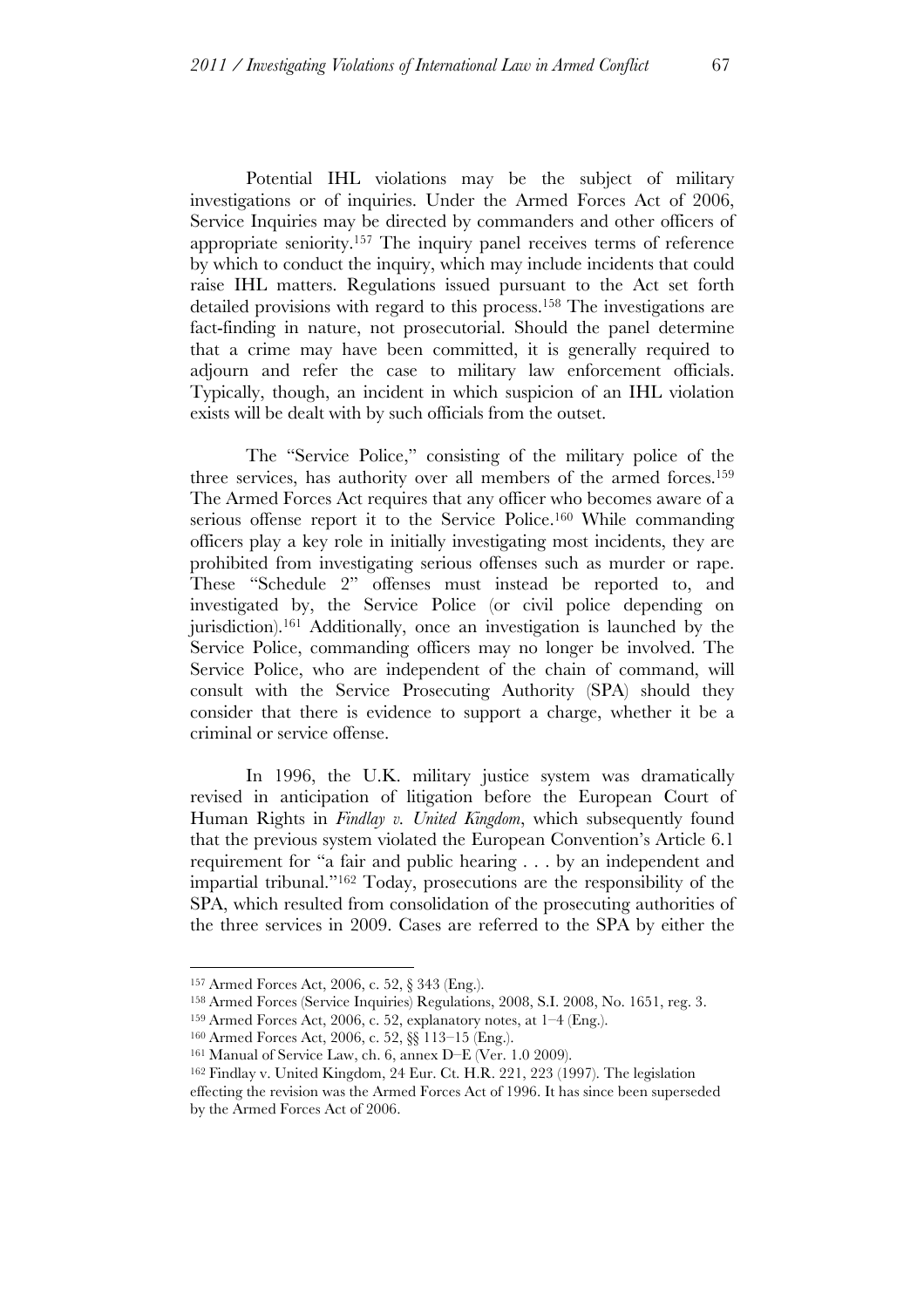commanding officer or the Service Police. The Director of Service Prosecutions, a civilian, heads the SPA, which acts independently of the chain of command in making decisions on whether to direct a matter to court-martial and setting the charge that should be brought in light of the evidence.163 The Director reports to the Attorney General and appoints service prosecutors.164 Service prosecutors are seconded from the individual services, but are independent of the chain of command when performing their duties.

Interestingly, decisions of the SPA regarding the decision to prosecute and the charge brought may be reviewed by a civilian court to determine compliance with the United Kingdom's obligations under the European Convention. Victims and their families can request judicial review, a right which has led to such noteworthy litigation as *Baha Mousa*  and *Al-Sweady*. 165

A civilian Judge Advocate General serves as the senior magistrate for the military; subordinate magistrates are civilians as well. With the exception of the Royal Navy, civilian barristers or solicitors (paid for by the member or through legal aid) provide defense services, although an individual being tried abroad may ask to be represented by a uniformed attorney from another service (to ensure independence from the chain of command). A small number of uniformed service lawyers are assigned to provide legal advice to service members in matters not involving defense at trial, for instance on their options when they are "cautioned" ("read their rights"). When performing this duty, they are independent of the chain of command. In the Royal Navy, defendants have the option of civilian or military representation at trial. In the latter case, the attorney must not have been previously involved in the matter at hand. Importantly, senior service lawyers, such as the Director of Army Legal Services, would not be involved in the decision to prosecute or the actual defense or prosecution of an offense. Instead, they give advice to the chain of command.166

Outside the military justice system, investigative inquiries may be conducted pursuant to the Inquiries Act of 2005, by which any Cabinet

<sup>163</sup> Armed Forces Act, 2006, c. 52, § 364 (Eng.).

<sup>164</sup> *Id.* art. 365

<sup>165</sup> In Re Al Skeini v. Secretary of State, (2008) 1 AC 153 [Baha Mousa Case] (Eng.); The Queen (on the application of Al-Sweady and Others) v. Secretary of State for the Defence [2009] EWHC 2387 (Admin) (Oct. 2, 2009) (Eng.). For information on the Al-Sweady inquiry, see the inquiry webpage at http://www.alsweadyinquiry.org. 166 Multiple interviews by author of senior Royal Navy and Royal Air Force legal officers (Aug.–Sept. 2010).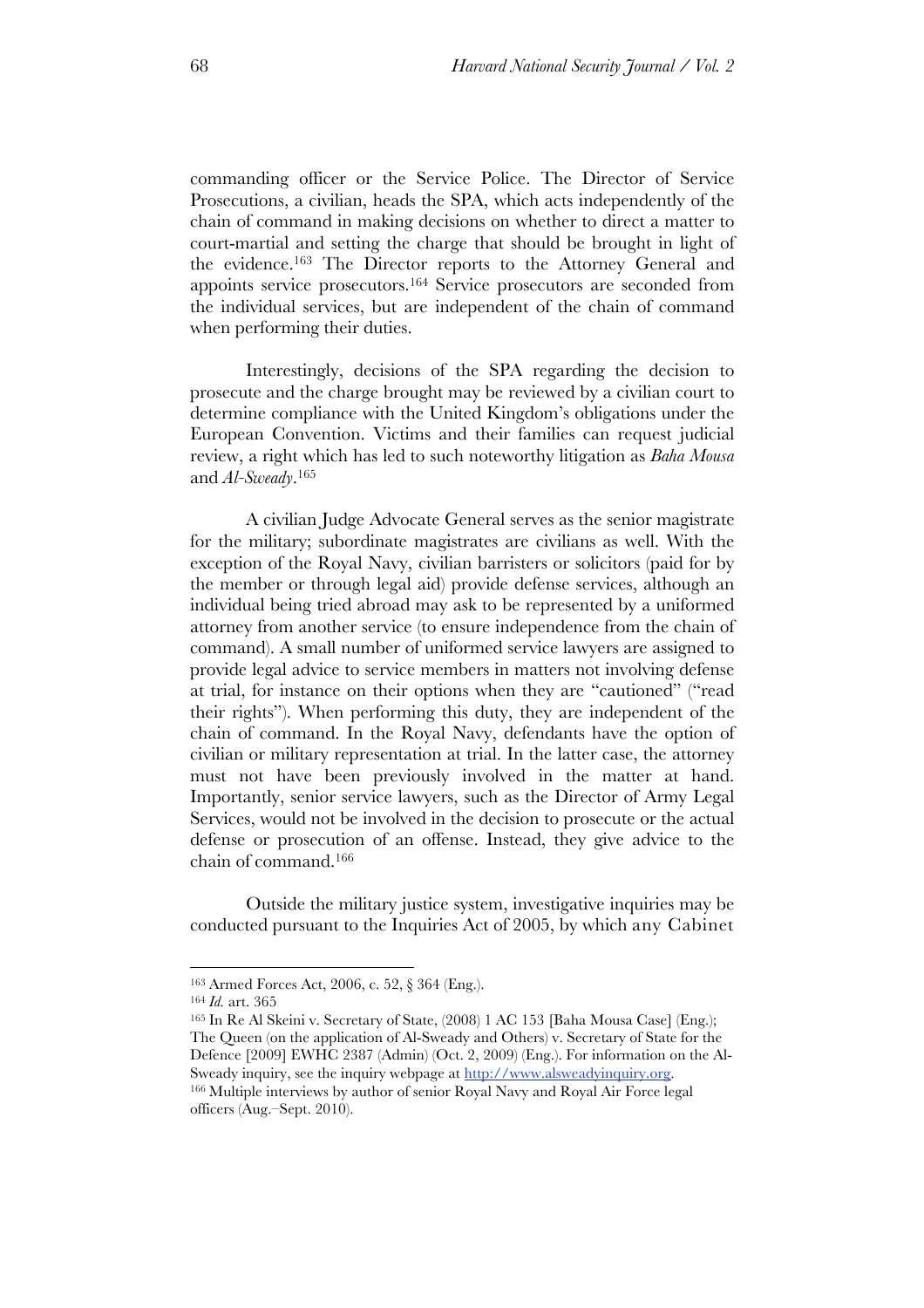member may direct a commission be formed when he or she believes that "particular events have caused, or are capable of causing, public concern, or . . . there is public concern that particular events may have occurred."<sup>167</sup> Individuals appointed to serve on such commissions must be impartial and, to the extent feasible, the proceedings must be public.168

In some cases, commissions are established after the military justice system is seen to fail. For instance, the *Baha Mousa* inquiry involves the death of an Iraqi citizen while in British custody. The incident was investigated by the Service Police and brought to trial before a military court. Only one conviction resulted (based on a confession), while there were multiple acquittals. However, then-Chief of the General Staff General Sir Richard Dannatt acknowledged that some Iraqis "were subjected to a conditioning process that was unlawful."169 Moreover, an internal Army investigation, the Aitken Report, also identified systemic failures in the handling of detainees.<sup>170</sup> In May 2008, the Minister of Defence established a commission to inquire into the matter.<sup>171</sup> The inquiry is presently ongoing.

### *D. United States*

As noted above, and as with the other States surveyed, the United States recognizes the responsibility of commanders for failure to investigate possible IHL violations and take appropriate action.172 Specifically, Department of Defense policy requires that:

> All reportable incidents committed by or against U.S. personnel, enemy persons, or any other individual are reported promptly, investigated thoroughly, and, where appropriate, remedied by corrective action.

<sup>167</sup> Inquiries Act, 2005, c. 12, § 1 (Eng.).

<sup>168</sup> *Id.* §§ 9, 18.

<sup>169</sup> Press Statement, General Sir Richard Dannatt, Ministry of Defence (Apr. 30, 2007) (cited in JOINT COMMITTEE ON HUMAN RIGHTS, TWENTY-EIGHTH REPORT, 2008, ¶ 6 (U.K.), *available at* 

http://www.publications.parliament.uk/pa/jt200708/jtselect/jtrights/157/15703.htm #n12.

<sup>170</sup> BRITISH ARMY, THE AITKEN REPORT: AN INVESTIGATION INTO CASES OF DELIBERATE ABUSE AND UNLAWFUL KILLING IN IRAQ IN 2003 AND 2004 10–16 (2008).

<sup>171</sup> *MOD Announces Baha Mousa Public Inquiry*, GOV'T NEWS (May 14, 2008), http://govnews.org/gov/uk/news/mod\_announces\_baha\_mousa\_public\_inquiry/100298.html. 172 See text accompanying notes 58–59.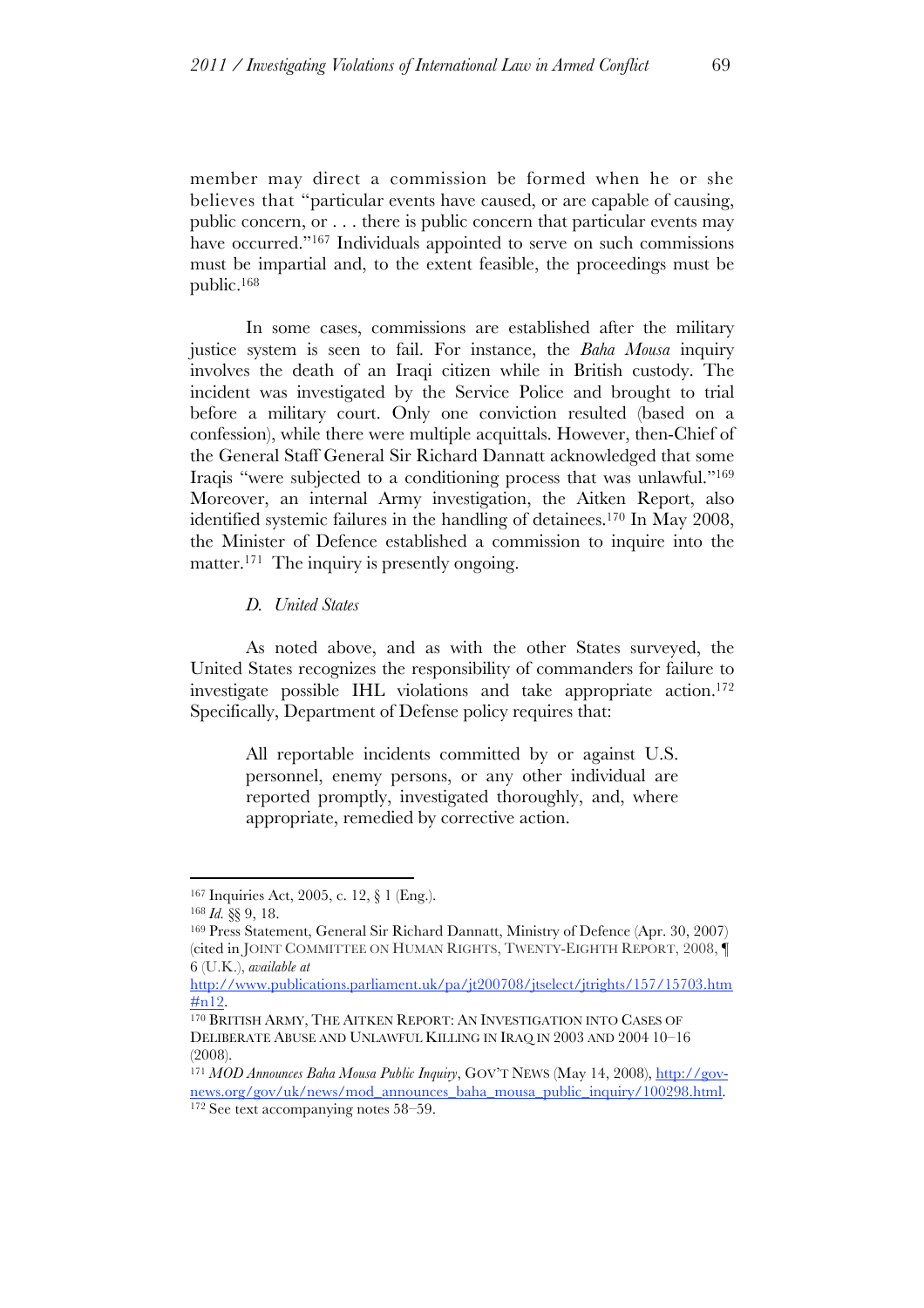All reportable incidents are reported through command channels for ultimate transmission to appropriate U.S. Agencies, allied governments, or other appropriate authorities. Once it has been determined that U.S. persons are not involved in a reportable incident, an additional U.S. investigation shall be continued only at the direction of the appropriate Combatant Commander. The on-scene commanders shall ensure that measures are taken to preserve evidence of reportable incidents pending transfer to U.S., allied, or other appropriate authorities.173

The policy defines a reportable incident as one in which a "possible, suspected, or alleged violation of the law of war, for which there is credible information, or conduct during military operations other than war that would constitute a violation of the law of war if it occurred during an armed conflict."174 The policy intentionally sets the standard low to ensure that the chain of command and other U.S. officials are fully informed as to any incidents that might possibly amount to an IHL violation.175 In other words, this threshold for reporting possible violations represents a policy decision, not necessarily the U.S. position on when reporting and investigation is required as a matter of IHL. The duty to report extends to "all military and U.S. civilian employees, contractor personnel, and subcontractors assigned to or accompanying a DoD Component," not just those exercising command functions.176

A commander who receives information concerning a possible violation must immediately report the matter through the chain of operational command and within his or her service channels (e.g., Air Force channels).177 The higher level command receiving such a report must request a formal investigation by military criminal investigators if the matter is not already under appropriate investigation and appears to involve criminal conduct, as well as report it to the Combatant Command (Central Command for Afghanistan and Iraq) and the service

<sup>173</sup> Dep't of Defense Directive (DoDD) 2311.01E, DoD Law of War Program, May 9, 2006, ¶¶ 4.4–4.5.

<sup>174</sup> *Id*. ¶ 3.2; *see also* Lloyd J. Austin III, U.S. Dep't of Defense, Chairman of the Joint Chiefs of Staff Instruction 5810.01C, Implementation of the DoD Law of War Program, ¶ 5 (2007).

<sup>175</sup> *See* Dick Jackson, *Reporting and Investigation of Possible, Suspected, or Alleged Violations of the Law of War*, ARMY LAWYER, June 2010, at 95, 98.

<sup>176</sup> Dep't of Defense Directive (DoDD) 2311.01E, *supra* note 173, ¶ 6.3.  $177$  *Id*.  $\P$  6.4.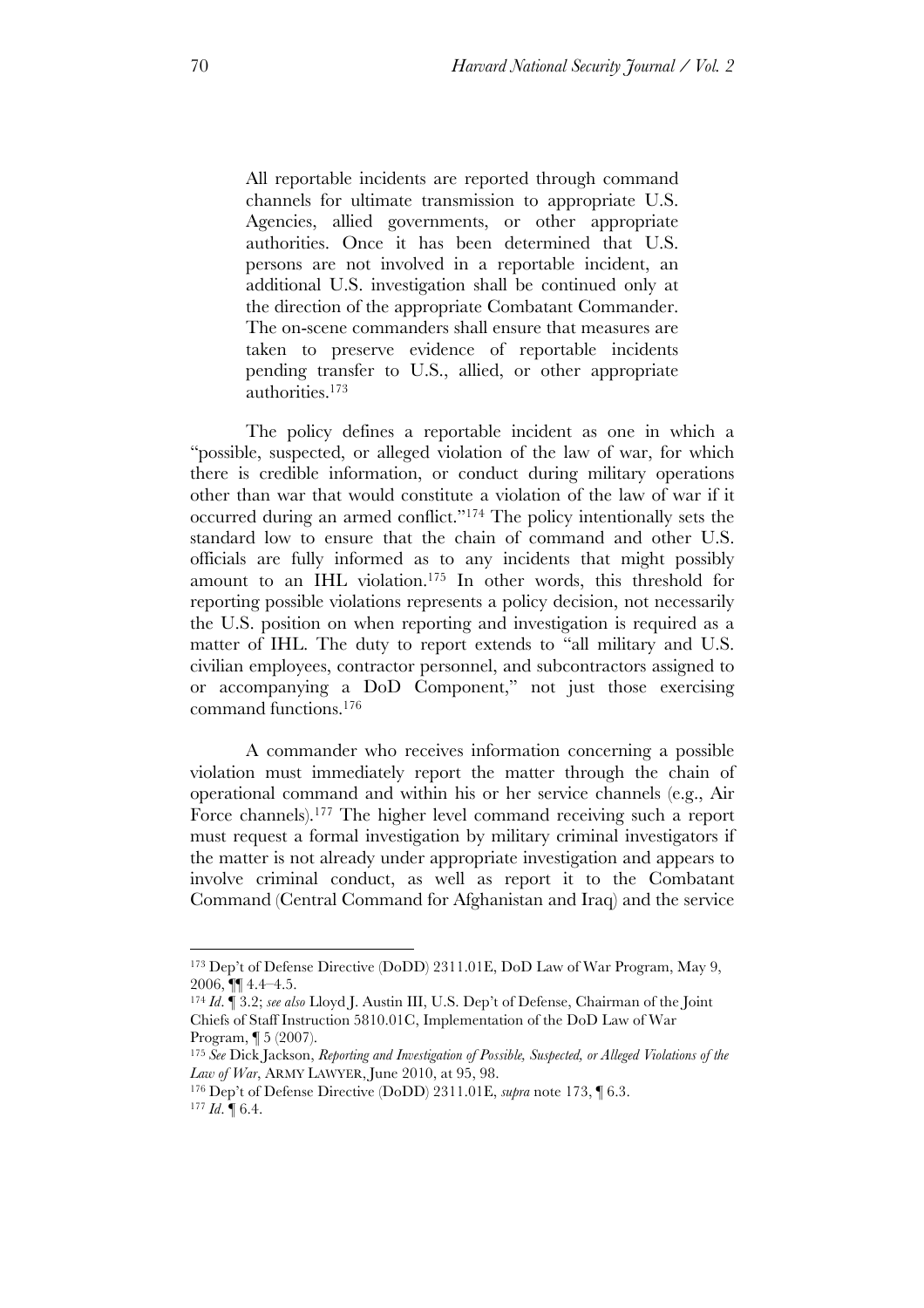concerned.178 The Combatant Commander in turn reports the incident to the Chairman of the Joint Chiefs of Staff, the Secretary of Defense, and the Secretary of the Army (who serves as the Department of Defense Executive Agent for such matters).179

It is not entirely clear whether a failure to report and investigate renders the commander or other responsible officer a principal or accessory to the war crime in question, or whether a separate offense has been committed.180 In a Marine Corps case arising out of the Haditha incident, the commander was charged with a dereliction of duty (Article 92 of the Uniform Code of Military Justice (UCMJ)) for failing to report possible war crimes. The case was eventually dismissed on, *inter alia*, the basis that a senior judge advocate advising the Convening Authority had participated in the earlier investigation of the incident and therefore exerted undue influence on the proceedings,<sup>181</sup> but the Article 32 Report (see discussion below) found that the accused was derelict in his duty by failing to "thoroughly and accurately report and investigate a combat engagement that clearly needed scrutiny, particularly in light of [the Marine Corps regulatory requirements to do so]. He failed to accurately report facts that he knew or should have known and inaccurately reported at least one critical fact that he specifically knew . . . to his higher headquarters."182

Unlike the other countries cited, the United States has no single system for conducting administrative or criminal investigations. Instead, the five services issue many of their own regulations and guidelines for service-specific investigations.<sup>183</sup> However, since the various processes derive from a common body of law and military heritage, and because Department of Defense guidance governs each, the investigations closely resemble each other.

<sup>178</sup> *Id*. ¶ 6.5.

<sup>179</sup> *Id*. ¶ 6.6. The Combatant Commander is also responsible for determining "the extent of investigation and manner in which a reportable incident not involving U.S. or enemy persons will be investigated by U.S. Forces and ensur[ing] such incidents are reported promptly to appropriate U.S. Agencies, allied governments, or other appropriate authorities." *Id*. ¶ 5.11.7.

<sup>&</sup>lt;sup>180</sup> For a useful discussion of U.S. practice regarding reporting and investigating possible IHL violations, see Jackson, *supra* note 175.

<sup>181</sup> *See* United States v. Chessani, 2009 N-M Ct. Crim. App. 200800299 U 1, 5-7. 182 Memorandum from Investigating Officer to Commander, U.S. Marine Corps Forces, Central Command, Executive Summary of Pretrial Investigative Report in the Case of Lieutenant Colonel Jefferey R. Chessani, USMC (July, 10, 2007), *in* Jackson, *supra* note 175, at 96.

<sup>183</sup> The five services are: Air Force, Army, Coast Guard, Marine Corps, and Navy.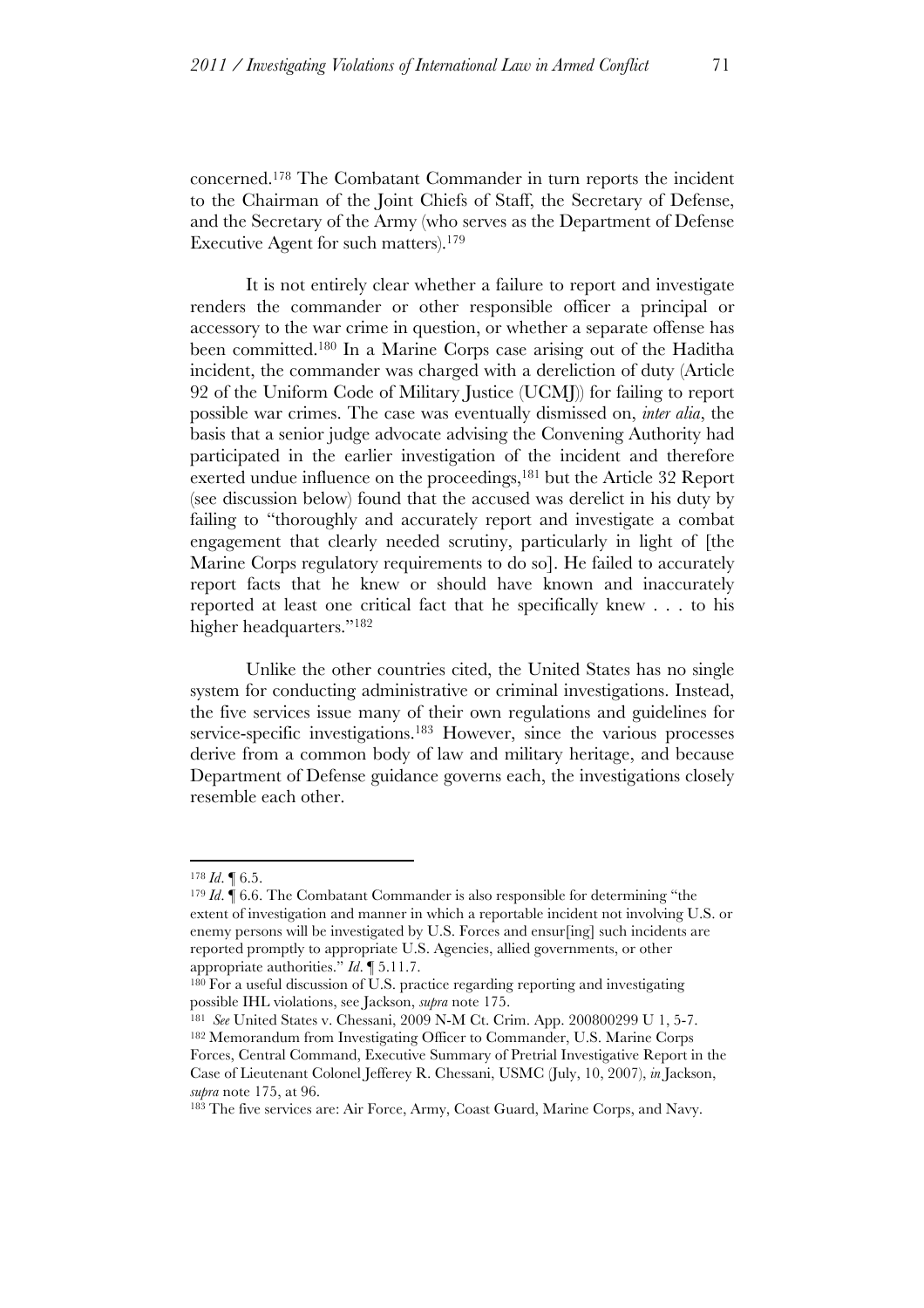As discussed, an allegation (reason to suspect) that a war crime has occurred obliges a commander to report the matter to law enforcement officials. Since allegations can be groundless, ill-motivated or purely speculative, this requirement cannot be absolute. A rule of reasonableness, commonly applied when interpreting IHL obligations, attaches, such that an investigation is required whenever a reasonable commander in the same or similar circumstances would, based on the information before him or her, suspect a violation.

The Rules for Courts-Martial, which apply to all the U.S. Armed Forces, provide a mechanism for assessing allegations for credibility. Pursuant to Rule 303, "[u]pon receipt of information that a member of the command is accused or suspected of committing an offense or offenses triable by court-martial, the immediate commander shall make or cause to be made a preliminary inquiry into the charges or suspected offenses."184 The accompanying discussion explains:

> [t]he preliminary inquiry is usually informal. It may be an examination of the charges and an investigative report or other summary of expected evidence. In other cases a more extensive investigation may be necessary. Although the commander may conduct the investigation personally or with members of the command, in serious or complex cases the commander should consider whether to seek the assistance of law enforcement personnel in conducting any inquiry or further investigation. The inquiry should gather all reasonably available evidence bearing on guilt or innocence and any evidence relating to aggravation, extenuation, or mitigation.185

Based on the results of the inquiry, the commander determines what further investigation, if any, is necessary, and what military justice actions to take.

Other tools short of a full criminal investigation for examining an incident include administrative inquiries and investigations. These proceedings are especially appropriate in cases where there may be no allegation of wrongdoing, but in which, because of the nature of the incident, review is advisable. A paradigmatic example is the airstrike that causes unexpected civilian casualties despite being executed as planned.

<sup>184</sup> Joint Service Committee on Military Justice, Manual for Courts-Martial II-19 (2008) [hereinafter MCM].

<sup>185</sup> *Id*.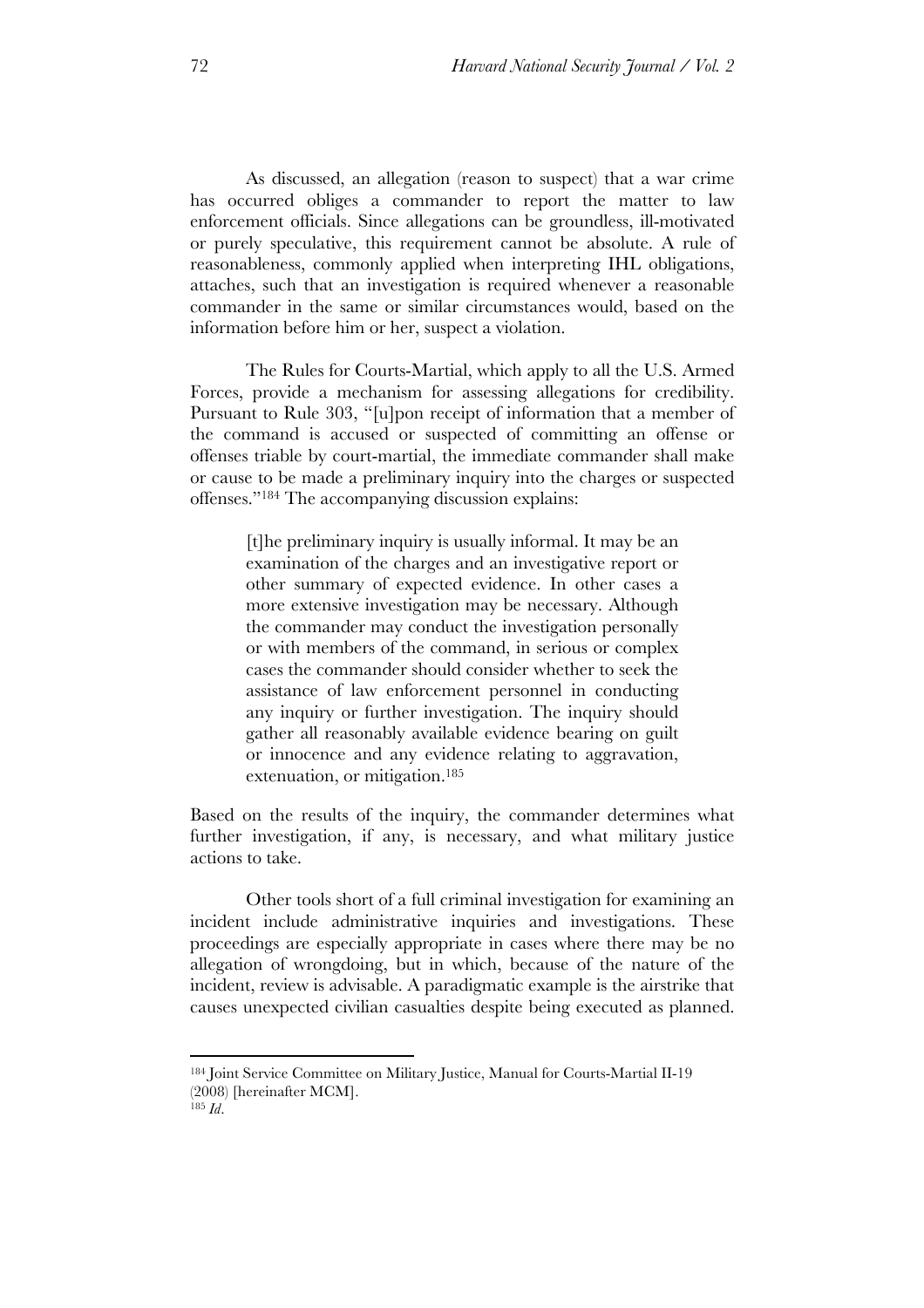An inquiry or investigation would allow the facts to be captured in order to assess procedures and ensure that the attack complied with IHL.

Air Force practices are illustrative of those employed throughout the U.S. Armed Forces. Air Force commanders possess the authority to conduct or direct administrative inquiries or investigations into any incident regarding their command. This authority is inherent in their command position. Air Force policy requires that inquiries and investigations be conducted at a level of command that can ensure that the investigation is "complete, impartial and unbiased."186 In most cases, a single officer will conduct investigations or inquiries, although they may seek advice from specialists, such as those who operate a weapons system. In complicated matters, a board of officers may conduct investigations or inquiries.

Inquiries serve to find facts in relatively simple or straightforward matters and usually result in a summarized report of findings. By contrast, investigations are used to examine complex matters. Investigative reports typically include relevant exhibits and sworn witness testimony.<sup>187</sup> Although their results are sometimes made public, investigations may be "privileged" in cases involving sensitive matters, with release governed by domestic legislation such as the Freedom of Information and Privacy Acts.188 Witnesses must be informed of the nature of the investigation and those suspected of having possibly violated the law have to be advised of their right to either remain silent or insist on the presence of counsel while they testify.189 Commanders

<sup>186</sup> AIR FORCE JUDGE ADVOCATE GENERAL'S SCHOOL, THE MILITARY COMMANDER AND THE LAW 408 (2009 electronic update of 2008 version), *available at*

http://www.afjag.af.mil/shared/media/document/AFD-091026-025.pdf. Procedures are governed by Air Force Instruction (AFI) 90-301, Inspector General Complaints Resolution, May 15, 2008, although the inherent authority of the commander, not the instruction, is the authority for the investigation.

<sup>187</sup> THE MILITARY COMMANDER AND THE LAW, *supra* note 186, at 403. For instance, it may not be feasible to conduct a full investigation into every case involving collateral damage to civilian property during an attack, but a commander may nevertheless direct an inquiry to document facts and circumstances. Should the commander believe that something may have gone wrong during the attack, he or she might order an investigation. However, in the event criminal conduct is suspected (e.g., an intentional attack against civilian objects), referral to a military criminal investigative agency would be appropriate.

<sup>188</sup> Freedom of Information Act, 5 U.S.C. § 552 (2006); Privacy Act, 5 U.S.C. § 552(a) (2006). 189 Air Force Instruction (AFI) 90-301, *supra* note 186, ¶ 2–45. The right to remain silent is set forth in Article 31 of the UCMJ for military personnel and the Fifth Amendment of the U.S. Constitution for civilians. *See* UCMJ art. 31, 10 U.S.C. § 831 (2006); U.S. Const. amend. V.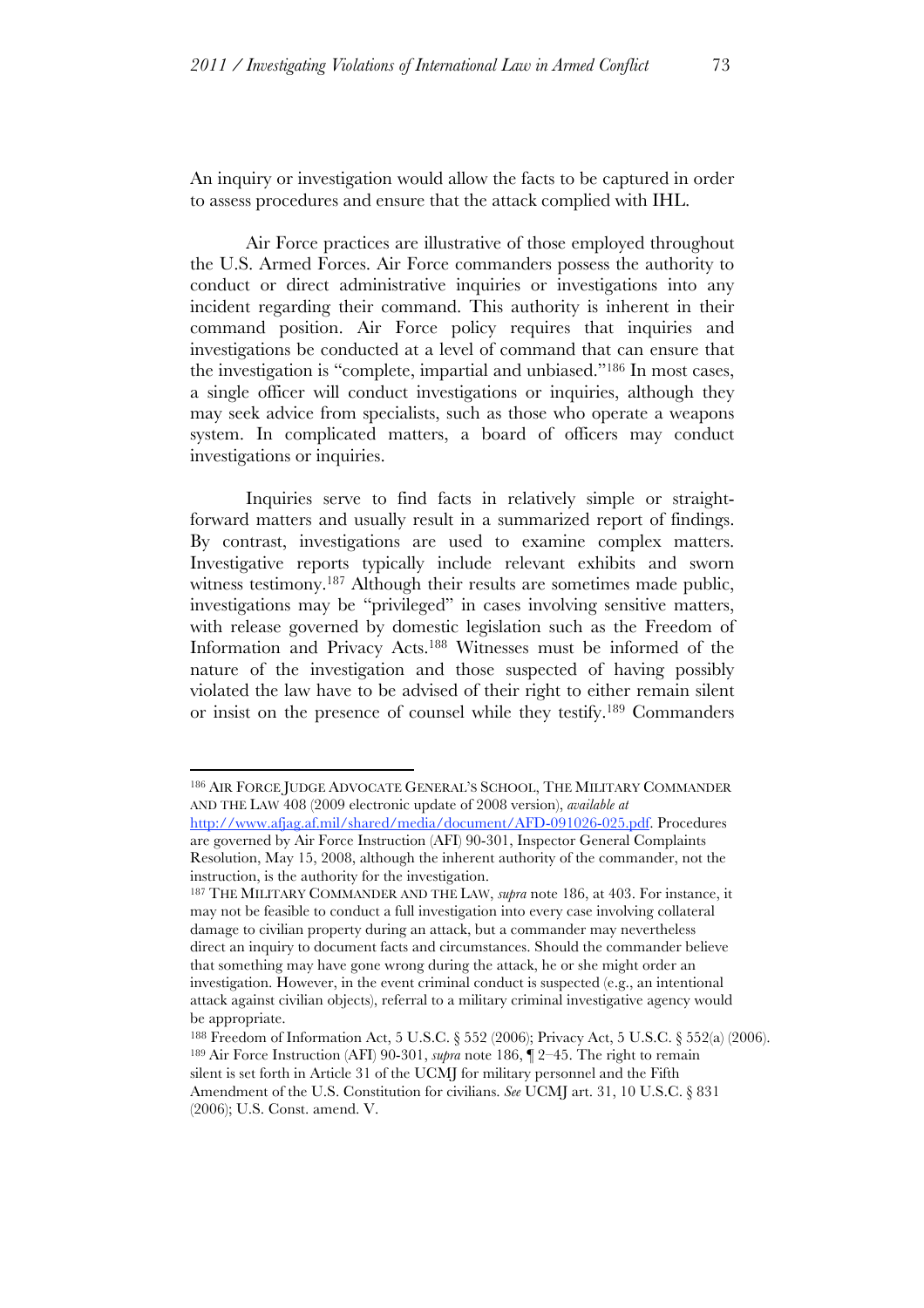are required to consult with their servicing Staff Judge Advocate before directing an inquiry or investigation.

A commander may not investigate matters in which he or she is directly involved, for doing so would violate Air Force policy that investigations be conducted at a level that ensures impartiality. "Involvement" does not imply that a commander is precluded from directing an examination of any possible violation committed by his or her unit. Rather, only those incidents where he or she personally took part, as in approving a strike in which the question of proportionality is at issue, preclude consideration.

Based on the inquiry or investigation, the commander may decide to take no action, direct further investigation, refer the case to law enforcement authorities, take administrative action such as issuing a letter of reprimand, impose non-judicial punishment under the UCMJ (which can include punishments such as reduction in rank or forfeiture of pay), 190 or "prefer" charges against an individual involved; that is, send the case forward for trial. A commander with authority to convene a court-martial in the case must remain "neutral and detached" and thus, is prohibited from acting in any investigative capacity.191

Such investigations by military officers have been conducted on numerous occasions in high profile cases during recent conflicts. Most notable in this regard were the Taguba Report into allegations of detainee abuse at Abu Ghraib Prison (Baghdad Central Confinement Facility) in Iraq and the Fay/Jones Report, which considered intelligence activities at the prison.192

When an incident reasonably appears to involve a war crime, the commander must notify military law enforcement personnel such as the Security Forces (Air Force military police) or, for serious matters, the Air Force Office of Special Investigation (AFOSI). The Security Forces are typically assigned to the commander's unit. By contrast, the AFOSI is a separate specialized investigative agency that lies outside the chain of

http://www.npr.org/iraq/2004/prison\_abuse\_report.pdf; LTG ANTHONY R. JONES & MG GEORGE R. FAY, ARMY REGULATION 15-6 INVESTIGATION OF THE ABU GHRAIB DETENTION FACILITY AND 205TH MILITARY INTELLIGENCE BRIGADE (2004), *available at* http://news.findlaw.com/nytimes/docs/dod/fay82-504rpt.pdf. The investigations were conducted pursuant to Army Regulation 15-6, Procedures for Investigating Officers and Boards of Officers, Oct. 2, 2006.

<sup>&</sup>lt;u> 1989 - Johann Stein, fransk politik (d. 1989)</u> 190 UCMJ art. 15, 10 U.S.C. § 815.

<sup>191</sup> THE MILITARY COMMANDER AND THE LAW, *supra* note 186, at 156.

<sup>192</sup> MAJOR GENERAL ANTONIO M. TAGUBA**,** ARTICLE 15-6 INVESTIGATION OF THE 800TH MILITARY POLICE BRIGADE ¶ 3 (2004), *available at*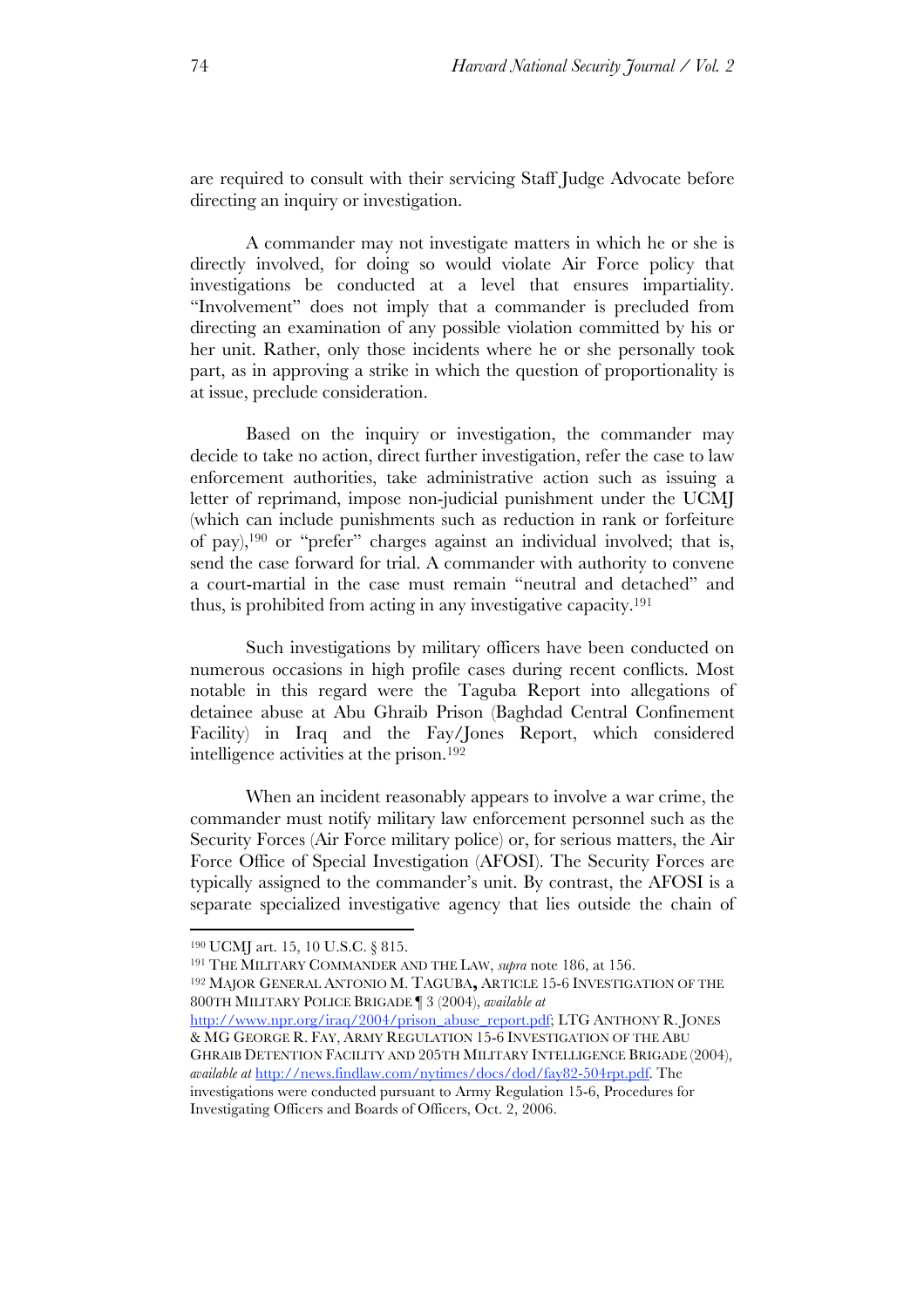command. AFOSI detachments, consisting of military and civilian investigators, report through AFOSI channels to the commander of the organization, a senior Air Force officer. He reports to the Air Force Inspector General (a military officer), who in turn reports to the Secretary of the Air Force. Only the Secretary of the Air Force is empowered to direct the AFOSI to delay, suspend, or terminate an investigation.193

Once complete, the criminal investigation is transmitted to the commander, who determines how to proceed. The unit commander typically prefers charges against the individual accused. Preferral implies that the commander has grounds to believe an offense may have been committed, not that the charge has been proved beyond a reasonable doubt. The charges are then forwarded to the Special Courts-Martial Convening Authority, a more senior commander who can decide whether to direct resolution of the matter by means other than court martial, "refer" the charge to a Special Court-Martial (where punishment is capped at a low level), or convene an "Article 32 Investigation" to determine whether a General Court-Martial (which is empowered to adjudge all punishments) is merited.194 Based on the results of the investigation, the Special Courts-Martial convening authority may decide the matter is not appropriate for trial, refer the case to a Special Court-Martial, or forward it to a more senior commander who exercises General Courts-Martial authority. The General Courts-Martial Convening Authority may direct alternative resolution or convene a Special or General Court-Martial.195

Commanders acting in their capacity as Courts-Martial Convening Authorities continue to exercise substantial influence over the matter following trial. In particular, they have the authority to approve or disapprove the findings and the sentence adjudged at trial. Although the Convening Authority may reject or decrease punishment, he or she may not increase it. The Judge Advocate General also

<sup>193</sup>AIR FORCE POLICY DIRECTIVE 71-1, CRIMINAL INVESTIGATIONS AND COUNTERINTELLIGENCE, ¶ 1.4.2 (2010); *See also* AIR FORCE INSTRUCTION 71-101 (VOL. 1), CRIMINAL INVESTIGATIONS (1999).

<sup>194</sup> Maximum punishments for particular offenses are set forth in the individual punitive articles (offenses) set forth in MCM, *supra* note 184, pt. IV. Punishment may also be limited based on the rank of the accused. MCM, *supra* note 184, at RCM 1003. A Special Court-Martial may not adjudge a sentence that includes death,

dishonourable discharge, dismissal of an officer, confinement in excess of one year, hard labor without confinement for more than three months, or certain forfeitures of pay. UCMJ, 10 U.S.C. § 819.

<sup>195</sup> *See generally* AIR FORCE INSTRUCTION 51-201, ADMINISTRATION OF MILITARY JUSTICE (2007) [hereinafter AFI 51–201].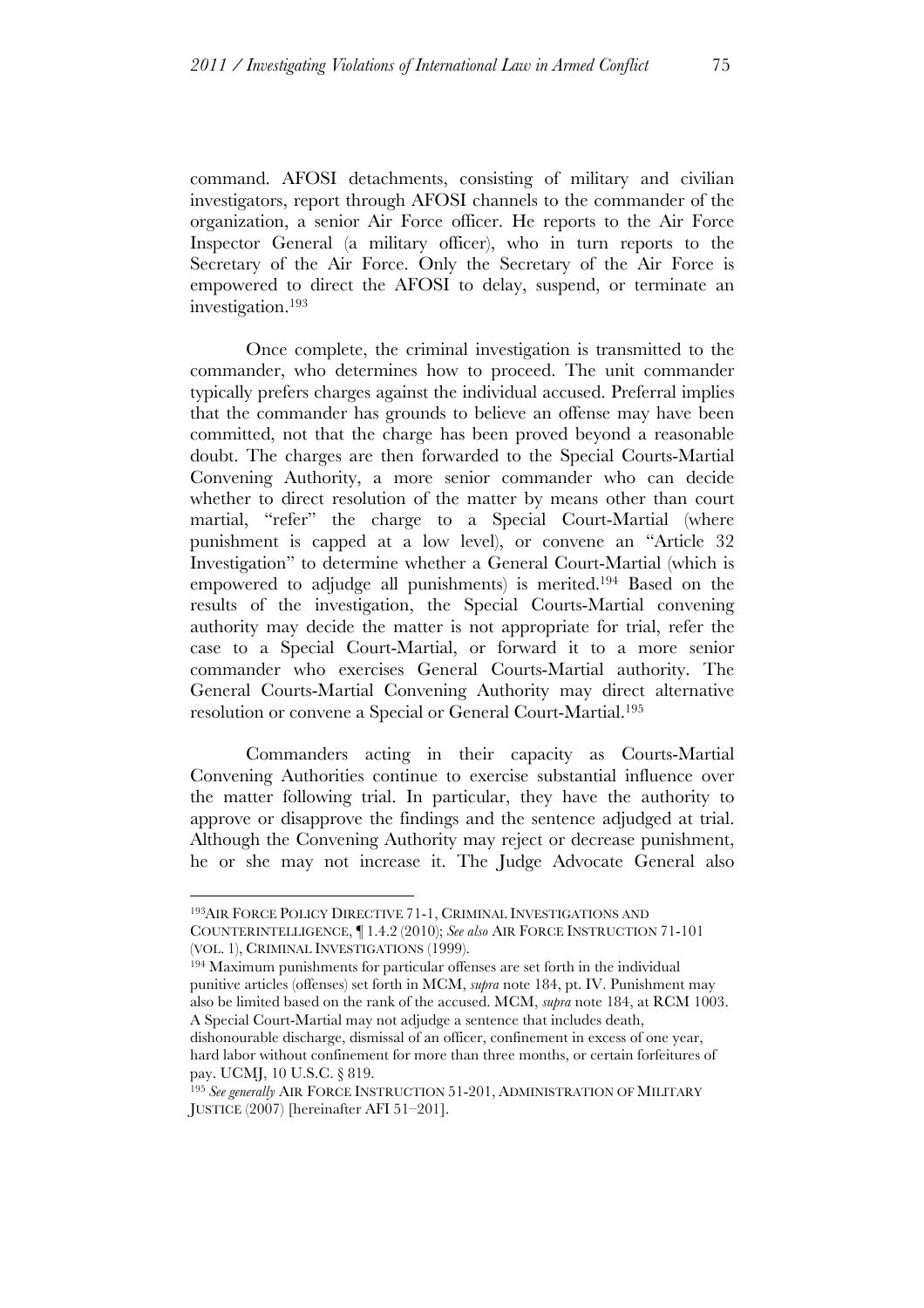exercises certain limited authority over post-trial procedures in particular categories of cases.196

All commanders are advised by a Staff Judge Advocate and his or her staff of military attorneys (judge advocates), who are usually assigned to the unit and report to the commander. Judge advocates may not act in matters in which they are directly involved; doing so would represent a "conflict of interest." For instance, a judge advocate may not offer legal advice regarding investigation of an air strike causing collateral damage to civilians or civilian object if he or she was personally involved in the mission planning (assuming the mission planning advice is relevant to the issue at hand). In such a case, an uninvolved staff judge advocate will be assigned to provide legal advice to the commander.

Prosecution will generally be handled by judge advocates who are members of Special Courts-Martial Convening Authority's staff. They may be assisted by Circuit Trial Counsel, experienced litigators who, although formally assigned to a Circuit Trial Judiciary, report to the Convening Authority's Staff Judge Advocate for the purposes of the case. The Convening Authority also selects the pool of officers from which the "jury" will be formed if the accused elects trial "by members."<sup>197</sup> Military judges and defense counsel are assigned to the Judiciary and are fully independent of the chain of command. They report only through judge advocate channels, ultimately to the Judge Advocate General as the senior lawyer of the service.198 The Judge Advocate General is also charged with professional supervision and discipline of military trial and appellate military judges, judge advocates and other lawyers who practice in military proceedings under the UCMJ.199 Convening authorities and commanders are specifically prohibited from censuring or admonishing counsel, military judges or members of a court-martial, and it is improper for any person subject to the UCMJ to interfere with court-martial proceedings, findings, or sentencing. 200

In addition to military mechanisms for investigating incidents, numerous other avenues of inquiry exist. Presidential Commissions are typically established by executive order to provide advice to the

<sup>196</sup> *See* MCM, *supra* note 184, RCM 1101–07, 1201–05; AFI 51–201, *supra* note 195, ch. 9.

<sup>197</sup> AFI, 51–201, *supra* note 195, ¶ 5.9.

<sup>198</sup> *Id.* ¶¶ 5–1, 5–3. 199 MCM, *supra* note 184, RCM 109.

<sup>200</sup> *Id.* RCM 104.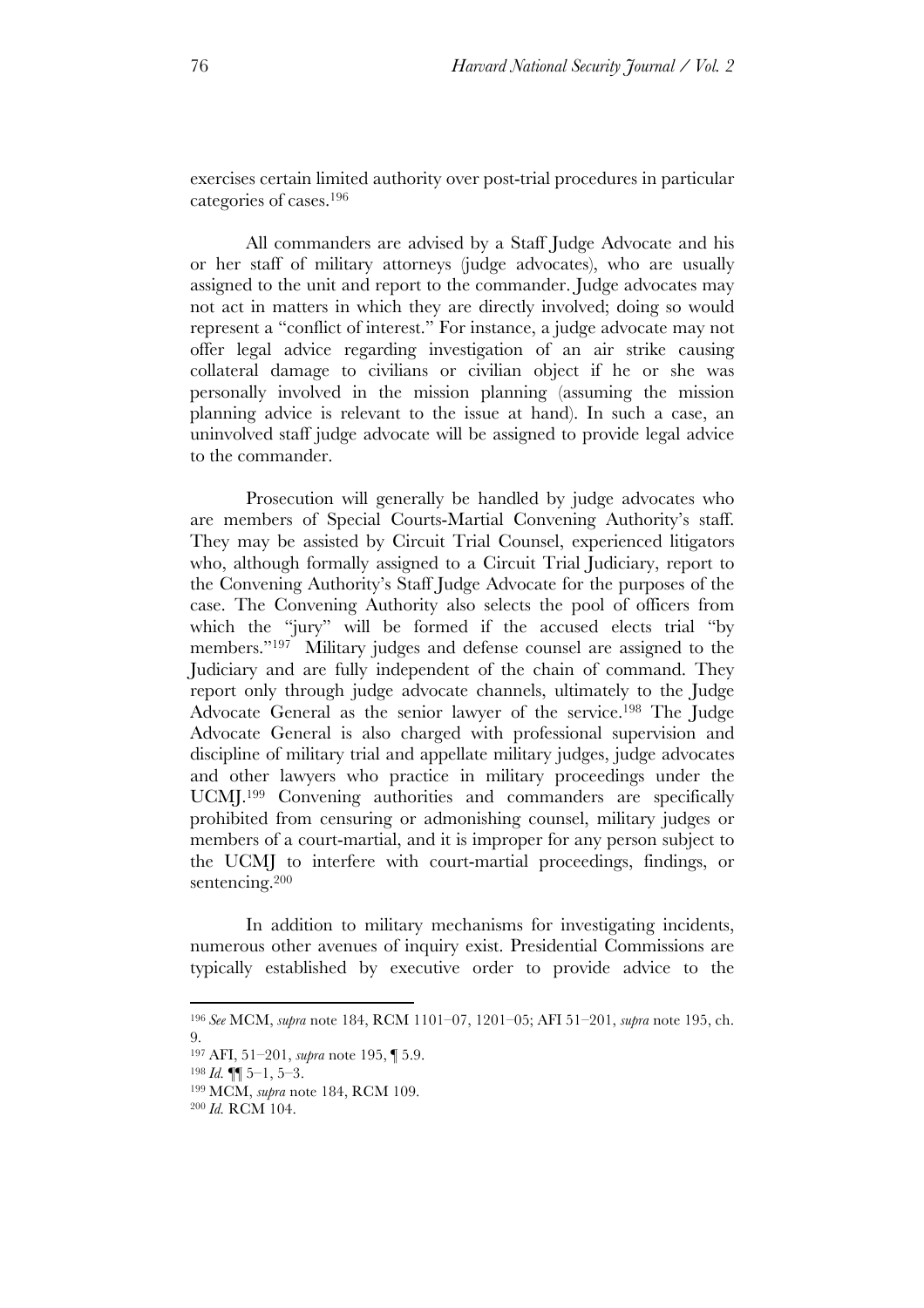President. More common are Congressional Select Committees or Investigative Commissions, which may be established by joint decision of both houses of Congress or by one of the houses. Congressional Standing Committees of Congress may also hold hearings to consider issues within their competency.201 Individual agencies likewise possess the authority to investigate matters involving their personnel. For instance, the Department of Justice Inspector General has investigated the involvement of Federal Bureau of Investigation agents in detainee interrogations conducted in Guantanamo Bay, Iraq, and Afghanistan.202 Similarly, the Department's Office of Professional Responsibility conducted an inquiry into legal advice regarding interrogations, finding professional misconduct on the part of two Office of Legal Counsel attorneys (although said findings were not adopted by the Associate Deputy Attorney General with authority over the matter).203

## *E. Conclusions as to State Practice*

The four case studies reveal certain common characteristics of investigations into battlefield incidents. Numerous cautionary caveats are in order. First, the practices are those of States that operate at the highend of investigative processes and procedures. Few States can marshal the resources necessary to conduct investigations at this level of complexity. Thus, while the legal bar may be lower than indicated in the following conclusions, it will surely be no higher.

Second, certain of the practices described above result not from the mandates of IHL, but rather reflect conduct demanded by domestic legislation, judicial decisions unique to the State concerned, or non-IHL treaty obligations bearing only on States Party. Sensitive to this fact, the

<sup>201</sup> LISA MAGARRELL, INTERNATIONAL CENTER FOR TRANSITIONAL JUSTICE: U.S. INQUIRY INTO HUMAN RIGHTS ABUSES IN THE "WAR ON TERROR" 11 (2008). <sup>202</sup> DEP'T OF JUSTICE, OFFICE OF THE INSPECTOR GENERAL, A REVIEW OF THE FBI'S INVOLVEMENT IN AND OBSERVATIONS OF DETAINEE INTERROGATIONS IN

GUANTANAMO BAY, AFGHANISTAN, AND IRAQ (2009).

<sup>203</sup> DEP'T OF JUSTICE, OFFICE OF THE DEPUTY ATTORNEY GENERAL (DAVID MARGOLIS), MEMORANDUM OF DECISION REGARDING THE OBJECTION TO THE FINDINGS OF PROFESSIONAL MISCONDUCT IN THE OFFICE OF PROFESSIONAL RESPONSIBILITY'S REPORT OF INVESTIGATION INTO THE OFFICE OF LEGAL COUNSEL'S MEMORANDA CONCERNING ISSUES RELATING TO THE CENTRAL INTELLIGENCE AGENCY'S USE OF "ENHANCED INTERROGATION TECHNIQUES" ON SUSPECTED TERRORISTS (2010), *available at* 

http://judiciary.house.gov/hearings/pdf/DAGMargolisMemo100105.pdf; DEP'T OF JUSTICE, OFFICE OF PROFESSIONAL RESPONSIBILITY, INVESTIGATION INTO THE OFFICE OF LEGAL COUNSEL'S MEMORANDA CONCERNING ISSUES RELATING TO CENTRAL INTELLIGENCE AGENCY'S USE OF "ENHANCED INVESTIGATION TECHNIQUES" ON SUSPECTED TERRORISTS (2009).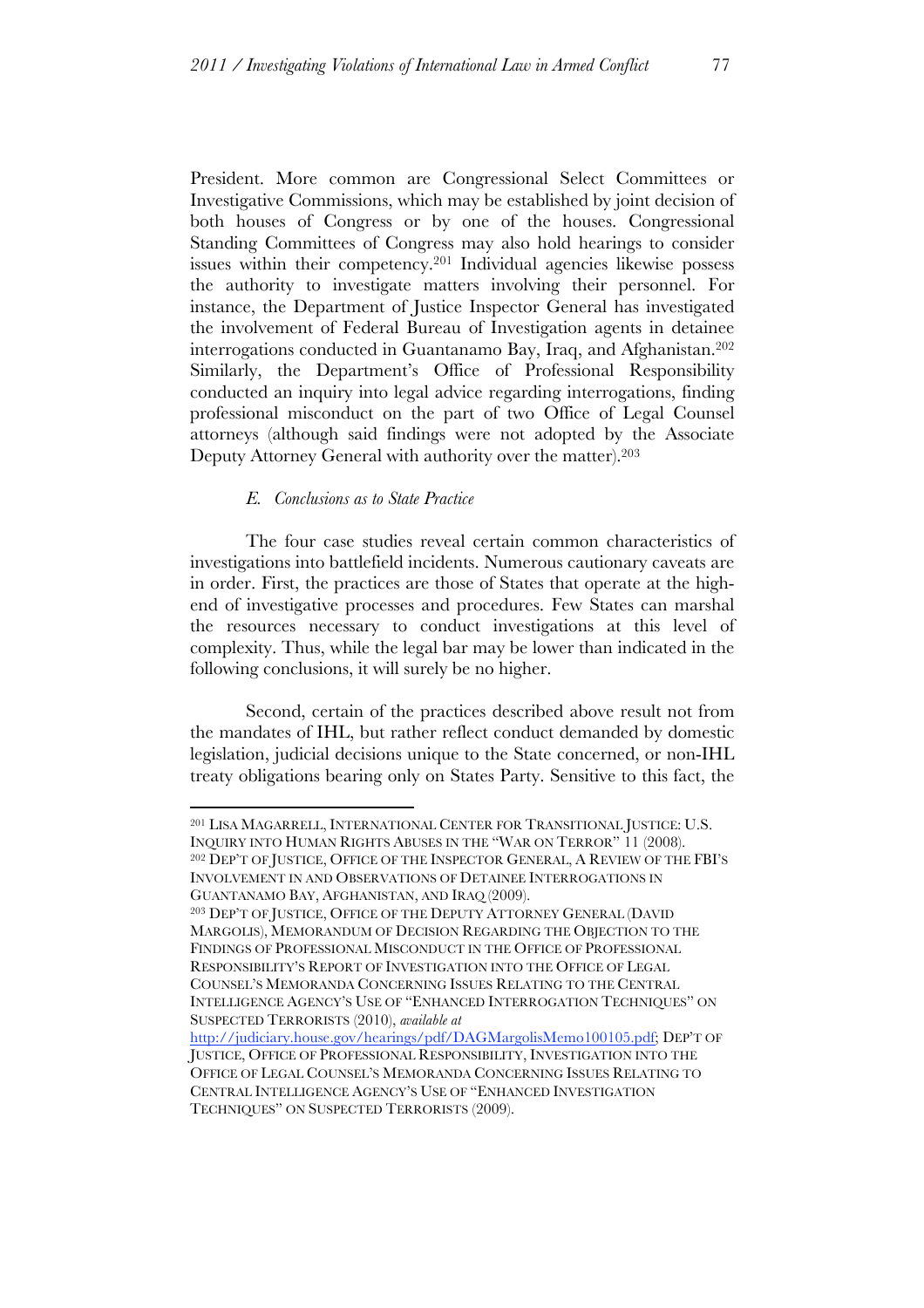conclusions seek to articulate legal standards gleaned from practice, but divorced from State-specific domestic norms and international obligations. For instance, in those systems where the operational and military justice functions are separate, such separation is, as explained, almost entirely the consequence of domestic legislation and case law (such as *Genereux, Findlay* and *Lane*), some of which applies treaty norms applicable only to States that are Party thereto. When this is the case and there is meaningful contrary practice (as in the dual role of the service Judge Advocate Generals in the United States), no corresponding requirement has been included.

Third, it must be understood that the conclusions set forth below are not meant to represent "best practice." As an example, while there is no requirement for making known the results of an investigation, transparency, particularly among an affected population, generally enhances counterinsurgency operations.204 The Article 32 Investigating Officer in the Haditha case convincingly made this point when he noted that "[t]hese actions display not only negligence with regard to those duties reasonably expected of a Battalion Commander in combat; they also belie a wilful and callous disregard for the basic [tenets] of counterinsurgency operations and the need for popular support and legitimacy."205

Fourth, practices based on policy choice pervade each of the case studies. For instance, all four States have military criminal investigative agencies that lie outside the chain of command investigate serious incidents, and the United States imposes extensive reporting requirements up the chain of command. It is difficult to pinpoint any rule of IHL requiring these practices. Similarly, while no requirement for investigations outside military channels can be found in IHL proper, each of the States surveyed provide for extra-military inquiries, thereby demonstrating a commitment to the principle of civilian control over the military in democracies. As should be clear, a practice that is not technically required by IHL may nonetheless represent a wise policy decision. But it is not the law, and thus is excluded from the obligations appearing below.

Based on the preceding survey of law and practice, the following conclusions are offered:

<sup>204</sup> *See generally* DEP'T OF THE ARMY HEADQUARTERS & MARINE CORPS COMBAT DEVELOPMENT COMMAND HEADQUARTERS, COUNTERINSURGENCY, FM 3–24, MCWP 3–33.5 (2006) ("COIN Manual").

<sup>205</sup> Jackson, *supra* note 175, at 98 (citing Chessani Article 32 Investigation Officer Report).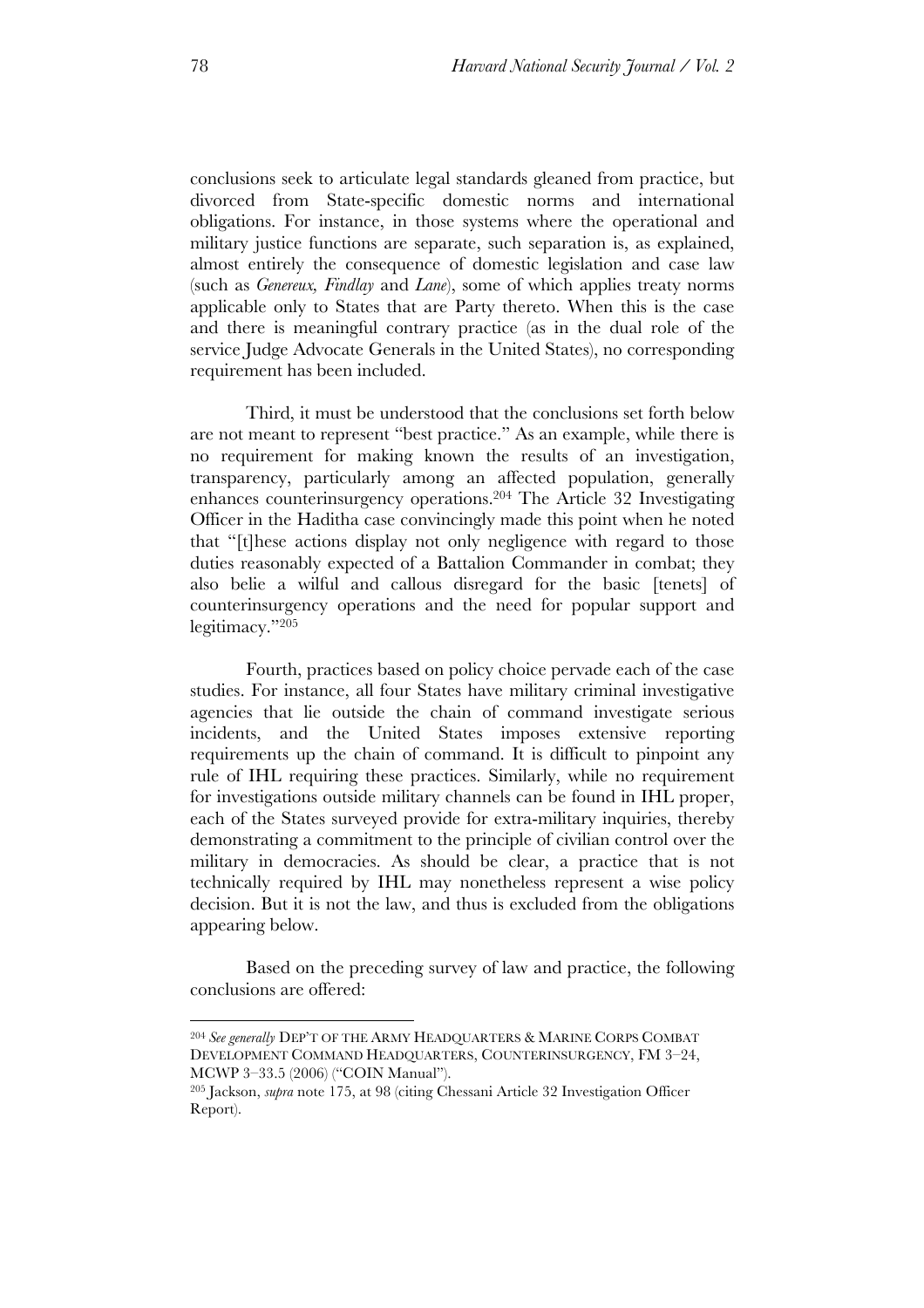- 1) The obligation to report applies to all individuals who exercise command authority over military forces. That a subordinate commander or other responsible officer bears this responsibility does not relieve more senior officers of the duty. Effective compliance with the requirement necessitates policies extending it to any member of the armed forces with knowledge of a possible IHL violation.
- 2) The obligation to investigate likewise encompasses the entire chain of command. The duty may be satisfied by investigations at any level of command, but only so long as the investigation in question is effective in terms of uncovering relevant facts and circumstances that will permit appropriate disciplinary action to be taken.
- 3) Every allegation of a war crime need not be investigated. The requirement to investigate applies only where such allegations appear credible.206 On the other hand, an investigation must be launched even in the absence of an allegation when credible reason to suspect a violation exists.
- 4) There is no requirement to investigate particular categories of incidents, such as those involving civilian casualties or damage to civilian property. Such a requirement would be impractical during armed conflict. Only incidents based on a credible allegation of a war crime or other reason to suspect a violation necessitate investigation.
- 5) Investigations may be administrative in nature. In particular, an administrative fact-finding investigation is appropriate where it is necessary to assess existing procedures and practices, such as current targeting guidelines, rules of engagement and other policy or operational practices, or to ascertain preliminary information regarding an event, such as the exact time and location of a particular incident, the identity of the unit involved and so forth.207 That an incident may involve a violation of IHL does not preclude an administrative investigation. Typically, States employ a combination of field investigations, administrative investigations of varying degrees of formality, criminal investigations and trials, and governmental oversight mechanisms to meet the requirement to investigate.
- 6) It is appropriate to conduct administrative investigations, including immediate in-the-field examination of the facts and circumstances

<sup>206</sup> *See id.* at 99.

<sup>207</sup> Such information may not be self-evident in a situation of intense fighting that involves the participation of various units moving in and out of the combat zone. While some military activities, such as air strikes, may be documented with video footage, manoeuvres of ground forces typically lack such documentation.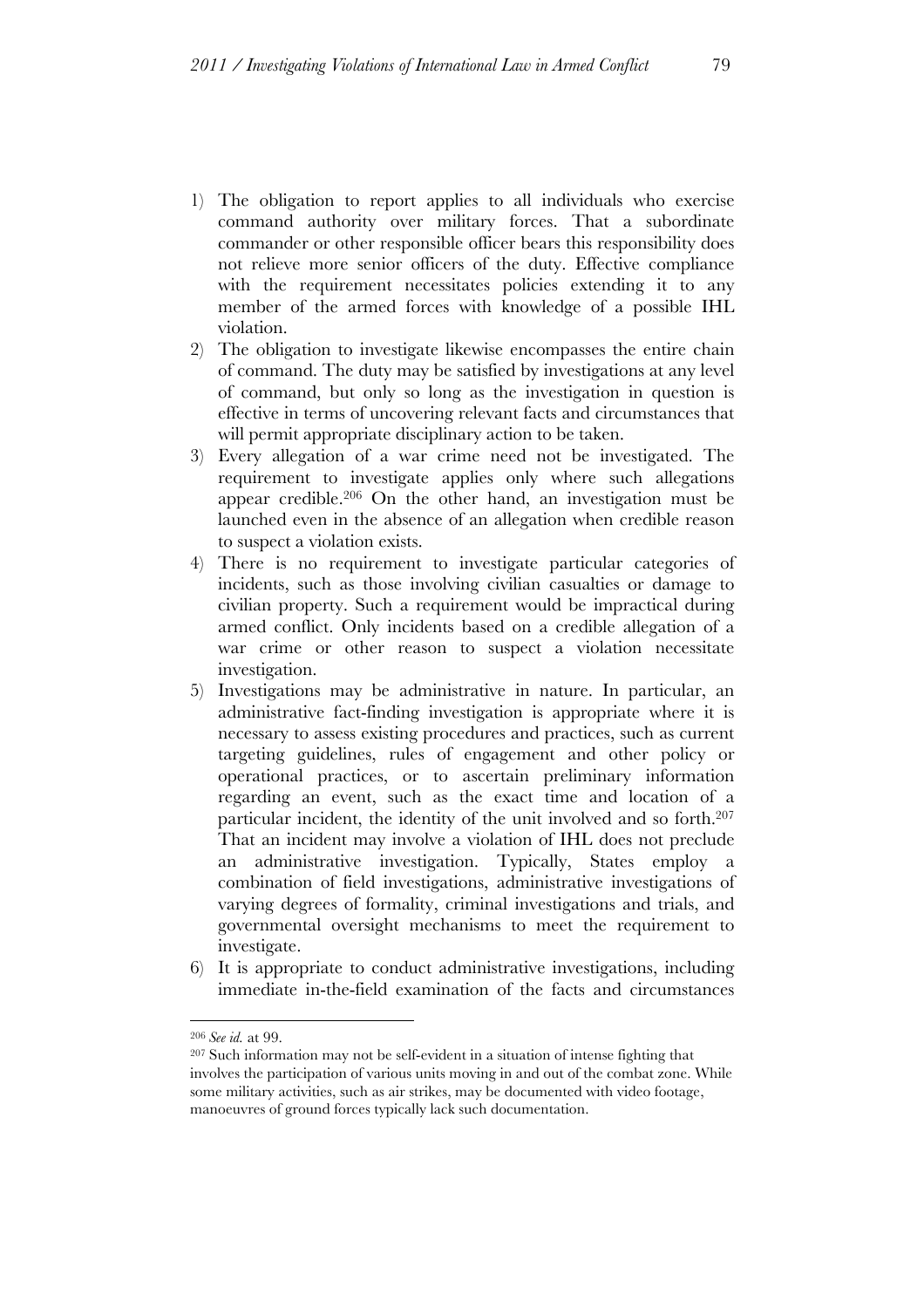surrounding an event, to assess the need for further investigation, whether administrative or criminal in nature.

- 7) Possible war crimes must be promptly investigated. In particular, an initial inquiry must be conducted immediately whenever a commander or other responsible officer reasonably suspects that a war crime may have taken place. The realities of the battlefield, however, will often influence the practicable pace of the investigation.
- 8) The requisite depth of the investigation and its procedural robustness depend in part on the complexity of the matter and its seriousness. They also depend on the attendant circumstances, such as on-going hostilities in the area where the incident occurred, the location of witnesses, and so forth. In other words, the effectiveness of an investigation must always be judged contextually.
- 9) Impartiality and independence are questions of fact. The issue is not whether an investigator falls within the chain of command, but whether he or she is in fact able to act without undue influence when making findings as to possible violations of IHL. Any attempt to interfere with the investigator's actions in order to affect the findings is improper. The safeguard for independence and impartiality lies primarily in prohibiting wrongful interference, not in mandating, for instance, a particular command or organizational relationship.
- 10) There is no prohibition on commanders investigating possible violations by members of their unit. On the contrary, unit commanders are primarily responsible for conducting a prompt initial inquiry into an incident. However, commanders and other responsible officers may not conduct an investigation into any incident in which they have been personally involved. Such matters must be referred to a higher command or to law enforcement authorities.208
- 11) There is no legal requirement that individuals investigating incidents be of a particular rank or serve outside the unit involved in the incident. Military police serving within the unit involved in an incident may conduct criminal investigations. However, as with commanders, they must be impartial.
- 12) There is no legal requirement that those conducting an investigation be trained in investigative techniques or practices. In many cases, investigations are optimally conducted by officers with an operational background, as they may best understand the context in which the incident occurred and the manner of its execution.

<sup>208</sup> This requirement ensures the impartiality of the officer directing the investigation and preserves the independence of those conducting it.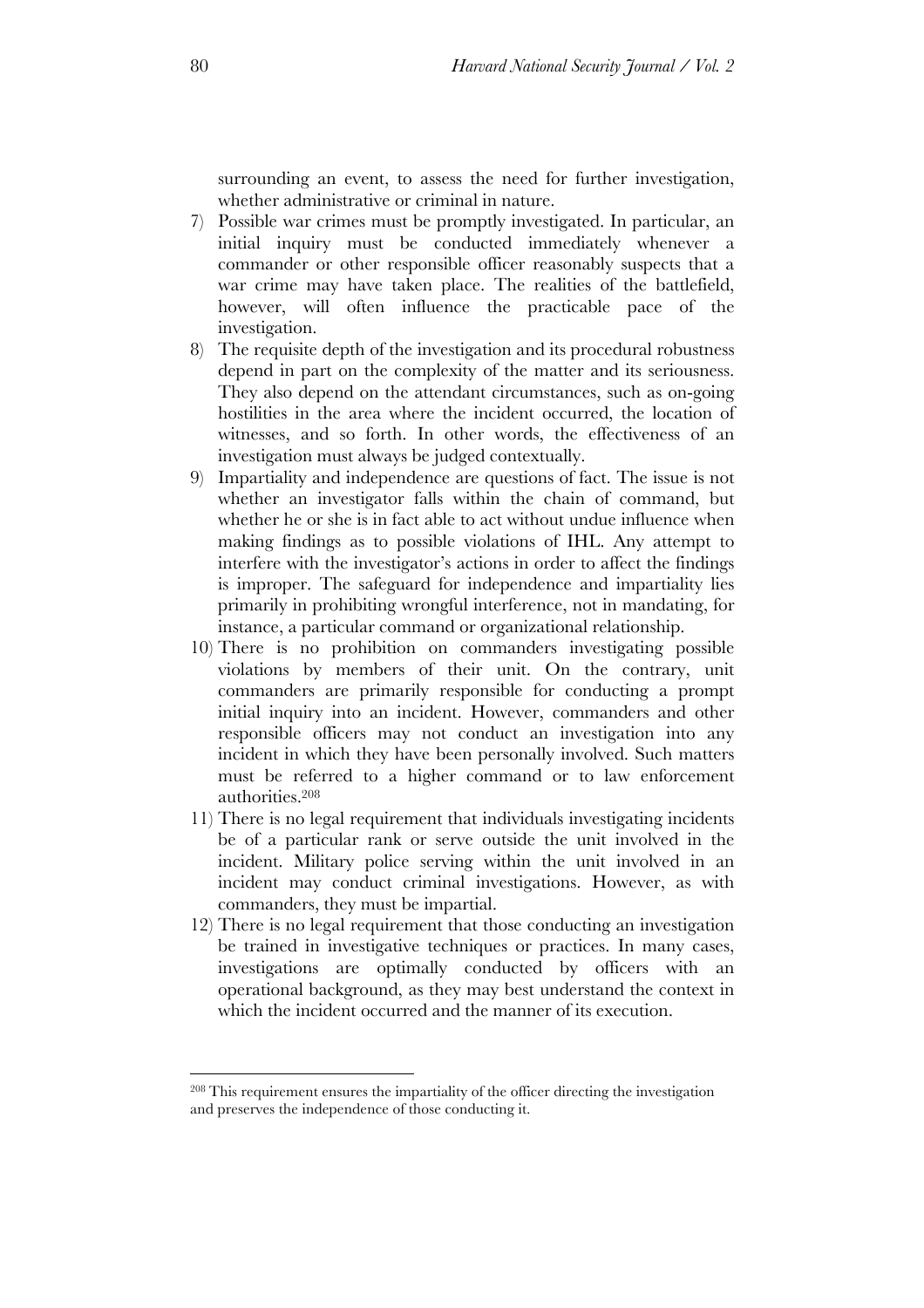- 13) The investigative safeguards typically applicable in criminal and judicial proceedings do not apply in administrative investigations, except as a matter of policy. The differing purposes of the two categories of investigations — prosecution and fact-finding respectively — undergird the distinction. Fact-finding may necessitate expeditious procedures that ensure full cooperation with the investigation, but which run counter to such judicial limitations as the prohibition on compelling testimony from a suspect.209 However, in virtually all of the systems evaluated, at trial such administrative practices will bear on the use of any information obtained.
- 14) Investigations need not be conducted publically or their results released. Nor is there any requirement that victims or their families participate or otherwise be informed of investigative results. To the extent this is done, the practice represents a policy choice.<sup>210</sup>
- 15) There is no obligation to conduct investigations outside military channels into possible IHL violations.
- 16) As the U.S. case study demonstrates, no absolute prohibition exists on military lawyers providing both operational and investigative or disciplinary advice; the restrictions in the other countries examined derive from domestic law and decisions. Nevertheless, it is improper for a lawyer to provide the legal advice regarding an incident in which he or she was personally involved.<sup>211</sup>
- 17) When an investigation reveals clear and reliable evidence of a war crime, disciplinary action must be taken or the case has to be referred to criminal investigative agencies.
- 18) Administrative and criminal investigations may take place simultaneously into the same incident, for they may serve different purposes.
- 19) States must take action to punish those who have violated IHL. Either appropriate disciplinary action (including prosecution) within the military justice system or prosecution by the civilian courts satisfies the requirement.
- 20) Criminal investigations and judicial proceedings involving possible war crimes are subject to the same safeguards for an accused, and for

<sup>209</sup> For example, it may be vital in the investigation of an attack involving civilian casualties to quickly identify the causes of the incident so as to preclude repetition. 210 In the context of armed conflict, such a requirement would make little sense. Sensitive intelligence sources might be compromised, operational tactics and military strategy could become public, witnesses may be placed at risk due to their cooperation, classified weapons data could be revealed, etc.

<sup>211</sup> For instance, a lawyer who provided legal advice on whether a particular target represented a military objective may not subsequently serve as a legal adviser for an investigation or prosecution involving the legality of a strike against that target. The definition of military objective is at AP I, *supra* note 22, art. 52.2.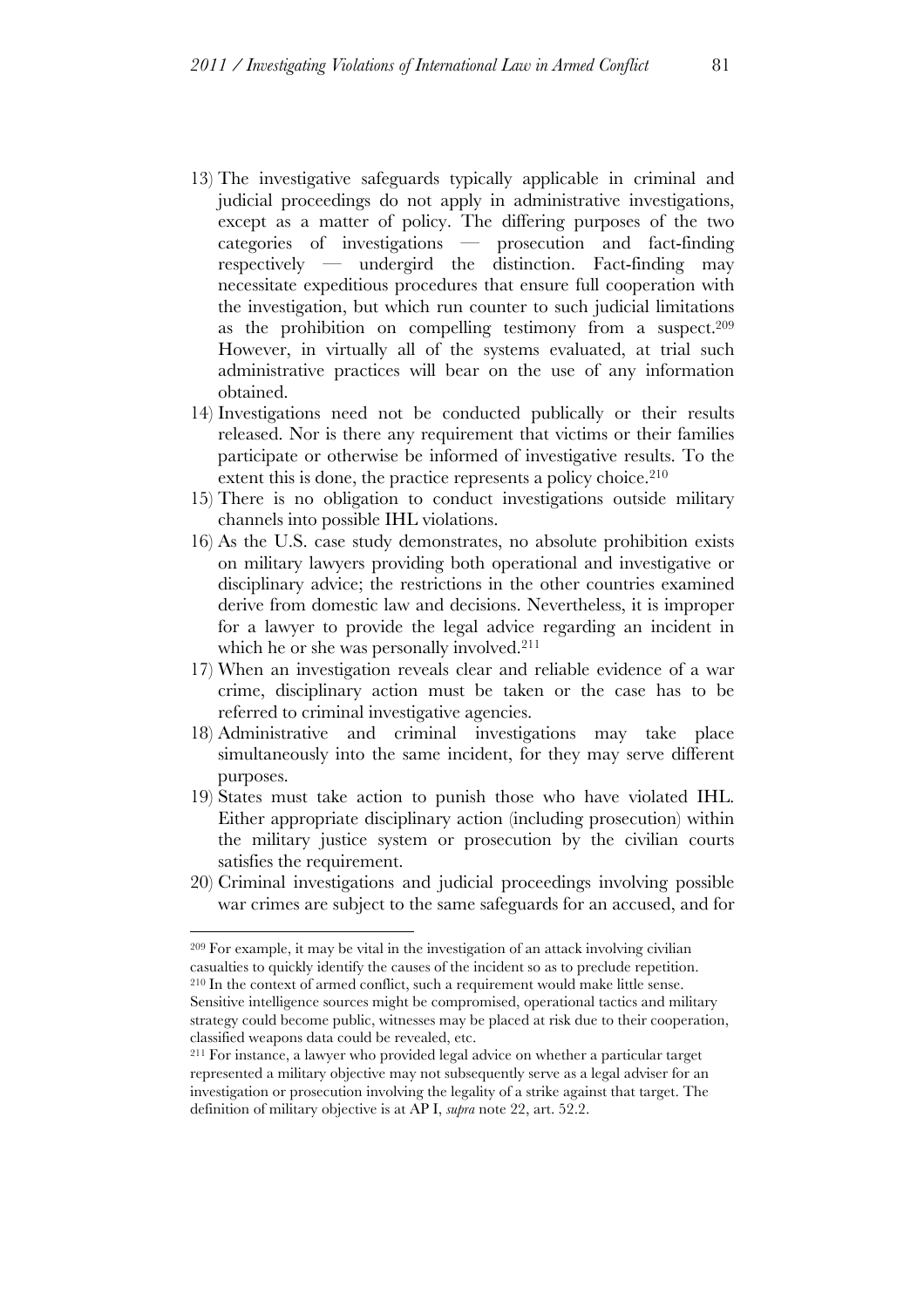the overall integrity of the investigative and judicial system, as would apply in peacetime.

- 21) U.S. practice suggests that military lawyers who render advice on whether to prosecute or act as prosecutors need not serve outside the operational chain of command; restrictions on such service in other countries result from domestic limitations, not IHL. However, lawyers providing defense services to members of the armed forces accused of a violation, as well as judges in military trials, must be independent of the chain of command.
- 22) Senior military lawyers, including an armed force's most senior lawyer, may, as in the U.S. case, exercise professional and military supervision over both lawyers providing operational legal advice and those responsible serving within the military justice system. Domestic norms, not IHL, drive the separation of these functions in other States. However, senior military lawyers may not interfere with either investigations or criminal trials in any manner that would detract from the impartiality of such proceedings, nor may they act with regard to any matter in which they are personally involved.

## IV. Concluding Thoughts

The *lex scripta* regarding investigations into violations of international law committed during an armed conflict is markedly exiguous. Although it is incontrovertible, as both a matter of treaty and customary law, that an investigation must be conducted whenever a war crime may have occurred, and that prosecution (or other appropriate disciplinary action) is mandated in the event a violation is found, little guidance exists in the law proper on the nature of such investigations.

Part I of this article suggested standards applicable to IHL investigations that were deduced from the relevant provisions of the 1949 Geneva Conventions and the 1977 Additional Protocol I. They pertain equally to the customary IHL governing investigations, as well as both international and non-international armed conflict. Human rights law also applies in situations of armed conflict, although the extent of application remains somewhat unsettled. As explained in Part II, four universal principles govern human rights investigations: independence, effectiveness, promptness, and impartiality. These principles also determine the adequacy of investigations into possible war crimes. Since IHL is the *lex specialis* in armed conflict, compliance of human rights investigations with the four principles is determined by reference to IHL.

It was accordingly necessary to examine State practice in Part III to ascertain how States actually interpret and implement the obligation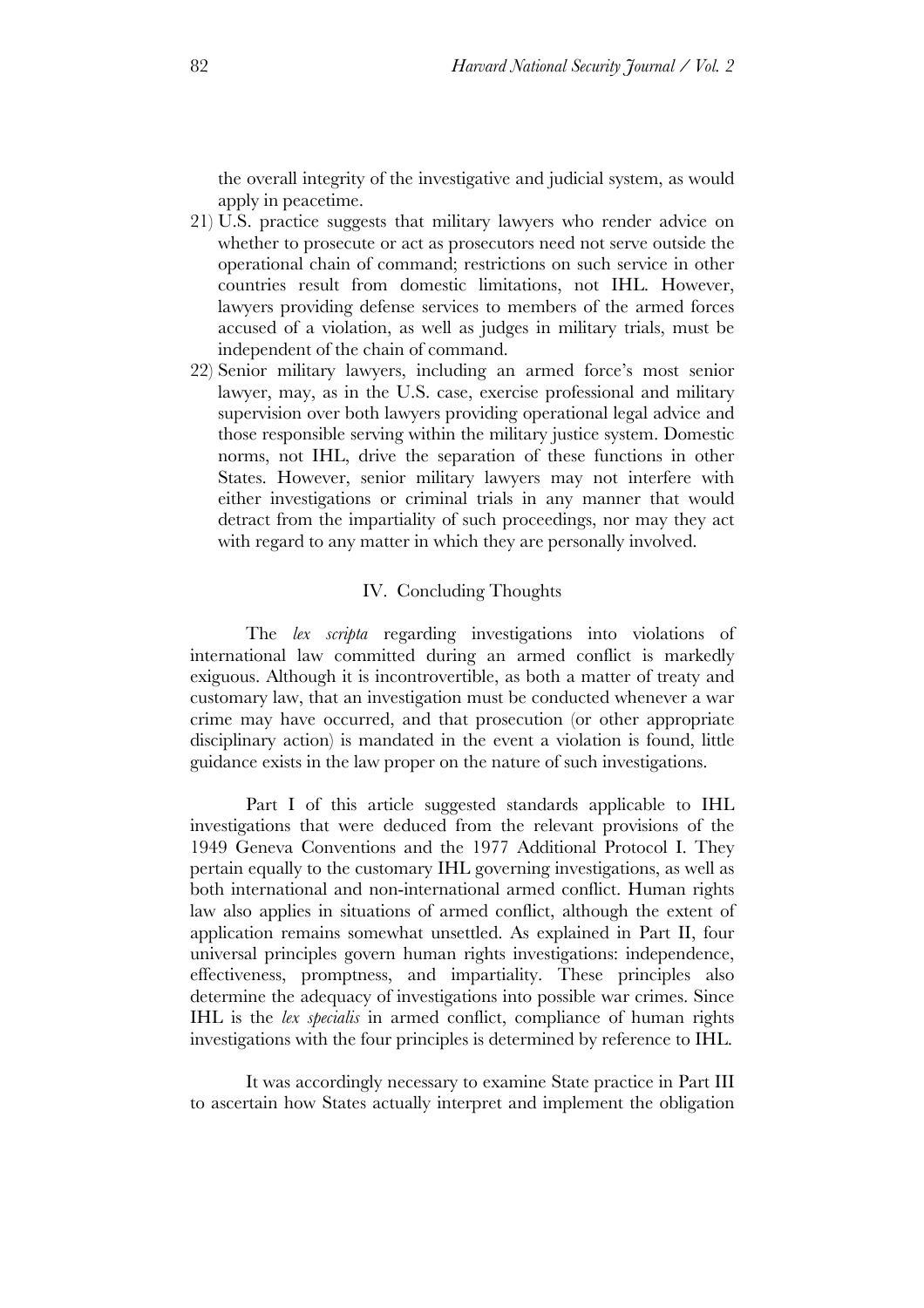to conduct independent, effective, prompt, and impartial IHL investigations. The distinction between practices derived from IHL and those that merely reflect policy choice or the influence of domestic norms, including treaty obligations borne by particular States, proved decisive in several of the conclusions drawn. Importantly, the criteria set forth in Part III are intended to reflect likely *lex lata*, not necessarily best practice. At the same time, given the normative maturity of the States examined, as well as their relative wealth of resources to conduct the investigations, the conclusions represent the outer limits of the legal regime governing investigations.

In light of the current controversy over investigations during armed conflict, two points merit particular emphasis. First, investigations are required only if there is reasonable suspicion or a credible allegation of a war crime having been committed; not every allegation or possibility of violation necessitates investigation. Second, IHL does not require an investigation that exhausts all possible investigatory options. The sole requirement is one that meets the four universal principles. For example, while it may enhance independence for the person with authority to charge a war crime to operate outside the chain of command, such a relationship is not legally required so long as he or she is not subjected to improper pressures when conducting their activities. Similarly, while a trained criminal investigator may be better equipped to conduct a thorough investigation in some cases than another military officer, this fact does not render the latter's investigation ineffective as such.

Any assessment of whether an investigation has been properly conducted must also take cognizance of the relationship between human rights law and IHL. Human rights-specific procedures such as victim involvement or the performance of autopsies have no normative relevance to investigations of IHL violations. They may be practical measures that in certain specific cases could enhance the quality of an investigation, but do not represent legal criteria. Moreover, it must be remembered that, as a matter of law, practices that may be legally mandated during a human rights investigation occurring in peacetime are supplanted by IHL standards during armed conflict. And, of course, although particular human rights treaty law, and its authoritative interpretation by treaty bodies, may determine how a treaty provision is to be applied by States Party in armed conflict, such pronouncements have no direct bearing on the obligations of non-Party States.

Those who conduct "investigations into investigations" bear a further responsibility for discriminating *lex lata* from *lex ferenda*. Indeed, assertions of norms that in fact amount to *lex ferenda* may prove